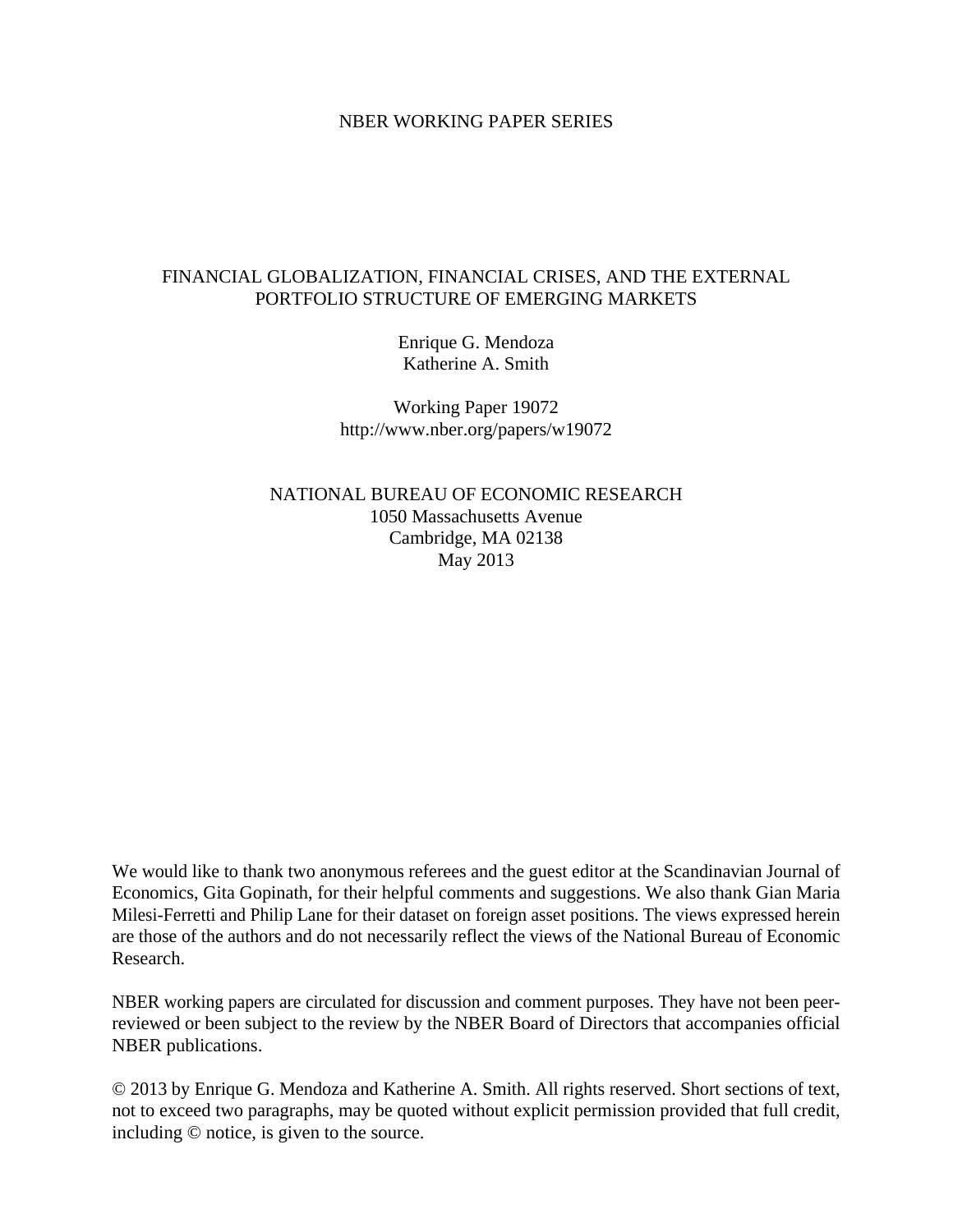Financial Globalization, Financial Crises, and the External Portfolio Structure of Emerging **Markets** Enrique G. Mendoza and Katherine A. Smith NBER Working Paper No. 19072 May 2013 JEL No. D52,E44,F32,F41

# **ABSTRACT**

We study the short- and long-run effects of financial integration in emerging economies using a two-sector model with a collateral constraint on external debt and trading costs incurred by foreign investors. The probability of a financial crisis displays overshooting: It rises sharply initially and then falls sharply but remains positive in the long run. While equity holdings fall permanently, bond holdings initially fall but rise after the crisis probability peaks. Conversely, asset returns and asset prices first rise and then fall. These results are in line with the post-globalization dynamics observed in emerging markets, and the higher frequency of crises they displayed. Without financial frictions, the model yields a negligible fall in equity and a large increase in debt. The results also depend critically on supply-side effects of financial frictions affecting the price of nontradables and dividends from nontradables producers, and on strong precautionary savings incentives induced by the risk of financial crises.

Enrique G. Mendoza Department of Economics University of Pennsylvania 3718 Locust Walk Philadelphia, PA 19104 and NBER egme@sas.upenn.edu

Katherine A. Smith United States Naval Academy Department of Economics 589 McNair Road Mail Stop 10-D Annapolis, MD 21402 ksmith@usna.edu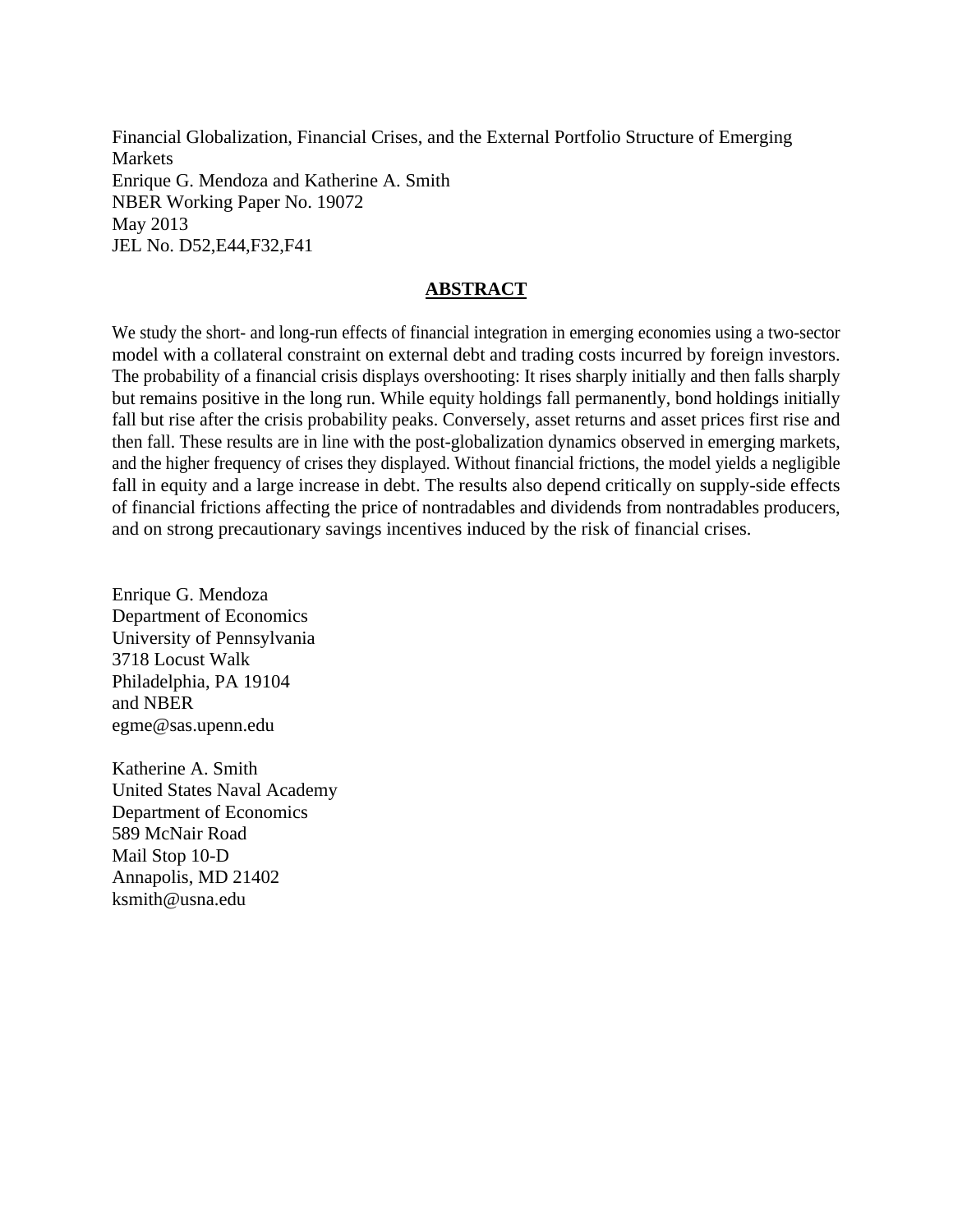# <span id="page-2-2"></span>1 Introduction

Financial globalization affected the portfolio structure of net foreign assets (NFA) in emerging markets in a strikingly different manner than in industrial countries.<sup>[1](#page-2-0)</sup> As seen in Figure [1,](#page-3-0) by 2007, roughly twenty years after the trend for nancial globalization started, the average emerging economy (weighted by GDP) held a large negative net equity position of nearly -28 percent of GDP, and a positive net position in debt instruments almost as large in absolute value. In contrast, the average industrial country was sharply short in debt instruments (-20 percent of GDP) and long in equity (almost 12 percent GDP). These clear differences in the NFA portfolio followed from a transition process during which net debt rose sharply and net equity fell sharply in emerging markets, and the opposite occurred in industrial economies.

It is well-known that the accumulation of reserves by many emerging economies has been a driving force of the surge in their holdings of debt instruments. Figure [2](#page-5-0) shows, however, that the large and persistent portfolio re-balance that took place in emerging markets also had a lot to do with adjustments in external liabilities. Since the mid 1990s, emerging markets took on much greater equity liabilities (i.e. purchases of domestic equity by foreign agents) and reduced their debt liabilities, in addition to increasing debt assets by accumulating foreign reserves.<sup>[2](#page-2-1)</sup> The fall in debt liabilities is also reflected in the narrowing gap between the total net debt position and holdings of reserves in Figure [1.](#page-3-0) Moreover, it is also evident that changes in equity assets played a minor role, because they remain a very small fraction of total external wealth.

In the early stages of the transition to financial globalization, it seemed unlikely that there would be such large long-run changes in external positions. The [Chinn and Ito](#page-43-0)  $(2007)$  financial openness measure shows that, while financial integration across industrial countries started in the late 1970s, the major shift towards world-wide financial integration, including emerging markets, started around 1987 (See Appendix Figure A.1). From then and through the mid 1990s, changes

<span id="page-2-0"></span><sup>&</sup>lt;sup>1</sup>We use the terms financial integration and financial globalization interchangeably and define them as the selling/buying of nancial assets across countries. We use the [Lane and Milesi-Ferretti](#page-44-0) [\(2006\)](#page-44-0) database to document the stylized facts of external assets. We dene equity assets and liabilities as the sums of positions in portfolio equity and FDI, and debt assets as the sum of portfolio debt assets, other investment, and total reserves minus gold

<span id="page-2-1"></span> $^{2}$ The surge in debt assets is fully driven by the surge in reserves. Excluding them, debt assets remained fairly stable around 20 percent of the total of gross external assets and liabilities.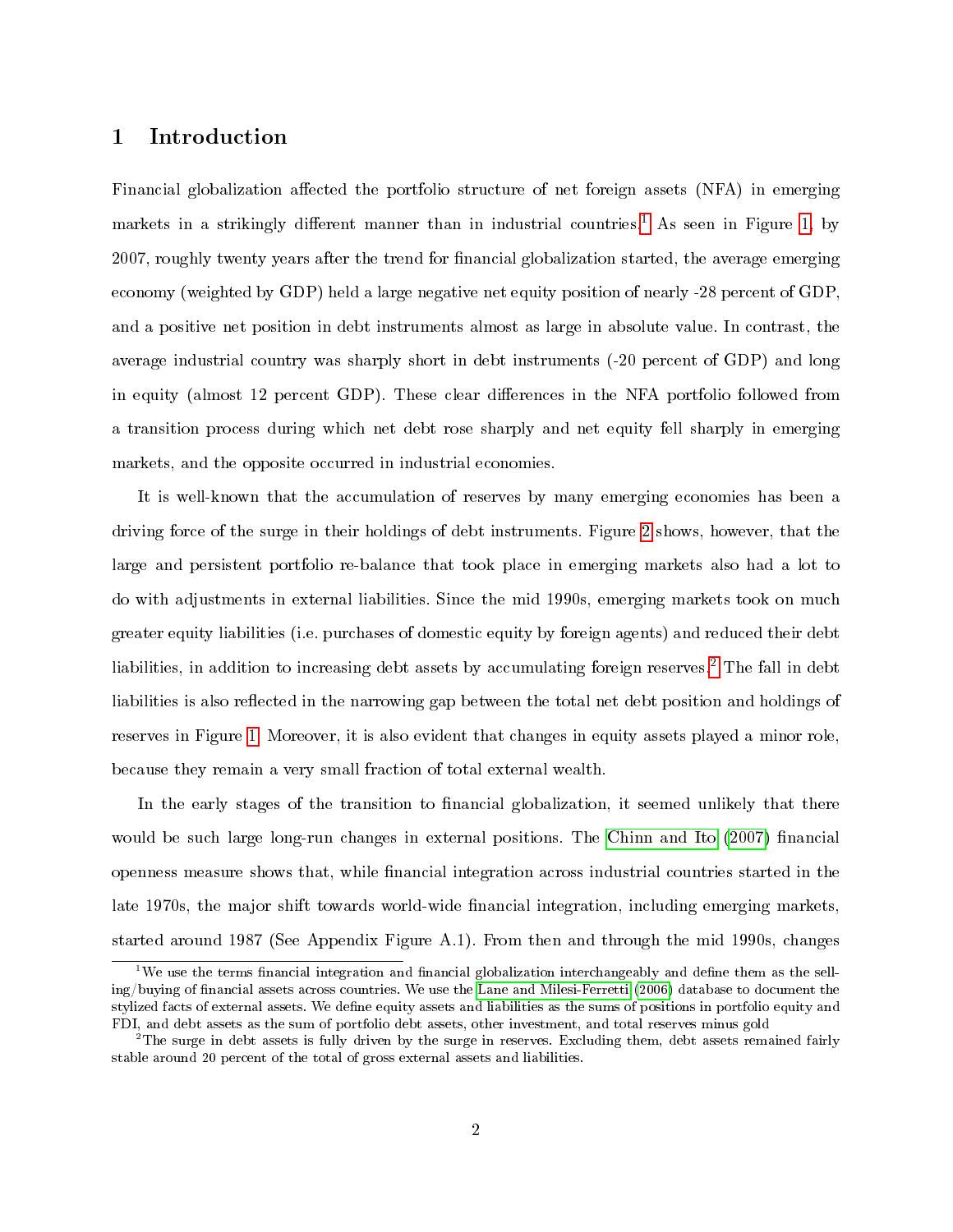Figure 1: External Capital Structures (GDP weighted)

<span id="page-3-0"></span>

Note: Original source [Lane and Milesi-Ferretti](#page-44-0) [\(2006\)](#page-44-0). Updated through 2007. GDP weights are time varying. Net calculations refer to assets minus liabilities. Debt assets include portfolio debt, other debt, and reserves minus gold. Debt liabilities refer to portfolio debt and other debt. Equity assets and liabilities include portfolio equity and foreign direct investment. See Appendix for a list of included countries.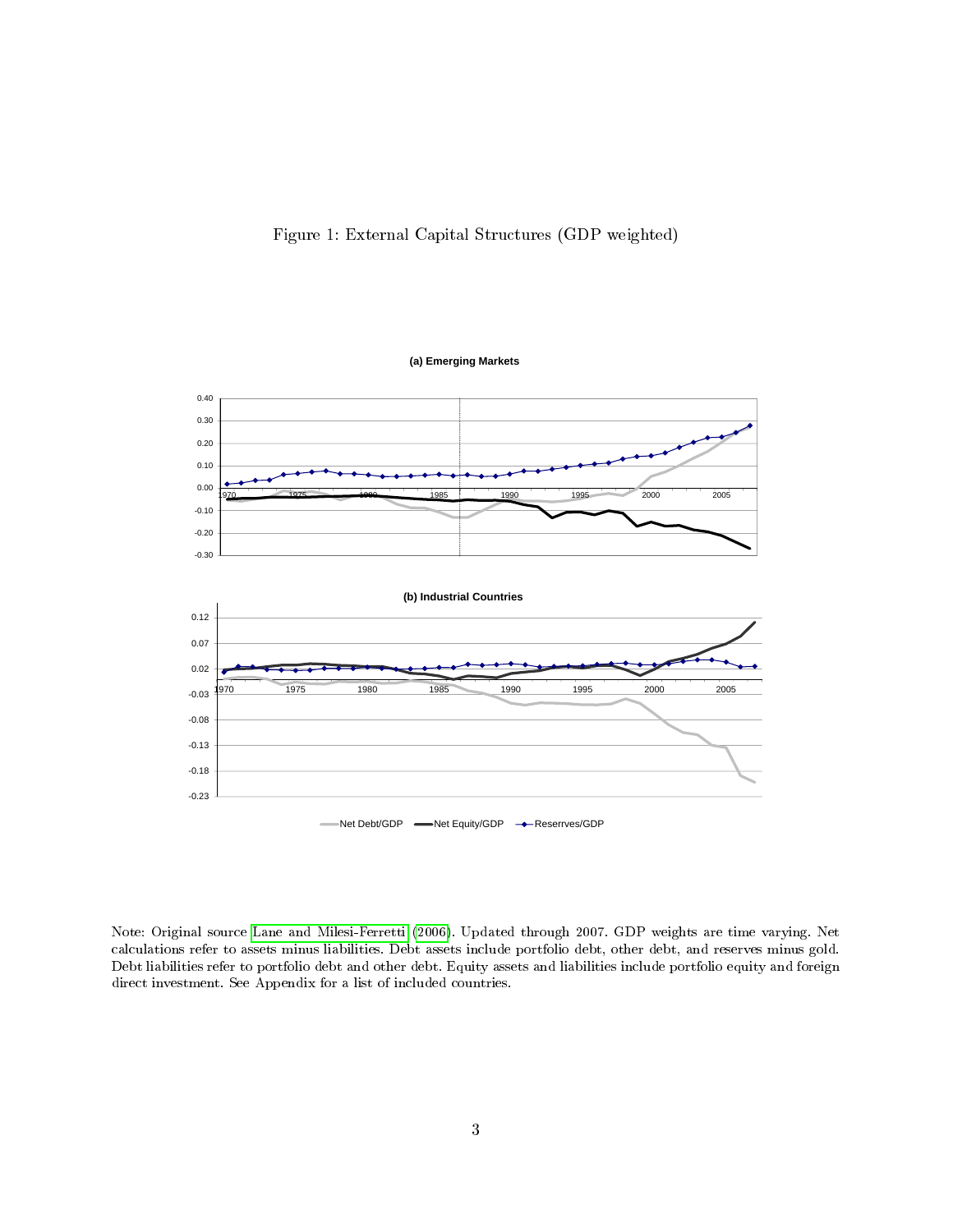in net debt and equity positions in both emerging markets and industrial countries were relatively small, and thus the gap between net debt and net equity positions in each country group was fairly stable (see Figure [1\)](#page-3-0).

The initially slow-paced movements in external assets contrast sharply with the changes that took place in the aftermath of the emerging markets crises of the 1990s, starting with the Mexican crisis of 1994-95. These so called Sudden Stop crises were characterized by sharp reversals in capital inflows, deep recessions, and steep collapses in real asset prices.<sup>[3](#page-4-0)</sup> After the Sudden Stops, net equity started to fall at a rapid pace and net debt started to rise in emerging markets, and industrial countries displayed opposite trends, producing the striking differences in net external positions that we observe today. <sup>[4](#page-4-1)</sup> Gross positions in emerging markets displayed similar trends. In particular, in the decade after 1997, equity liabilities surged and debt liabilities fell, driving almost all of the fall in net equity and more than half of the rise in net debt respectively.

This paper shows that the marked shift in the external asset positions of emerging markets post-financial integration following the Sudden Stops is an equilibrium outcome of the transitional dynamics of nancial integration with imperfect capital markets, and that these dynamics also feature substantial overshooting in the likelihood of experiencing Sudden Stops during the transition. We conduct a quantitative study of the transitional dynamics of financial integration in an equilibrium business cycle model with aggregate, non-insurable risk, in which a small open economy is vulnerable to financial crises because of two frictions in world capital markets: A Fisherian collateral constraint that restricts foreign borrowing not to exceed a fraction of the market value of domestic equity holdings, and asset trading costs incurred by foreign agents in trading equity with the small open economy. Moreover, the model includes tradable and nontradable goods, and this

<span id="page-4-0"></span> $3$ There is some heterogeneity across countries in terms of which macro aggregates were affected most. For instance, in the 1994 Mexican crisis, real equity prices fell by 29 percent, the current account rose by 5.2 percentage points of GDP, industrial output fell nearly 10 percent and consumption declined by 6.5 percent. Argentina's 1995 crisis resulted in collapses in real equity prices and industrial output similar to Mexico's, a current account reversal of 4 percentage points of GDP, and a decline in consumption of 4 percent. In contrast, the Korean and Russian crises stood out for their large current account reversals of 11 and 9.5 percentage points of GDP respectively, and for the widespread contagion across world financial markets. Also, Sudden Stops can occur even without a currency crisis, as was the case in Hong Kong (1997) and Argentina (1995).

<span id="page-4-1"></span><sup>&</sup>lt;sup>4</sup>There is some degree of heterogeneity within countries in each group. In industrial countries, for example, Spain has a large negative net debt position while Germany does not. In the emerging economies, Turkey has a large negative net debt position.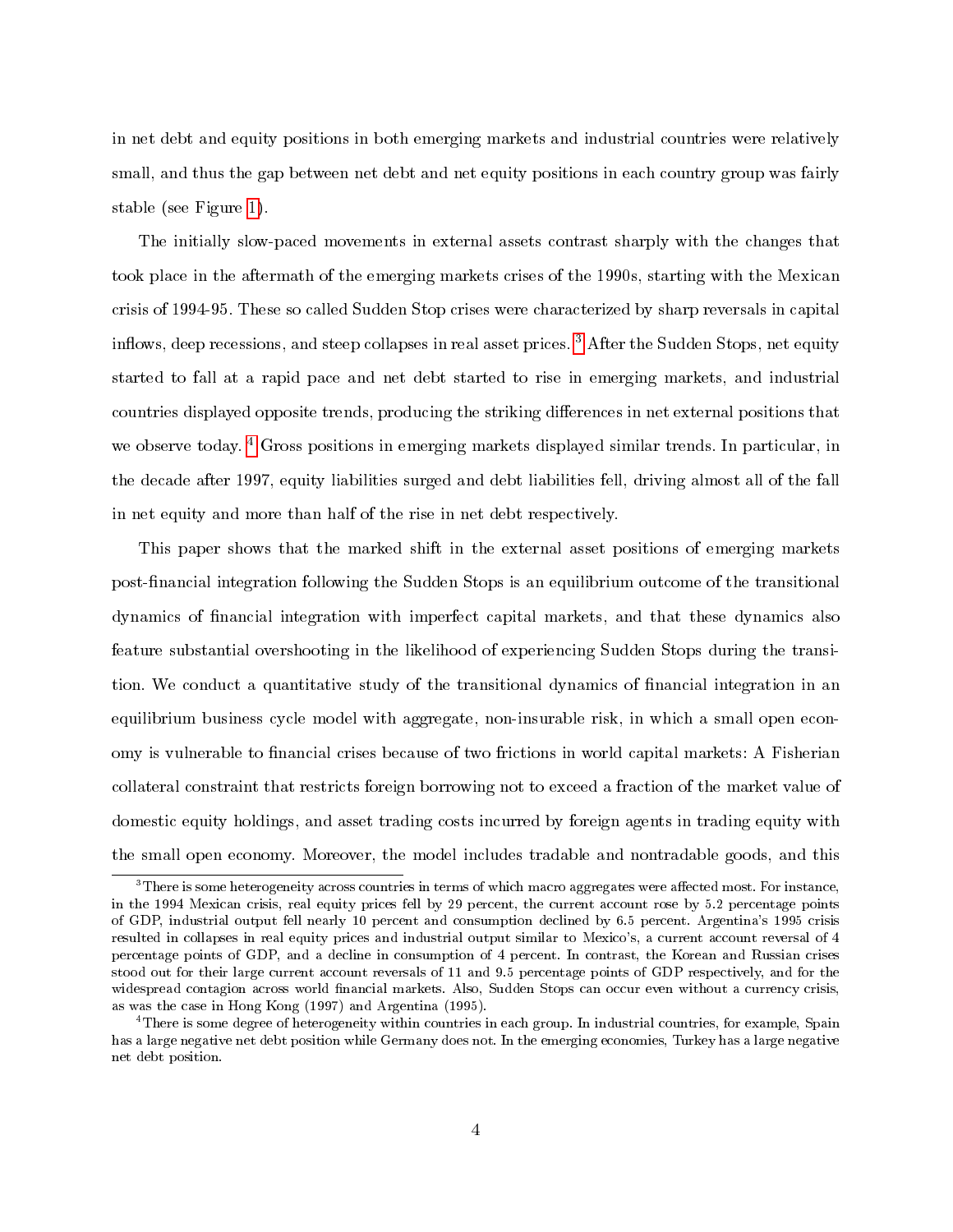<span id="page-5-0"></span>



Note: Original source [Lane and Milesi-Ferretti](#page-44-0) [\(2006\)](#page-44-0). Updated through 2007. GDP weights are time varying. Net calculations refer to assets minus liabilities. Debt assets include portfolio debt, other debt, and reserves minus gold. Debt liabilities refer to portfolio debt and other debt. Equity assets and liabilities include portfolio equity and foreign direct investment. See Appendix for a list of included countries.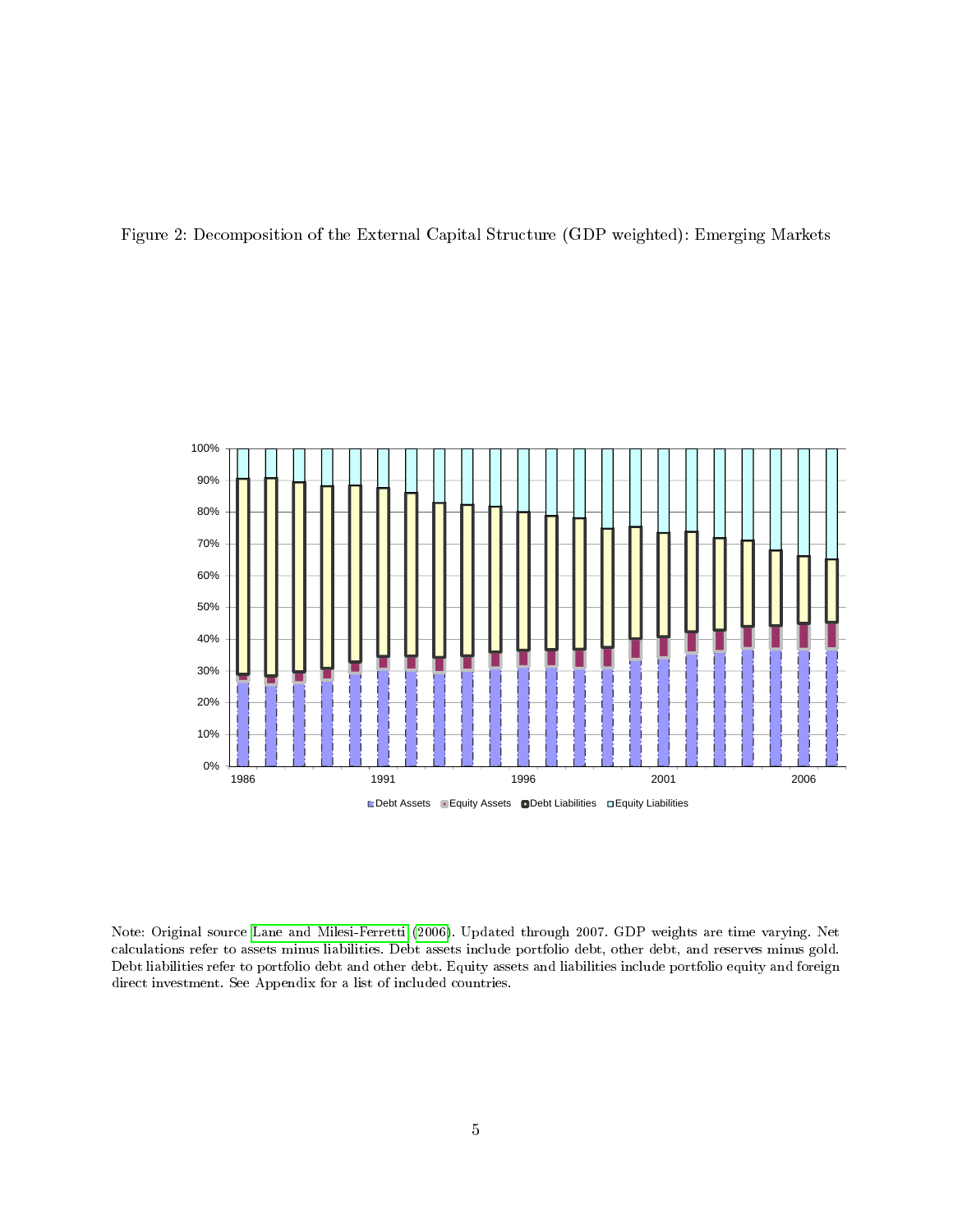allows financial crises to induce important effects on production, dividends and the real exchange rate, which in turn strengthen the Fisherian financial amplification mechanism.

The collateral constraint and the portfolio adjustment costs are crucial for the link between financial integration, the probability of crisis and the long-run external capital structure that drives the model's results.<sup>[5](#page-6-0)</sup> The transitional dynamics of financial integration without these frictions yields a very small decline in equity holdings and a large increase in debt.

The transitional dynamics at work in the model operate as follows: Upon opening the financial account of the emerging economy, a fall in the real interest rate and the desire to smooth consumption induce agents to borrow from abroad and increase leverage. Equity returns fall because of the lower risk-free rate and the lower risk premium implied by the improved consumption smoothing (i.e. a lower covariance between consumption and equity returns). Quantitatively, these effects pushing down on asset returns dominate relatively weaker offsetting effects, which are induced by the incentive agents have to share risk by reducing holdings of assets that co-vary with their own income (i.e. domestic equity), and by the expectation of sharp increases in expected returns in future states in which financial crises could occur. As a result, equity prices rise on impact when the transitional dynamics of nancial integration start, and domestic agents refrain from reducing their equity holdings for a few periods.

Given the initial rise in equity prices and the slow debt buildup from zero initial bond holdings, financial integration starts with the economy far from being credit constrained and encouraged to increase debt and leverage. But rising leverage increases the probability of hitting the credit constraint, and as this happens risk premia start to rise, exerting downward pressure on equity prices, which in turn increase leverage further (as debt increases and asset values fall) feeding back into higher crises probabilities. Higher risk premia and the risk-sharing incentives for reducing equity holdings eventually strengthen to the point that agents start re-balancing their portfolio by selling equity. Because buying equity is costly for foreign traders, however, the pressure for equity prices to fall increases. In turn, with a lower value of equity, the leverage of domestic agents rises

<span id="page-6-0"></span> $^5$ While financial frictions are present in both Emerging and Industrialized economies, our assumption is that they are less severe for the former, because those frictions result from institutional features of credit contracts (e.g. limited enforcement) and/or informational frictions that are also likely to be less severe.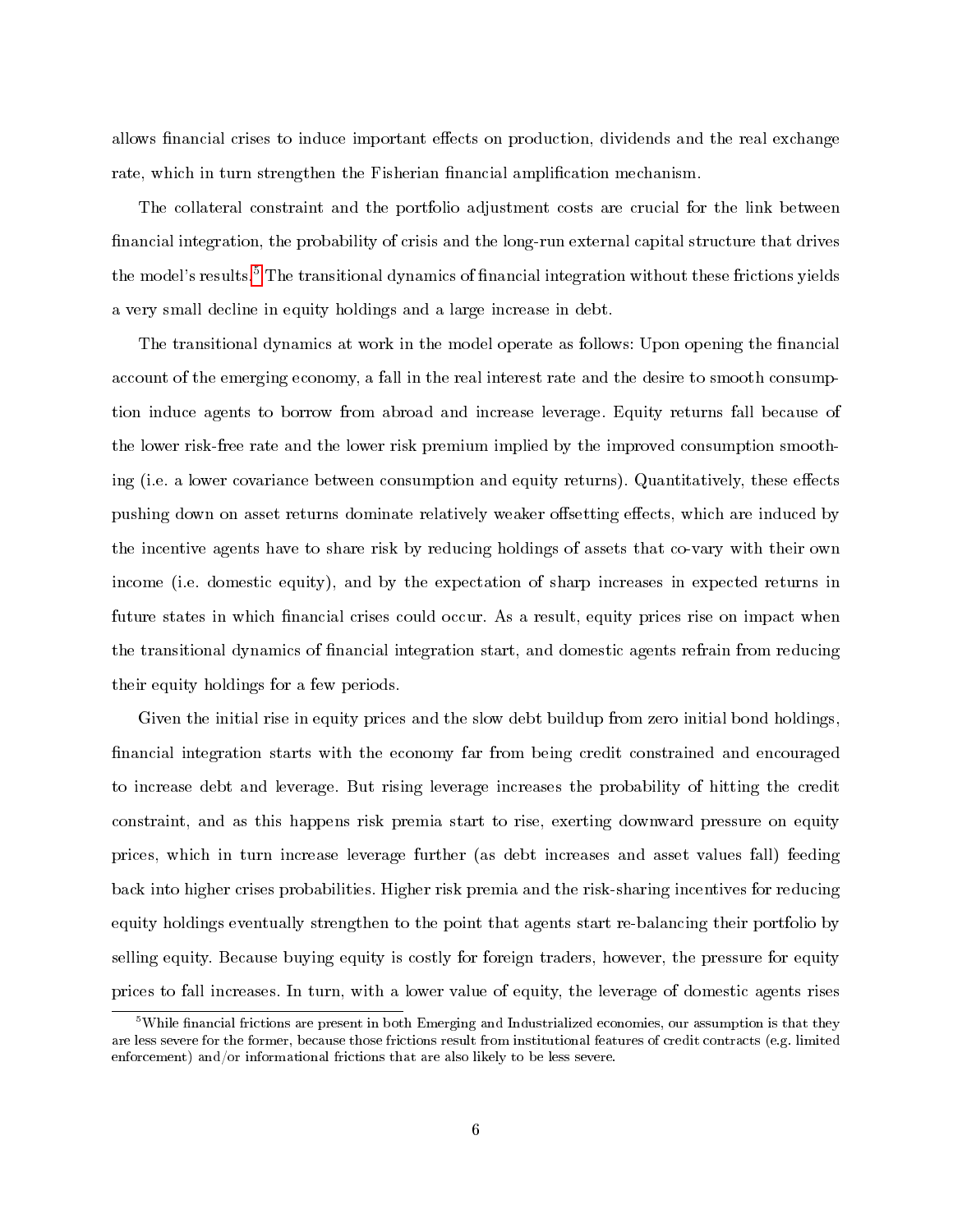even more, leaving them exposed to a greater risk of hitting the credit constraint. If this does happen, the classic Fisherian debt-deflation mechanism is set in motion and a full-blown financial crisis follows. The crisis is characterized by a fire-sale of equity and a sudden reversal in the debt position and the current account.

The risk of financial crises has permanent impacts on the economy's external capital structure, as agents adjust their portfolios to reduce the probability of crises in the long-run by lowering equity holdings and increasing their holdings of bonds. As a result, the leverage ratio is significantly lower than in an economy where credit frictions are not present and therefore a debt deflation crisis is not a threat. In addition, the magnitude of the trading costs greatly affects the equity price dynamics and in turn affects the long-term capital structure.

The strengthened financial amplification mechanism that results from the introduction of nontradable goods is also important for the model's performance. A financial crisis causes deflation in nontradables prices (i.e. a collapse of the real exchange rate) as the consumption of tradables drops more than nontradables (due to relative supply elasticities), and this introduces two adverse effects on equity prices. First, since future dividends from nontradables are valued in units of tradables, the risk of real exchange rate collapse affects equity prices. Second, since nontradable firms make optimal production plans by choosing demand for variable inputs, a deflation of nontradables prices lowers the value of the marginal product of these inputs, thus reducing demand for inputs and the production and dividends from nontradables producers. The feedback loop operating in the Fisherian debt-deflation mechanism is strengthened then, because lower asset prices force larger corrections in tradables consumption, and thus larger deflation in nontradables, which then feeds back into even larger asset price drops.[6](#page-7-0)

If financial integration produces overshooting in the likelihood of financial crises and leads to substantially lower equity holdings and higher bond holdings in the long run, a natural followup question arises: Would these effects vary under different strategies for financial opening? In particular, we explore how strategies that open only debt, only equity, or both debt and equity

<span id="page-7-0"></span> $6$ Following Mendoza (2010), we infer that adding an investment decision would likely amplify the impact of the equity price feedback, because the collapse of investment would shrink collateral more than with an asset in fixed supply. On the other hand, the reduction in the supply of assets can result in a smaller asset price decline.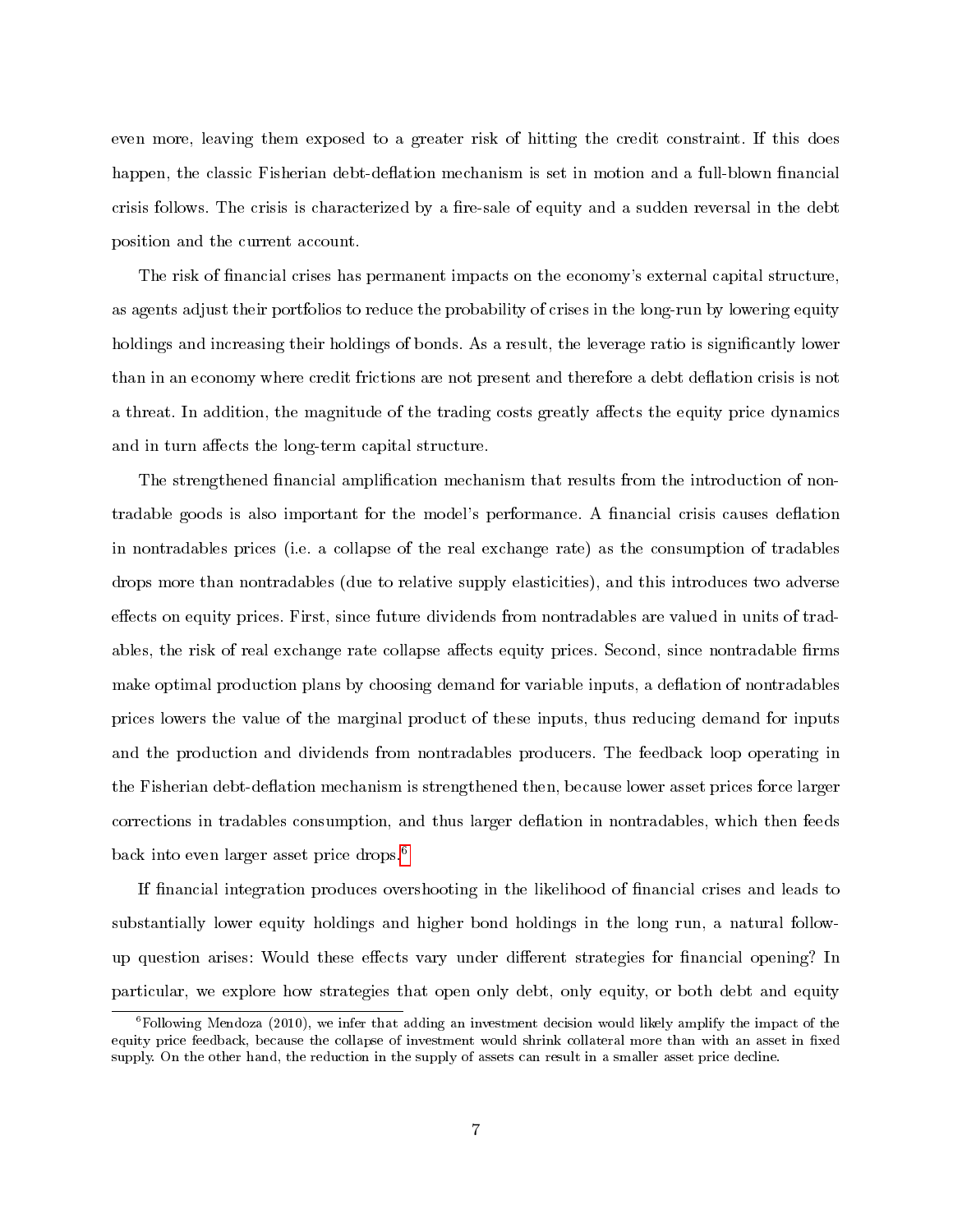markets differ. For instance, if a country only opens to equity flows but allows no debt, a debtdeflation crisis cannot occur because the external credit constraints are irrelevant. The downside, however, is that the economy cannot smooth consumption as well.

The contribution of this paper is in that it focuses on the link between Sudden Stops, capital account liberalization, and the dynamics of both the NFA position and the portfolio of external assets. This is in contrast with the emphasis in a large fraction of the open-economy macro literature on financial liberalization, which studies the effects of financial liberalization on growth (e.g. [Kraay](#page-44-1) [\(1998\)](#page-44-1)) and currency crisis (e.g. [Kaminsky and Reinhart](#page-44-2) [\(1999\)](#page-44-2) [Demirguc-Kunt and Detragiarche](#page-43-1) [\(1998\)](#page-43-1) and [Glick and Hutchinson](#page-43-2) [\(2001\)](#page-43-2)).

This paper is related to the literature aiming to explain the surge in foreign reserves in emerging economies. A common notion in this literature is that countries choose to build up assets to selfinsure against the risk of future crises. The studies by [Aizenman and Lee](#page-42-0) [\(2007\)](#page-42-0), [Alfaro and](#page-42-1) [Kanczuk](#page-42-1) [\(2006\)](#page-42-1), [Caballero and Panageas](#page-42-2) [\(2006\)](#page-42-2), [Choi et al.](#page-43-3) [\(2007\)](#page-43-3), [Durdu et al.](#page-43-4) [\(2008\)](#page-43-4), [Jeanne](#page-44-3) [and Ranciere](#page-44-3) [\(2006\)](#page-44-3), and [Jeanne](#page-44-4) [\(2007\)](#page-44-4) examine key theoretical and empirical features of this idea. As we noted, however, Sudden Stops were followed by a large rise in equity liabilities and a fall in debt liabilities, in addition to the increase in reserves (see Figure [2\)](#page-5-0). While in 1986 equity liabilities contributed roughly 9% to the emerging markets external position, by 2007 the contribution rose to 35%. Likewise, in 1986 debt liabilities were roughly 70%, and by 2007 they fell to about 20%. Thus, understanding the full impact of the effects of globalization and Sudden Stops on external assets of emerging economies requires modeling both debt and equity instruments. Moreover, the emphasis on the equity side should be on explaining the surge in equity liabilities, because equity assets are negligible. In line with these observations, the model proposed in this paper provides solutions for total NFA and bonds and equity positions, and on the equity side it focuses on equity liabilities, abstracting from domestic purchases of foreign equity.

While there is consensus in the Sudden Stops literature in that financial frictions were an important propagation mechanism, there are different approaches to model them. In much of the literature, the current account reversal itself is modeled as a large exogenous shock either directly to external borrowing or indirectly to the world interest rate, rather than as an endogenous outcome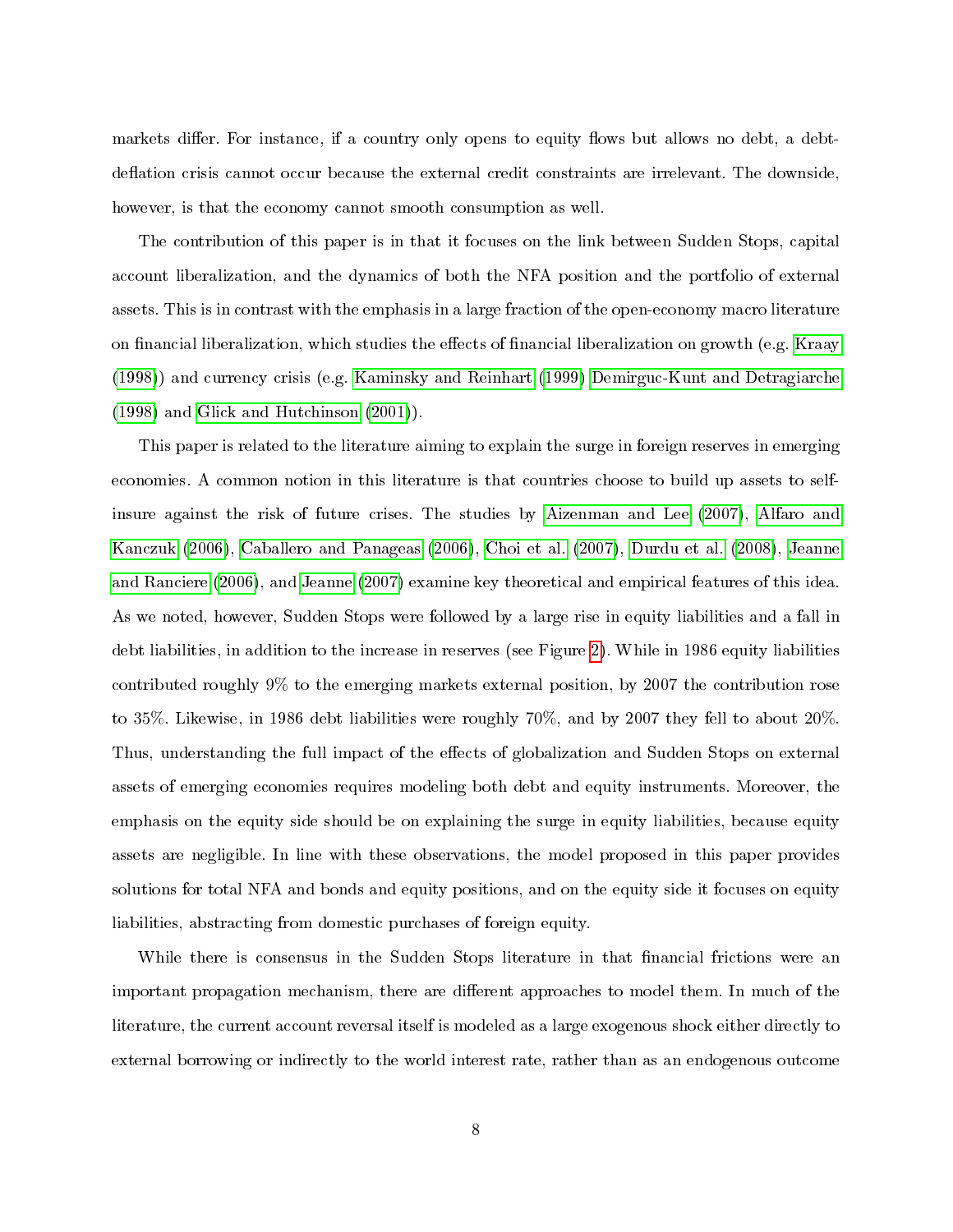of nancial frictions (see for example [Calvo](#page-42-3) [\(1998\)](#page-42-3) and [Christiano et al.](#page-43-5) [\(2000\)](#page-43-5)). Other studies, as [Mendoza](#page-44-5) [\(2010\)](#page-44-5) and [Mendoza and Smith](#page-44-6) [\(2006\)](#page-44-6), use global numerical methods to examine the quantitative predictions of non-linear models in which nancial crises are an endogenous outcome produced by financial amplification in response to productivity shocks identical to those that drive frictionless real-business-cycle models. The model we propose here is in this vein.

The model extends the setup in [Mendoza and Smith](#page-44-6) [\(2006\)](#page-44-6) in three important ways. First, as explained above, we build a two-sector structure with tradable and nontradable goods, which amplifies the debt deflation dynamics and raises the probability of a debt-deflation crisis. Second, while in [Mendoza and Smith](#page-44-6) [\(2006\)](#page-44-6) production and dividends are unaffected by financial crises, in the model of this paper production of nontradables and the stream of dividends are affected by the debt-deflation dynamics, which strengthens the financial amplification mechanism. Third, [Mendoza](#page-44-6) [and Smith](#page-44-6) [\(2006\)](#page-44-6) focused on comparing crisis and business cycle dynamics with and without credit frictions under perfect capital mobility, and this paper focuses instead on studying the transitional dynamics of nancial integration, particularly the dynamics of bond and equity holdings and the probability of crisis in the long run and the short run.

This analysis is also in a similar line as the literature on global imbalances. The theoretical branch of this literature focuses largely on total current account imbalances or NFA positions, with only some studies highlighting differences in portfolio structures. In particular, [Mendoza et al.](#page-44-7) [\(2009\)](#page-44-7) shows that financial integration results in the country with the less developed financial markets building a large positive NFA position composed of large positive debt and negative equity holdings. The model examined in this paper is of more limited scope, in the sense that it focuses only on a small open economy, and hence it cannot provide a full explanation of global imbalances. On the other hand, it develops and explanation for the portfolio structure of emerging economies based on increased risk to a financial crisis under financial integration in a setup with aggregate uncertainty and non-linear debt-deflation dynamics.

The rest of the paper is organized as follows. Section [2](#page-10-0) describes the model. Section [3](#page-18-0) represents the model's equilibrium in recursive form and describes the solution method. Section [4](#page-22-0) discusses the quantitative results. Section [5](#page-37-0) compares different strategies to open the capital account. Finally,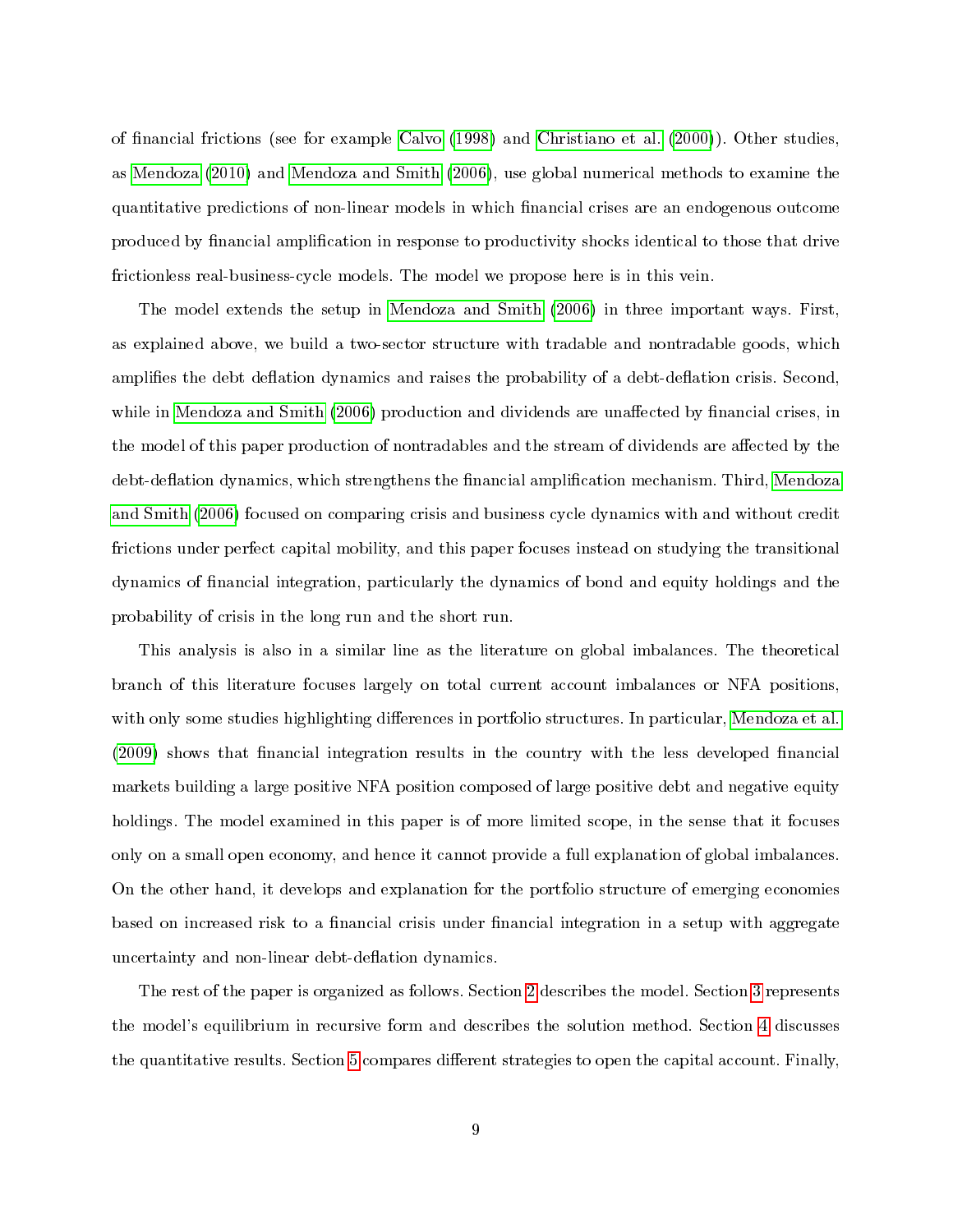Section [6](#page-40-0) summarizes our main findings.

## <span id="page-10-0"></span>2 A Model of Financial Integration with Financial Frictions

The model is a general equilibrium asset-pricing framework with financial frictions and aggregate risk similar to [Mendoza and Smith](#page-44-6) [\(2006\)](#page-44-6) but extended to include tradables and non-tradables, imported inputs, external assets denominated in units of tradables (i.e. "liability dollarization"), and dividends and production that are affected by financial frictions. Domestic agents are modeled as a risk-averse, representative-agent small open economy subject to non-diversiable productivity shocks. With full financial integration, this economy trades bonds and equity with the rest of the world. The economy's ability to borrow is limited by a collateral constraint, and to make this constraint nontrivial, there is also a short-selling constraint that imposes a lower bound on domestic equity holdings. Foreign agents are made of two entities: a set of foreign securities firms specialized in trading equity of the small open economy, and the usual global credit market of non-statecontingent, one-period bonds that sets the world's real interest rate via the standard small-openeconomy assumption. Foreign traders face recurrent and per-trade costs in trading equity with the small open economy.

### 2.1 Domestic Firms

The tradables output is in the form of an endowment  $y^T$ . The price of tradable goods is the numeraire, and it is assumed to be set in world markets and equal to 1 for simplicity.

The nontradables sector consists of a large number of identical firms that use labor  $(L_t)$  and imported intermediate goods  $(m_t)$  as variable factors of production, along with a fixed amount of capital (*K*). Firms produce this good using a Cobb-Douglas technology  $exp(\varepsilon_t)L_t^{\psi}m_t^{\zeta}K^{1-\psi-\zeta}$  where  $exp(\varepsilon_t)$  is a Markov productivity shock. Nontradables output is priced at  $p_t^n$ , which is the relative price of nontradables to tradables and determines the real exchange rate. Firms choose labor  $L_t$ and imported intermediate goods  $m_t$  in order to maximize profits taking wages,  $w_t$ , intermediate goods prices,  $p_t^{m*}$ , and the price of nontradables as given. Profits are defined as follows: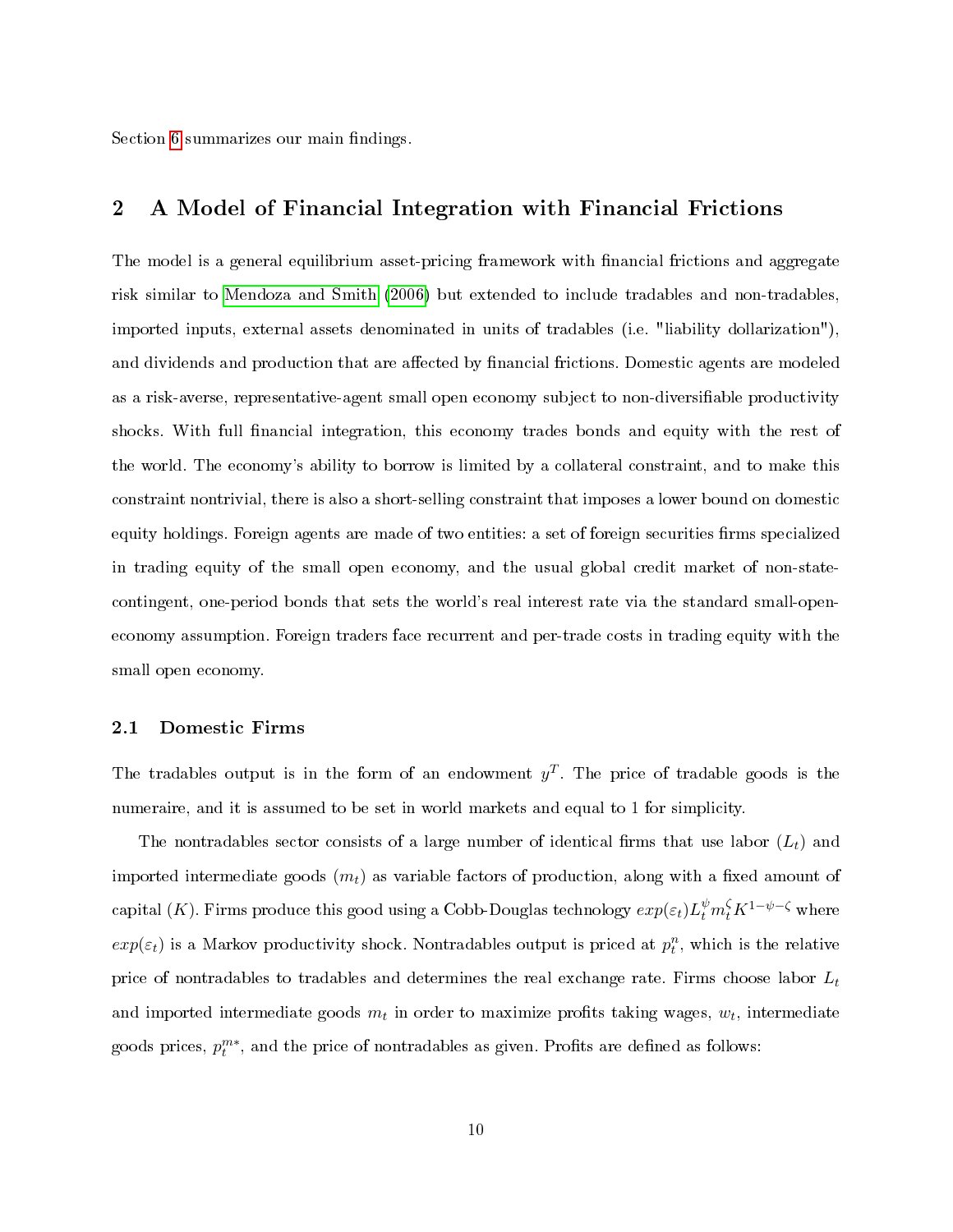$$
p_t^n \exp(\varepsilon_t) L_t^{\psi} m_t^{\zeta} K^{1-\psi-\zeta} - w_t L_t - p_t^{m*} m_t \tag{1}
$$

The assumption that the stock of capital is an exogenous constant is adopted for simplicity. Factor demands for  $t = 0, ..., \infty$  are given by standard marginal productivity conditions:

$$
\psi p_t^n \exp(\varepsilon_t) L_t^{\psi - 1} m_t^\zeta K^{1 - \psi - \zeta} = w_t \tag{2}
$$

$$
\zeta p_t^n \exp(\varepsilon_t) L_t^{\psi} m_t^{\zeta - 1} K^{1 - \psi - \zeta} = p_t^{m*}
$$
\n(3)

Dividend payments for  $t = 0, ..., \infty$  are thus given by:

$$
d_t = (1 - \psi - \zeta)p_t^n \exp(\varepsilon_t)L_t^{\psi}m_t^{\zeta}K^{-\psi - \zeta}
$$
\n(4)

Productivity shocks follow a two-point, symmetric Markov chain. The shocks take a high or low value  $\varepsilon_H$ ,  $\varepsilon_L$ . Symmetry implies that  $\varepsilon_L = -\varepsilon_H$ . The long run probabilities of each state satisfy  $\Pi(\varepsilon_L) = \Pi(\varepsilon_H) = 1/2$ . Transition probabilities follow the simple persistence rule [\(Backus et al.](#page-42-4) [\(1989\)](#page-42-4)):  $\pi_{\varepsilon_i \varepsilon_j} = (1 - \vartheta) \Pi(\varepsilon_j) + \vartheta I_{\varepsilon_i \varepsilon_j} I_{\varepsilon_i \varepsilon_j} = 1$  if  $i = j$  and 0 otherwise, for  $i, j = L, H$ . This specification minimizes the size of the exogenous state space  $E$  without restricting the variance and first-order autocorrelation of the shocks. Under these assumptions, the shocks have zero mean, their variance is  $(\varepsilon_H)^2$ , and their autocorrelation coefficient is given by  $\vartheta$ .

#### 2.1.1 Households

A large number of identical, infinitely-lived households inhabit the small open economy. Their preferences are represented by the Stationary Cardinal Utility (SCU) function proposed by [Epstein](#page-43-6) [\(1983\)](#page-43-6), which features an endogenous rate of time preference:

$$
U = E\left[\sum_{t=0}^{\infty} exp(-\sum_{\tau=0}^{t-1} \nu(c_{\tau}))u(c_t)\right]
$$
\n
$$
(5)
$$

where  $c_t$  represents a CES composite good of tradable and nontradable goods: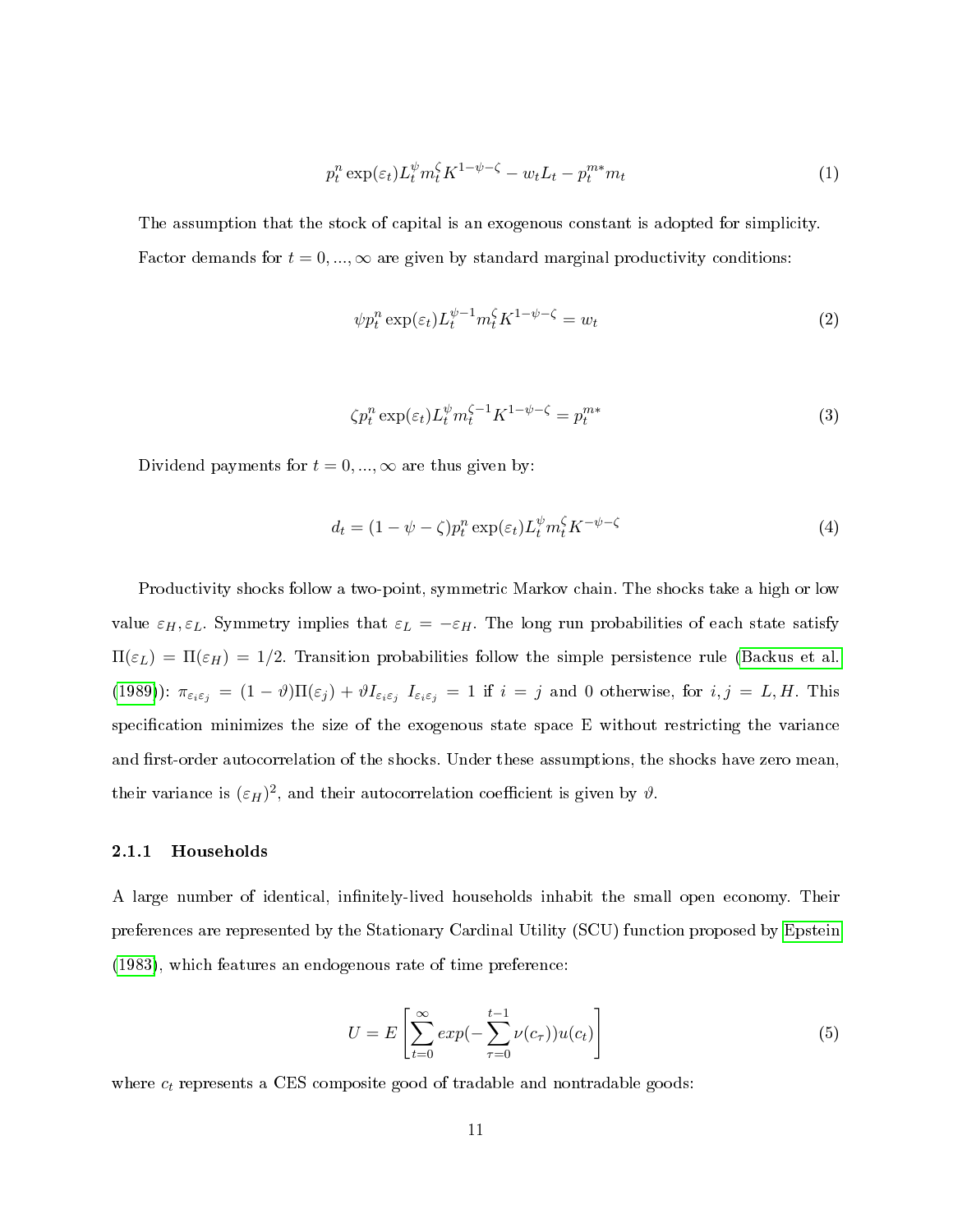$$
c(c_t^T, c_t^N) = [z(c_t^T)^{-\mu} + (1-z)(c_t^N)^{-\mu}]^{-1/\mu}, \quad z > 0, \quad \mu \ge -1
$$
 (6)

The elasticity of substitution between tradables and nontradables is given by  $1/(1 + \mu)$ , and the CES weighting factor is given by z. The period utility function u is a standard continuously differentiable, concave utility function. The time preference function  $\nu$  must satisfy  $\nu(*)$  > 0,  $\nu'(*) > 0$ ,  $\nu''(*) < 0$ , and  $u'(*)exp(\nu(*))$  non-increasing.

Preferences with endogenous impatience are useful in stochastic small open economy models with incomplete insurance markets because foreign asset holdings diverge to infinity with the standard assumption of an exogenous rate of time preference equal to the world's interest rate. Preferences with a constant rate of impatience support a well-defined stochastic steady state only if the rate of interest is set lower than the rate of time preference arbitrarily, but in this case the mean foreign asset position is largely determined by the ad-hoc difference between the two rates (see [Arellano and Mendoza](#page-42-5) [\(2003\)](#page-42-5) for details). In models with credit constraints, endogenous impatience is also useful for supporting stationary equilibria in which these constraints bind.

Households maximize SCU subject to the following period budget constraint:

$$
c_t^T + p_t^N c_t^N = y_t^T + \alpha_t K d_t + w_t L_t + q_t (\alpha_t - \alpha_{t+1}) K - b_{t+1} + b_t R \tag{7}
$$

where  $\alpha_t$  and  $\alpha_{t+1}$  are beginning- and end-of-period shares of the domestic capital stock owned by domestic households,  $b_t$  and  $b_{t+1}$  are holdings of one-period international bonds denominated in units of tradables,  $q_t$  is the price of equity, and R is the gross real interest rate faced by the small open economy in world credit markets. The supply of labor is assumed to be inelastic and set to 1 for simplicity. Hence, labor in the model is used only so that endogenous variability in labor demand in response to shocks and relative price movements induces non-insurable variability in wages, and thus in household income.

At equilibrium, the relative price of nontradables affects the households budget constraint directly and indirectly. Directly, because  $p_t^N$  affects the value of the expenditure on non-tradables consumption in the standard way. Indirectly, because the price of nontradables affects producers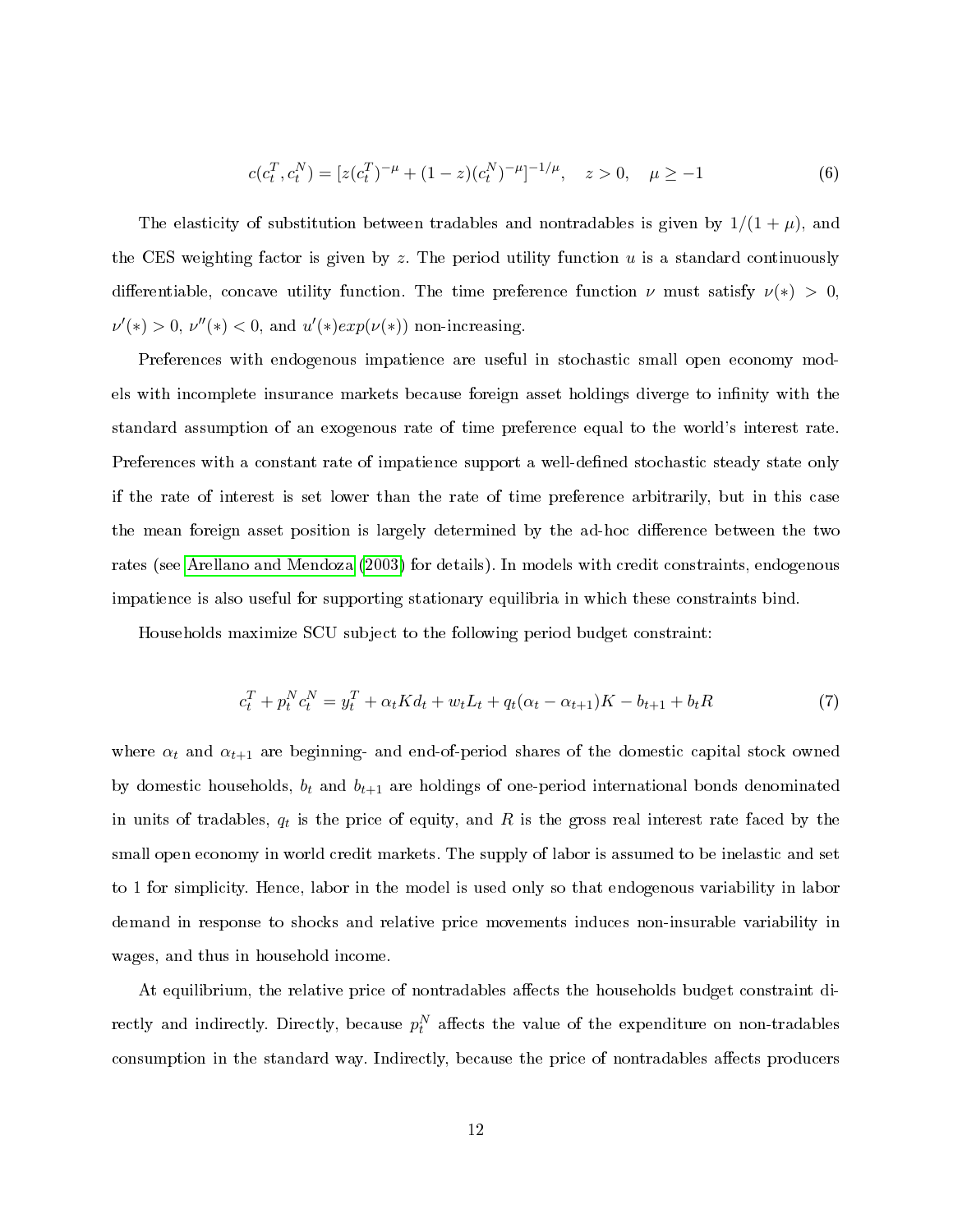plans, and thus dividends and wages.

In addition to the budget constraint, households face a collateral constraint or margin requirement, according to which they cannot borrow more than a fraction  $\kappa$  of the value of assets offered as collateral:

$$
b_{t+1} \ge -\kappa q_t \alpha_{t+1} K \tag{8}
$$

Households also face a short-selling constraint  $\alpha_t \geq \chi$  for  $-\infty < \chi < 1$  and  $t = 1, ..., \infty$ . The case in which  $\chi$  is positive can be interpreted as a portfolio requirement, or as a constraint stating that only a fraction of the capital stock of the emerging economy is tradable in international equity markets. The constraint  $\alpha_t \geq \chi$  is needed to ensure that the state space of portfolio holdings is compact and that the collateral constraint is not irrelevant. With unlimited short selling of equity, domestic agents could always undo the effect of the credit constraint (see [Mendoza and Smith](#page-44-6) [\(2006\)](#page-44-6) for further details).

The first-order conditions of the household's problem are

$$
U_{c_t^T}(\cdot) = \lambda_t \tag{9}
$$

$$
U_{c_t^N}(\cdot) = p_t^N \lambda_t \tag{10}
$$

$$
q_t(\lambda_t - \eta_t \kappa) = E_t[\lambda_{t+1}(d_{t+1} + q_{t+1})] + v_t
$$
\n(11)

$$
\lambda_t - \eta_t = E_t[\lambda_{t+1}R] \tag{12}
$$

 $U_{c_t^T}(\cdot)$  and  $U_{c_t^N}(\cdot)$  denote the lifetime marginal utilities of date-t consumption of tradables and nontradables respectively (including the effects of consumption changes on the infinite stream of subjective discount rates), and  $\lambda_t$  ,  $\eta_t$  , and  $v_t$  are the nonnegative Lagrange multipliers on the budget constraint, the margin constraint, and the short-selling constraint respectively.

Given the optimality conditions for  $\alpha_{t+1}$  and  $b_{t+1}$ , we can derive the following two key asset pricing conditions: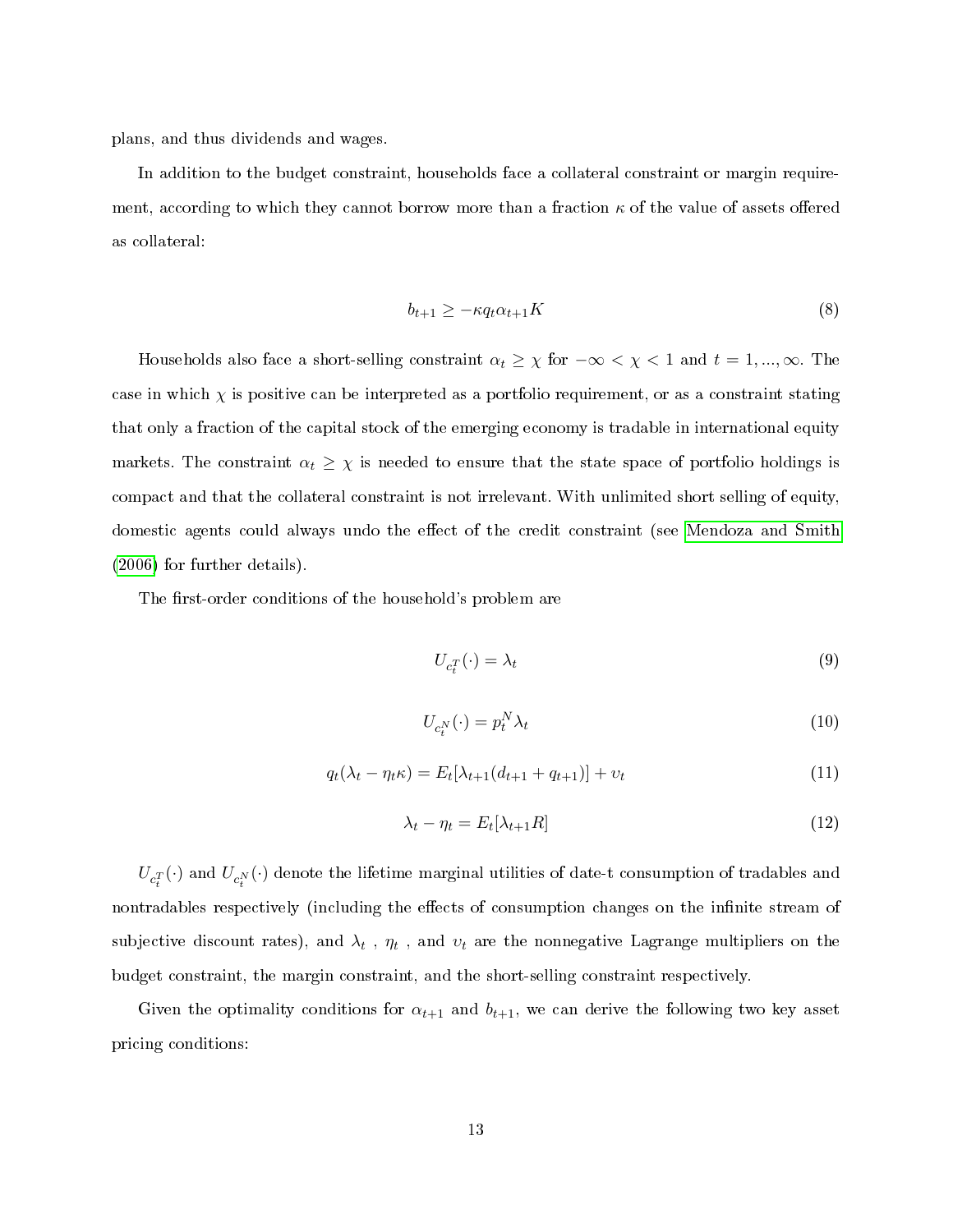<span id="page-14-0"></span>
$$
E_t[R_{t+1}^q - R] = \frac{\eta_t(1 - \kappa) - \nu_t/q_t - cov_t(\lambda_{t+1}, R_{t+1}^q)}{E_t[\lambda_{t+1}]}
$$
\n(13)

<span id="page-14-1"></span>
$$
q_t = E_t \left( \sum_{i=0}^{\infty} \left[ \prod_{j=0}^{i} \left( E_t \left[ R_{t+1+j}^q \right] \right)^{-1} \right] d_{t+1+i} \right) \tag{14}
$$

where the sequence  $\left[R_t^q\right]$  $\begin{bmatrix} q \\ t+1+j \end{bmatrix}$  is given by equation [13.](#page-14-0) Equation [13](#page-14-0) is the model's equity premium, and equation [14](#page-14-1) represents the forward solution for equity valuation from the perspective of the small open economy. Notice that this condition can also be expressed in the more familiar form using stochastic discount factors, adjusted for the shadow values of nancial frictions, to represent the pricing kernel (see [Mendoza and Smith](#page-44-6) [\(2006\)](#page-44-6)).

#### 2.1.2 Foreign Securities Firms

Foreign securities firms are modeled in the same way as in [Mendoza and Smith](#page-44-6) [\(2006\)](#page-44-6). They maximize the present discounted value of dividends paid to their global shareholders, facing trading costs that are quadratic in the volume of trades (see [Aiyagari and Gertler](#page-42-6) [\(1999\)](#page-42-6)) and in a fixed recurrent cost. These costs represent the disadvantaged position from which foreign traders operate relative to domestic agents, which may result from informational frictions, or from institutional features or government policies that favor domestic residents. The recurrent cost represents fixed costs for participating in an emerging equity market that foreign traders incur just to be ready to trade, even if they do not actually trade in a given period.

Foreign traders choose  $\alpha_{t+1}$  for  $t = 0, ..., \infty$  so as to maximize the value of foreign securities firms per unit of capital:

$$
D/K = E_0 \left[ \sum_{t=0}^{\infty} M_t^* \left( \alpha_t^* (d_t + q_t) - q_t \alpha_{t+1}^* - q_t \left( \frac{\phi}{2} \right) (\alpha_{t+1}^* - \alpha_t^* + \theta)^2 \right) \right]
$$
(15)

where  $M_0 = 1$  and  $M_t^*$  for  $t = 1, ..., \infty$  are the exogenous marginal rates of substitution between date-t consumption and date-0 consumption for the world's representative consumer. For simplicity, we set  $M_t^* = R_t^{-1}$ . Trading costs are given by  $q_t(\phi/2)(\alpha_{t+1}^* - \alpha_t^* + \theta)^2$ . The recurrent cost is  $\theta$  and  $\phi$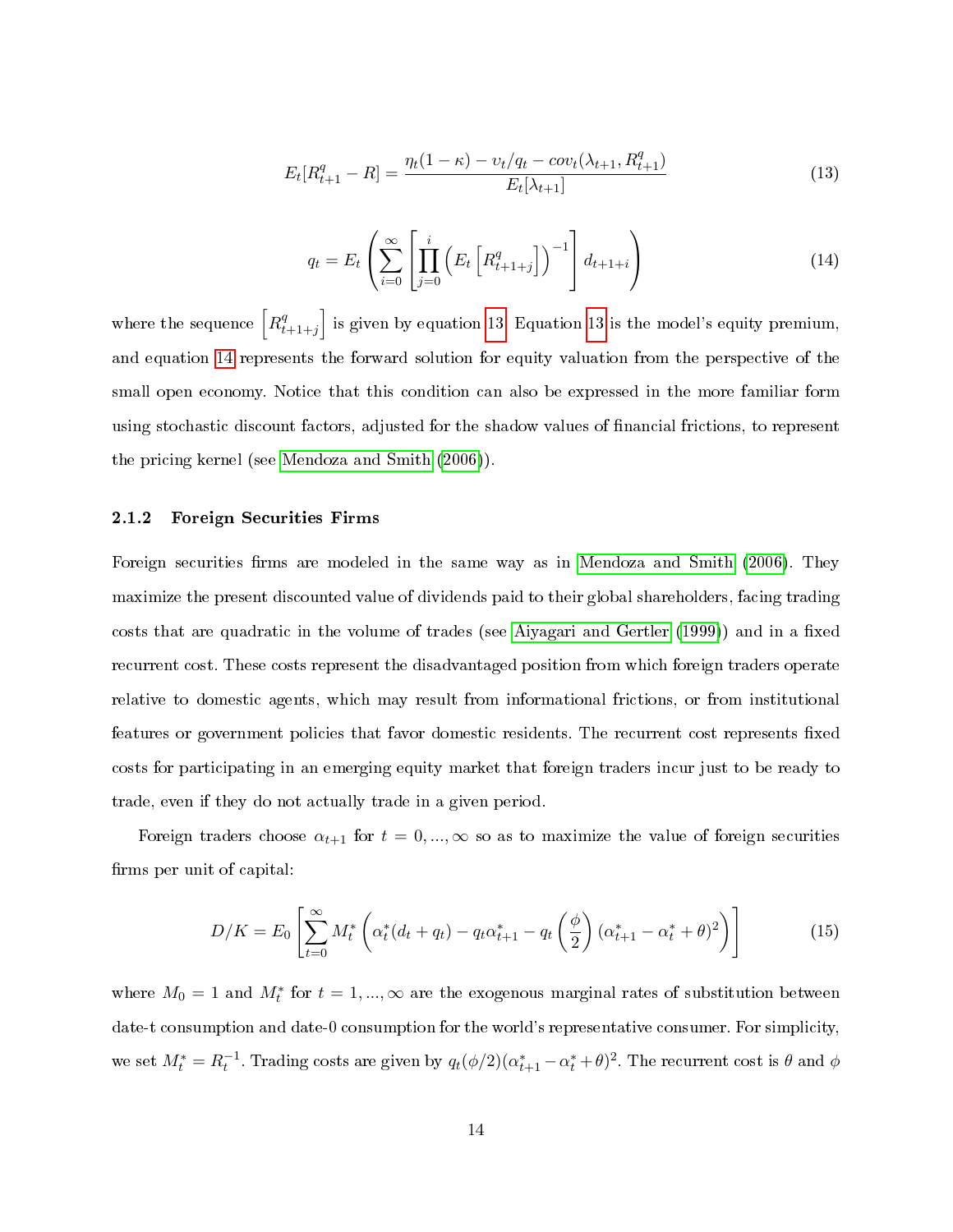is an adjustment cost coefficient that determines the price elasticity of the foreign trader's demand for equity, as shown below. Note that  $\theta$  induces an asymmetry in the manner in which trading costs operate. With  $\theta = 0$ , the total cost of increasing or reducing equity holdings by a given amount is the same, but with  $\theta > 0$  the total cost of reducing equity holdings is higher.

An important implication of the incompleteness of asset markets is that, despite financial globalization, the stochastic sequences of  $M^*_{t+1+i}$  and  $M_{t+1+i}$  for  $i = 0, ..., \infty$ , are not equalized. With complete markets, or under perfect foresight, both sequences are equal to the reciprocal of R (compounded i periods). Under uncertainty and incomplete markets, however, domestic stochastic discount factors are endogenous and reflect the effects of financial frictions.

The first-order condition of the above problem yields the following "partial adjustment" asset demand function:

$$
\alpha_{t+1}^* - \alpha_t^* = \frac{1}{\phi} \left( \frac{q_t^f}{q_t} - 1 \right) - \theta \tag{16}
$$

where we define the "fundamentals price"  $q_t^f \equiv E_t \left( \sum_{i=0}^{\infty} M_{t+1+i}^* d_{t+1+i} \right)$ . The key implication of this demand function is that foreigners only buy more domestic equity when the market price falls sufficiently below the fundamentals price (i.e.  $\alpha^*_{t+1} - \alpha^*_t > 0$  requires  $(\frac{q^f_t}{q_t}) > (1 + \theta \phi)$ ).

The behavior of the "fundamentals" price differs from that in the [Mendoza and Smith](#page-44-6) [\(2006\)](#page-44-6) setup because, as explained earlier, in this model the stream of dividends is affected by the endogenous equilibrium dynamics of the nontradables price and output. Because of this, in fact it is not very appropriate to call it a "fundamentals" price in this model. Intuitively, if dividends fall when the credit constraint binds because of the adverse effects on nontradables price and output, the "fundamentals price" also falls, but this means that at equilibrium, the actual equity price has to fall even more to support a given change in equity holdings than it would if the fundamentals price were invariant to the financial frictions.

### 2.1.3 Asset Pricing Dynamics of Financial Globalization

The asset pricing conditions of the small open economy and the foreign traders' asset demand function are helpful for providing some intuition about the transitional dynamics of asset prices triggered by financial integration.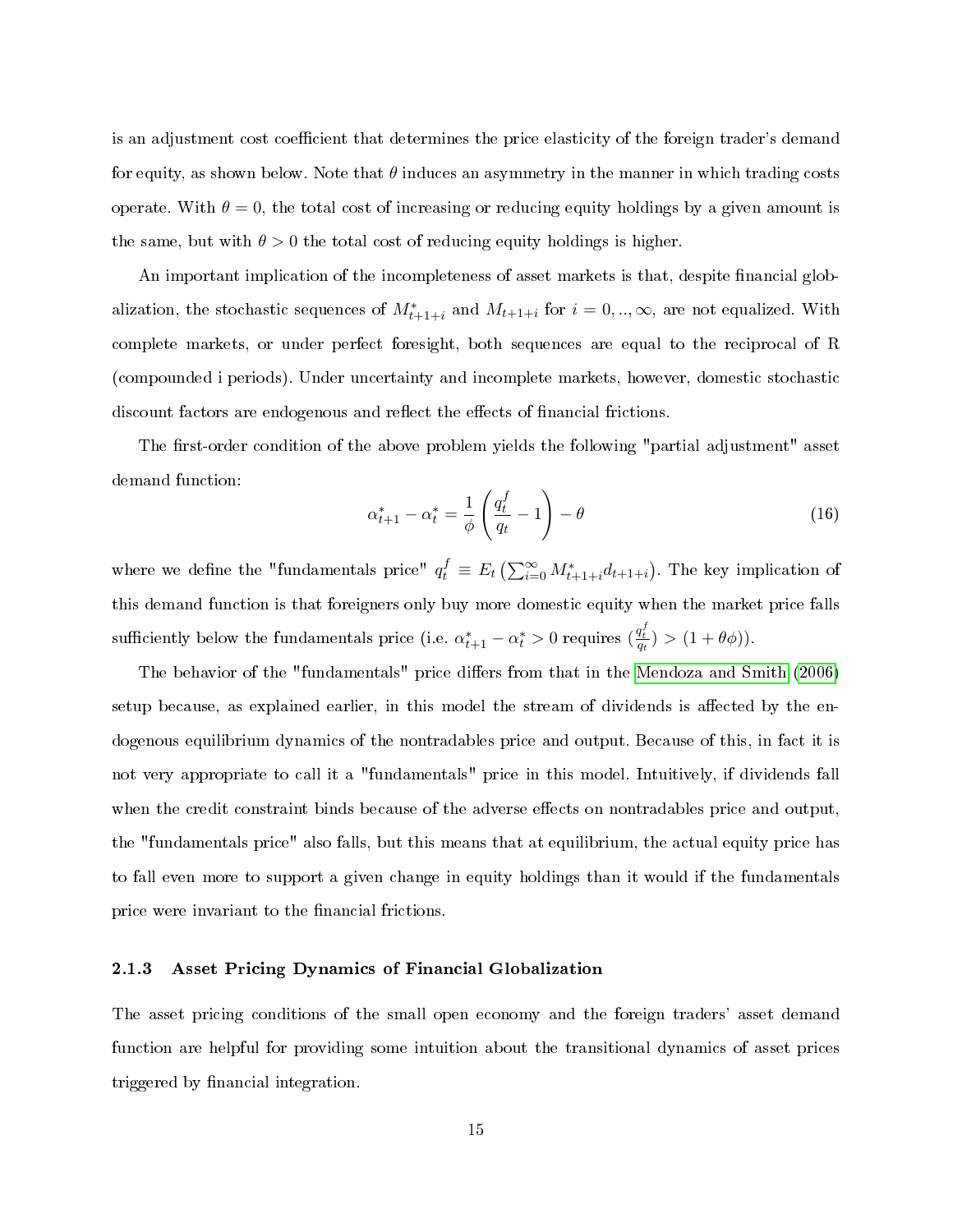First, it is straightforward to infer from eq. [13](#page-14-0) that, on impact, financial openness induces two effects on the agents of the small open economy that push down on expected equity returns. First, the risk-free rate drops as agents can now borrow from the infinitely-elastic global supply of credit. Second, the risk premium drops, because the improved ability to smooth consumption by borrowing from abroad makes the covariance between marginal utility and equity returns "less negative." In turn, lower expected returns imply lower discount rates on the stream of expected future dividends and thus higher equity prices.

There are also indirect effects on the asset valuations of domestic agents operating via the expected sequence of the price of nontradables,  $p_{t+1+i}^N$ , which are less straightforward. On impact, the increased consumption of tradables that financial integration allows agents to access pushes up the price of nontradables. Producers of nontradables respond to the allocational incentives of higher prices by demanding more inputs and producing more nontradables, but at equilibrium tradables consumption rises more than nontradables consumption (since effectively tradable goods have a higher supply elasticity). The rise in nontradables prices thus increases dividends on impact, because of both the higher nontradables prices and production, and this also pushes for higher equity prices.

In addition to the above effects, there are also important effects due to the risk of financial crises. These are present since the first period in the transitional dynamics of financial integration, but they are negligible because the economy's leverage at that point is far from what is needed to trigger a financial crisis. As the transition progresses and leverage rises, the risk increases and becomes a more relevant determinant of asset prices. In a financial crisis, the binding collateral constraint induces a jump in expected equity returns because of three effects visible in eq. [13:](#page-14-0) the direct effect of the positive shadow value of collateral, the indirect effect because the credit constraint hampers consumption smoothing and thus makes the covariance term in the equity premium "more negative," and a second indirect effect because the credit constraint forces consumption to be postponed, thereby lowering the expected marginal utility of future consumption in the denominator of the equity premium expression.

A financial crisis also contributes to lower asset prices via a deflation in the price of nontradables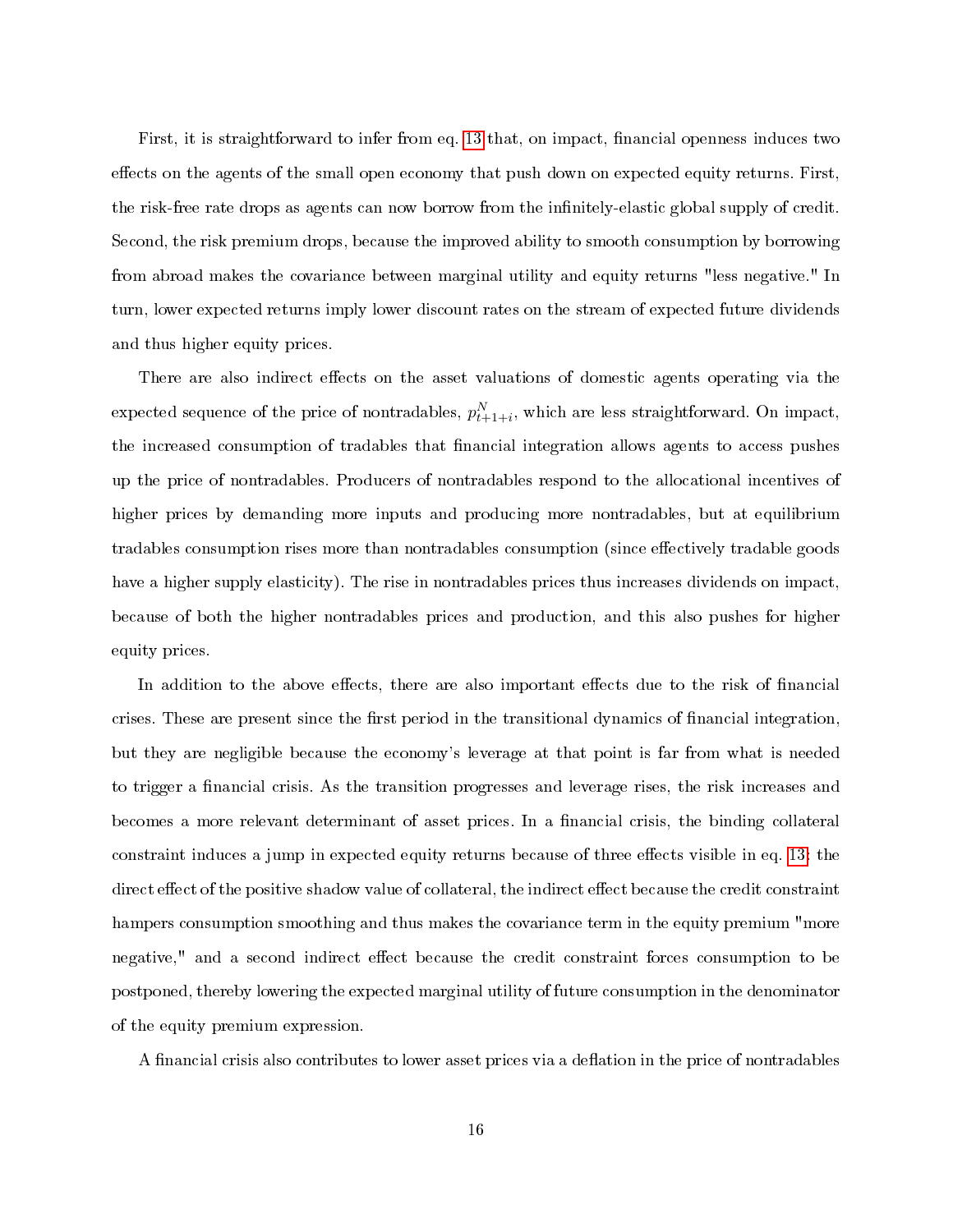and its effect on nontradables producers. During a crisis, tradables consumption falls more rapidly, again because tradable goods are more elastic, and thus the nontradables price falls. Since dividends can be expressed as  $d_t = (1 - \psi - \zeta)p_t^n \frac{\exp(\varepsilon_t)L_t^{\psi}m_t^{\zeta}K^{1-\psi-\zeta}}{K}$ , it follows that the response of nontradables producers lowers dividends because of both lower relative prices and lower output. Lower dividends then contribute to lower equity prices.

As the transitional dynamics triggered by financial integration evolves, the increased debt and leverage of domestic agents endogenously increases the future probability of triggering the collateral constraint and experiencing a crisis. This in turn strengthens the risk effects described above, and thus eventually induces agents to re-balance their portfolio and reduce their equity holdings, even in states in which the constraint is not actually binding. Now the foreign trader's adjustment costs to selling equity becomes relevant, because they are willing to increase their equity holdings only if the price falls. This enables the model to generate the boom-bust equity cycle observed in empirical studies of financial liberalization [\(Martell and Stulz](#page-44-8) [\(2003\)](#page-44-8)), even in the absence of actual financial crises. If there is a crisis, the costs faced by foreign traders are also very important, because they determine how low prices need to go when domestic agents enter the market to fire-sale domestic assets.

#### 2.1.4 Competitive Equilibrium with Financial Integration

Given the Markov process of productivity shocks and the initial conditions  $(b_0, \alpha_0, \alpha_0^*)$ , a competitive equilibrium with the small open economy integrated to world capital markets is defined by stochastic sequences of allocations  $[c_t^T, c_t^N, d_t, m_t, b_{t+1}, \alpha_{t+1}, \alpha_{t+1}^*, L_t]_{t=0}^\infty$  and prices  $[w_t, p_t^n, q_t, R_t^q]_{t=0}^\infty$  such that: (a) domestic firms maximize dividends subject to the Cobb-Douglas technology, taking factor and goods prices as given, (b) households maximize SCU subject to the budget constraint, the collateral constraint, and the short-selling constraint, taking as given factor prices, goods prices, the world interest rate and asset prices, (c) foreign securities firms maximize the expected present value of dividends net of trading costs, taking as given asset prices, and (d) the market-clearing conditions for equity, labor, and goods markets hold.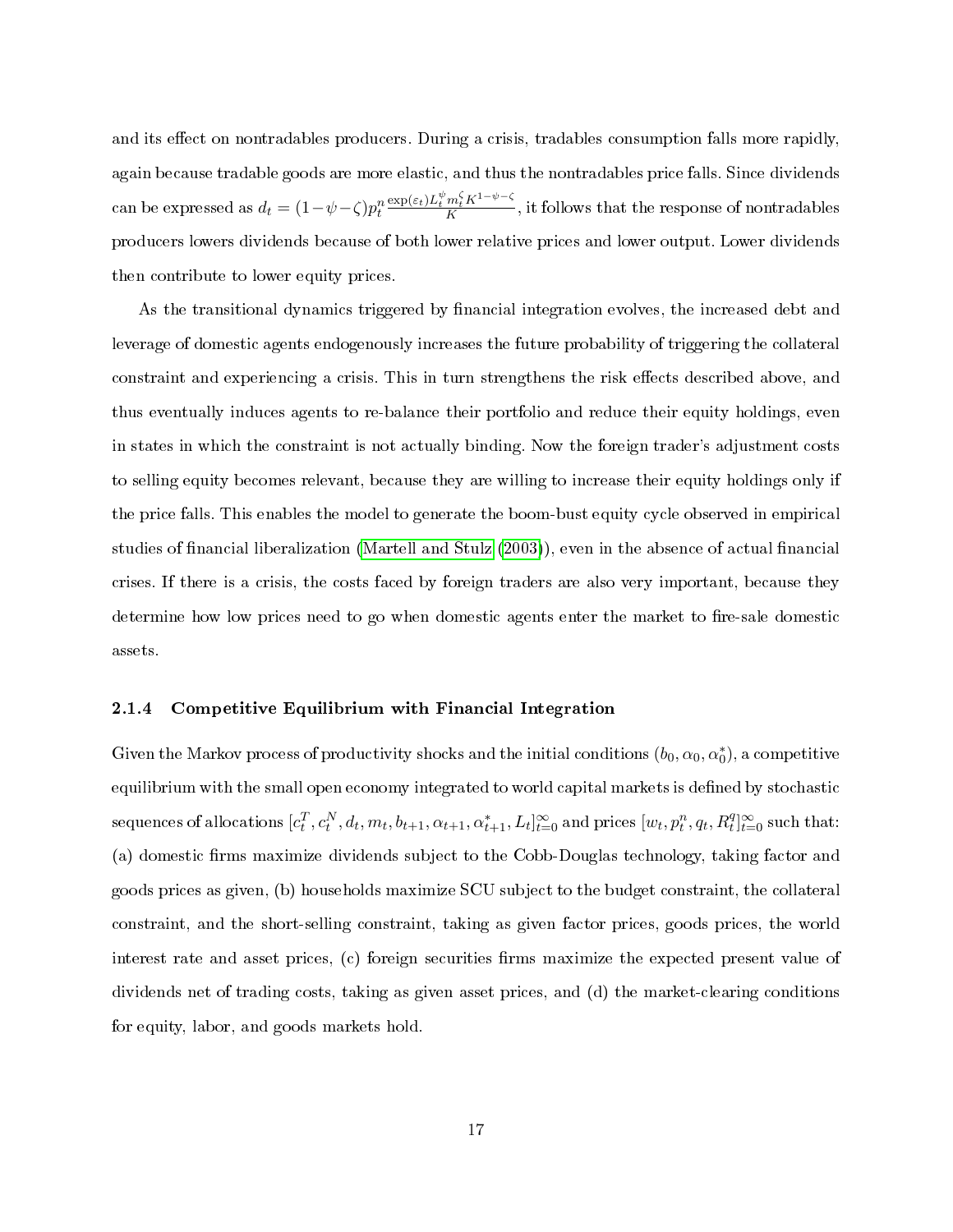### <span id="page-18-0"></span>3 Recursive equilibrium and solution method

We solve a recursive representation of the model over triples of  $(\alpha, b, \varepsilon)$  defined in a discrete state space. The solution method is similar to the method used by [Mendoza and Smith](#page-44-6) [\(2006\)](#page-44-6). However, since in this setup the fundamentals price is endogenous (instead of just a function of exogenous shocks as in their paper, we also adapt the modifications introduced by [Durdu and Mendoza](#page-43-7) [\(2006\)](#page-43-7) in a model that had a similar feature of an endogenous fundamentals price, but in their case due to the presence of government funded price guarantees. In particular, we start by using  $\hat{G}(\alpha, b, \varepsilon)$  as a conjectured fundamentals pricing function, then define a Bellman equation that solves the model conditional on this conjecture, and then we iterate to convergence so that the conjecture is accurate in the final solution.

Conditional on a given  $\hat{G}(\alpha, b, \varepsilon)$ , the recursive equilibrium of the domestic economy with financial integration is represented by the following dynamic programming problem:

$$
V(\alpha, b, \varepsilon; \hat{G}) = \max_{\alpha', b', c^T, c^N} \left[ \frac{c(c^T, c^N)^{1-\sigma} - 1}{1-\sigma} + \exp(-\beta [Ln(1 + c(c^T, c^N))]) E[V(\alpha', b', \varepsilon')] \right]
$$
(17)

subject to:

$$
c^{T} = y^{T} + \left[\zeta + (1 - \psi - \zeta)(1 - \alpha)\right]p^{n} \exp(\varepsilon)L^{\psi}m^{\zeta}K^{1 - \psi - \zeta} + \left(\frac{\hat{G}(\alpha, b, \varepsilon)K}{1 + \phi(\alpha - \alpha' + \theta)}\right)(\alpha - \alpha') - b' + bR
$$
  
\n
$$
c^{N} = \exp(\varepsilon)L^{\psi}m^{\zeta}K^{1 - \psi - \zeta}
$$
  
\n
$$
p^{n} = \left(\frac{1 - z}{z}\right)\left(\frac{c^{T}}{\exp(\varepsilon)L^{\psi}m^{\zeta}K^{1 - \psi - \zeta}}\right)^{1 + \mu}
$$
  
\n
$$
p^{m*} = \zeta p^{n} \exp(\varepsilon)L^{\psi}m^{\zeta - 1}K^{1 - \psi - \zeta}
$$
  
\n
$$
b' \ge -\kappa\left(\frac{\hat{G}(\alpha, b, \varepsilon)K}{1 + a(\alpha - \alpha' + \theta)}\right)\alpha'
$$
  
\n
$$
\alpha \ge \chi
$$

Assuming that factor demands are given by standard marginal productivity conditions, the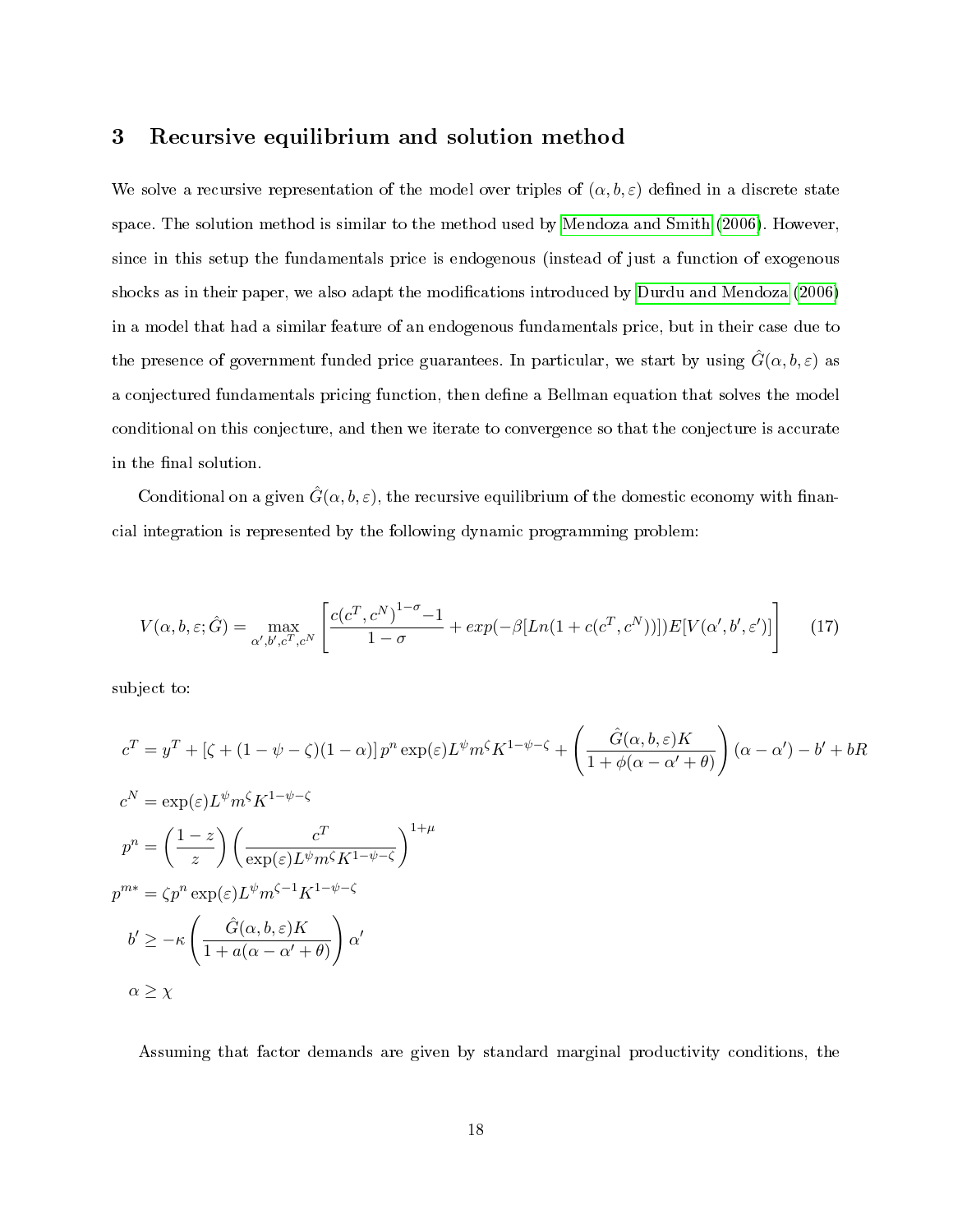constraints on this problem are: (1) the resource constraint in tradables, (2) the market-clearing condition for nontradables, (3) the optimality condition that sets the equilibrium price of nontradables equal to the sectoral marginal rate of substitution in consumption, (4) the optimality condition for demand of imported inputs, (5) the borrowing constraint, and (6) the short selling constraint ( $-\infty < \chi < 1$ ). In (1) and (5), we imposed market clearing and used the inverse of the foreign traders' demand function to replace the equity price. For each  $\varepsilon$ , each set of pairs  $(\alpha, \alpha')$ ,  $(b, b')$  in the state space, and given the conjectured  $\hat{G}(\alpha, b, \varepsilon)$ , we can solve the system of equations implied by these constraints for recursive functions that determine  $c^T, c^N, p^n, m$  as functions of the state variables  $(\alpha, b, \varepsilon)$ ,

The solutions of the above problem are represented by the optimal decision rules  $\alpha'(\alpha, b, \varepsilon)$  and  $b'(\alpha, b, \varepsilon)$  and the associated optimal consumption plans. The problem is solved by value function iteration using an acceleration routine that splits each set of n iterations so that the first h execute the maximization step in the right-hand-side of the Bellman equation, and the remainder n-h simulate the equation forward using the last iteration's decision rules.

Given  $\alpha'(\alpha, b, \varepsilon)$  and  $b'(\alpha, b, \varepsilon)$  and the Markov process for  $\varepsilon$ , we can use the conditions that  $q_t^f \equiv E_t\left(R^{*-1-i}d_{t+1+i}p_{t+1+i}^n\right)$  and  $d_t = (1 - \psi - \zeta)p_t^n \exp(\varepsilon_t)m_t^{\zeta}K^{-\psi-\zeta}$  to calculate an "actual" fundamentals pricing function  $G(\alpha, b, \varepsilon)$ . Notice this reduces to a simple recursive formula (a "value function") because we use  $R^*$  for the stochastic discount factor of the foreign traders, and since the stream of dividends can be expressed as the following recursive function  $d(\alpha, b, \varepsilon) = (1 (\psi - \zeta) p^n(\alpha, b, \varepsilon) \exp(\varepsilon) m(\alpha, b, \varepsilon)^{\zeta} K^{-\psi - \zeta}$ , where  $p^n(\alpha, b, \varepsilon)$  and  $m(\alpha, b, \varepsilon)$  are the optimal rules for nontradables price and imported inputs that follow from  $\alpha'(\alpha, b, \varepsilon)$  and  $b'(\alpha, b, \varepsilon)$ . If  $\hat{G}(\alpha, b, \varepsilon)$  and  $G(\alpha, b, \varepsilon)$  differ by more than a convergence criterion, we update  $\hat{G}(\alpha, b, \varepsilon)$  and solve again the value function.

It is important to note that the equilibrium represented by the solution of the above Bellman equation does not satisfy all of the competitive equilibrium conditions, because effectively it represents the allocations and prices chosen by a social planner of the small open economy who maximizes the utility of domestic agents taking into account the equity demand function of foreign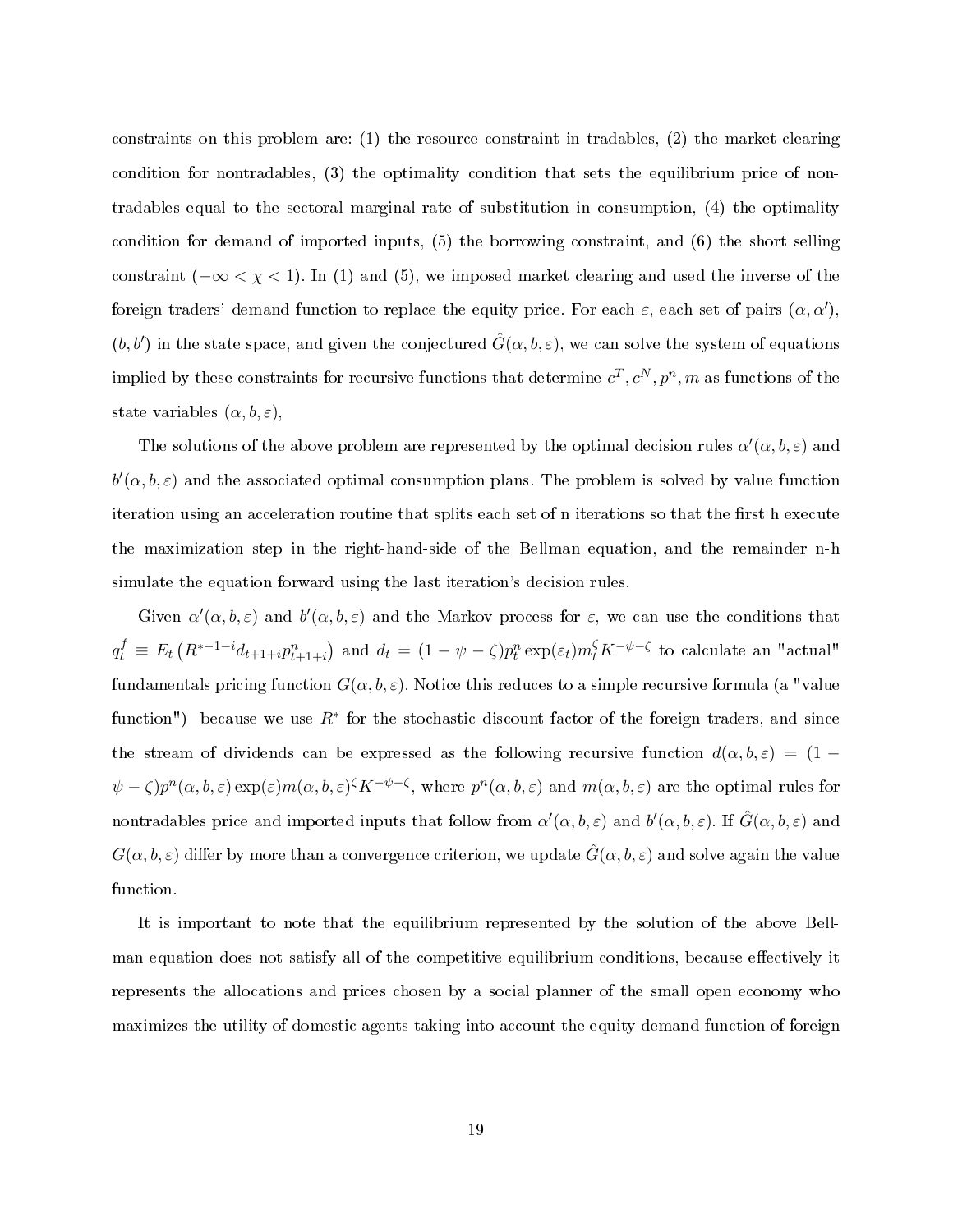traders and the effects of the  $\alpha'$  and  $b'$  choices on the price at which collateral is valued.<sup>[7](#page-20-0)</sup> All the private optimality conditions and market-clearing conditions of the competitive equilibrium hold, as reflected in the constraints of the Bellman equation, but the planner does not act as a price taker. This is done for computational tractability, since we need to solve the model using a nonlinear global algorithm with two occasionally binding constraints and iterating over full solutions of the Bellman equation until  $G(\cdot)$  and  $\hat{G}(\cdot)$  converge.<sup>[8](#page-20-1)</sup>

The equilibrium we solve for can also be interpreted as a competitive equilibrium in which the small open economy's planner implements an optimal macro-prudential policy similar to those studied by Bianchi  $(2011)$  and Bianchi and Mendoza  $(2012)$ , where a financial regulator internalizes the pecuniary externality by which agents fail to take into account the effect of their individual decisions on the market value of collateral.<sup>[9](#page-20-2)</sup> In our setup, however, the allocations represent only a unilateral optimal policy outcome, because the domestic social planner does not internalize the welfare of foreign traders. The planner maximizes domestic welfare by choosing an equity price along the foreign trader's demand curve and taking into account how the price of collateral and the price of nontradables respond to the small open economy's debt and equity choices.

The above interpretation of the model's solution is also interesting because it is in line with the observation from the data that the surge in net debt in emerging economies since the Sudden Stops was due to both a sharp drop in private debt liabilities and to the accumulation of foreign reserves. In the model's competitive equilibrium, private agents have stronger precautionary savings incentives than agents in a model with frictionless credit markets, but still weaker than those in the equilibrium with optimal macro-prudential policy. Hence, the quantitative analysis we conduct here

<span id="page-20-0"></span> $^{7}\rm{The~solution~of~the~Bellman~equation~matches~the~competitive~equilibrium~if~we~remove~the~collateral~constraint}$ and set  $\phi = 0$  (i.e. foreign traders have an infinitely elastic demand function at the level of the fundamentals price). Thus, in states where the constraint is far from binding and since the calibrated value of  $\phi$  is low, the solution we compute should be close to the competitive equilibrium.

<span id="page-20-1"></span> $^{\tilde{8}}$ In their setup with an exogenous fundamentals price, Mendoza and Smith (2006) showed that, as long as  $\phi$  is low, this approach yields solutions quantitatively similar to those of the full competitive equilibrium, which takes significantly longer to solve. This is because at low values of  $\phi$  the demand function of foreign traders becomes highly elastic around the fundamentals price, and thus the monopolic power implied by the fact that the planner internalizes their demand function becomes quantitatively negligible.

<span id="page-20-2"></span> $^{9}$ In their papers, a financial regulator who internalizes this externality carries less debt and leverage than private agents to reduce the risk of crises and make them less severe when they occur. Moreover, the regulator can decentralize its allocations as a competitive equilibrium using a variety of state-contingent taxes, capital requirements, or constraints on loan to value ratios.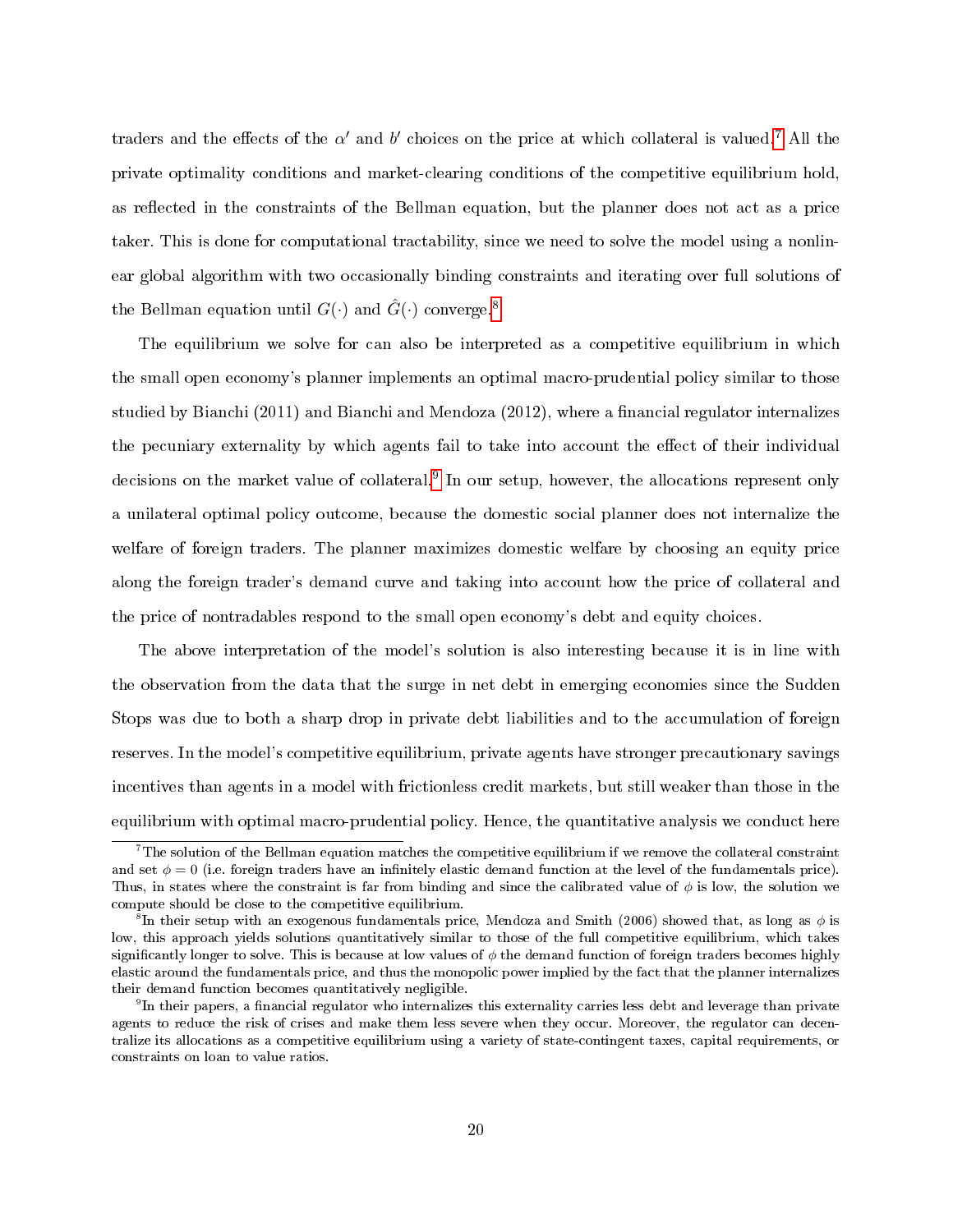incorporates incentives for portfolio rebalancing that consider both private agents' precautionary behavior and policy incentives for precautionary accumulation of foreign reserves to manage pecuniary ex-ternalities. The drawbacks are that the policy is only unilaterally optimal, as mentioned above, and that we will not be able to isolate what fraction of the total predicted change in bond holdings is due to the original precautionary savings incentives of private agents in the competitive equilibrium and what fraction is due to the fact that the equilibrium we solve for takes into account pecuniary externalities.

### 3.1 Transitional Dynamics of Financial Integration

The decision rules and the Markov process of the exogenous shocks can be used in the usual way to compute the model's stochastic steady state under financial integration. This steady state is characterized by the long-run unconditional distribution that results from the fixed point of the following one-step (from t to t+1) law of motion of conditional probabilities of triples in the state space  $(\alpha, b, \varepsilon)$ .

$$
pr_{t+1}(\alpha', b', \varepsilon') = \sum_{\varepsilon} \sum_{\{\alpha : \alpha' = \alpha'(\alpha, b, \varepsilon)\}} \sum_{\{b : b' = b'(\alpha, b, \varepsilon)\}} \sum pr_t(\alpha, b, \varepsilon) \pi(\varepsilon' | \varepsilon)
$$
(18)

This law of motion induces the  $t+1$  conditional probabilities by combining the decision rules for bonds and equity with the exogenous Markov process of TFP. Of particular importance for our analysis are the long-run averages for bonds and equity implied by this distribution, which capture the effects of financial integration on the long-run portfolio of external assets.<sup>[10](#page-21-0)</sup>

To characterize the transitional dynamics induced by financial integration, we compute forecast functions of the equilibrium Markov processes of the relevant endogenous variables, conditional on initial conditions that correspond to those of the economy with a closed capital account ( $\alpha = 1$  and  $b = 0$ ) and the average state of TFP  $\varepsilon = 0$ . Thus, we are solving for the transitional dynamics of an experiment in which financial opening is done in once-and-for-all, unanticipated fashion as of date 0. The optimal decision rules  $\alpha'(\alpha, b, \varepsilon)$  and  $b'(\alpha, b, \varepsilon)$ , and the sequence of conditional distributions

<span id="page-21-0"></span> $10$  It is critical to use the proposed nonlinear global solution method to solve for the decision rules and the stochastic steady state because of the precautionary savings effects at work in the model, and because of the potentially strong nonlinearities that are present when the collateral constraint binds.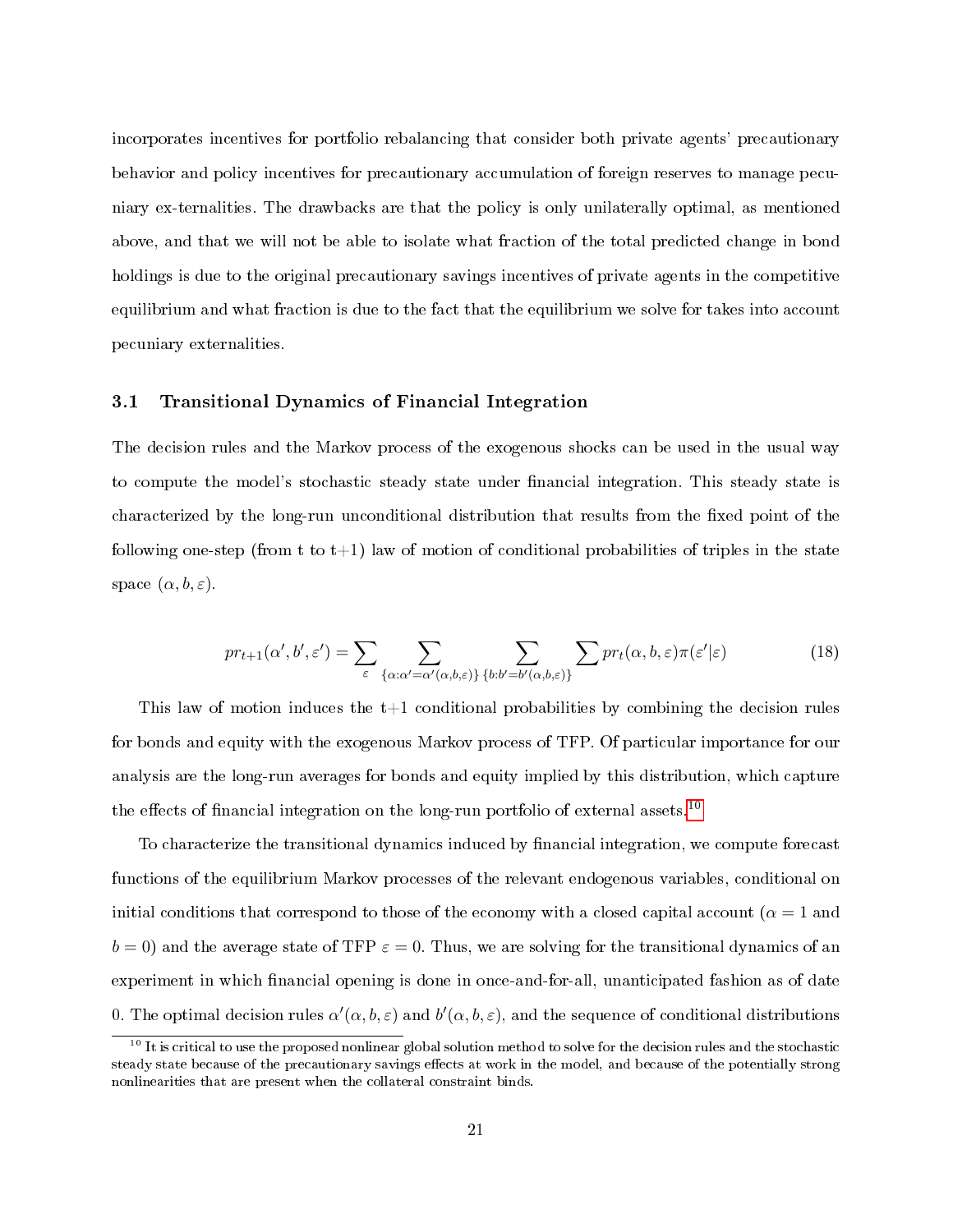of  $(\alpha, b, \varepsilon)$  generated by the law of motion mentioned above (for the autarky initial conditions  $(1,0,0)$  are used to generate the forecast functions. These forecast functions trace the projected dynamics of the variables as they converge to their corresponding averages in the stochastic steady state under financial globalization, preserving all the non-linear aspects of the model's stochastic equilibrium.

# <span id="page-22-0"></span>4 Quantitative results

This section studies the quantitative predictions of the model regarding the transitional dynamics of nancial integration. The analysis starts by pinning down the values of the model's parameters following a calibration applied to Mexican data.

### 4.1 Functional forms and baseline calibration

The numerical analysis uses these standard functional forms for preferences and technology.

$$
F(K, L_t, m_t) = exp(\varepsilon_t) L_t^{\psi} m_t^{\zeta} K^{1-\psi-\zeta} \equiv y_t^N
$$
\n(19)

$$
u(c_t) = \frac{[c_t]^{(1-\sigma)} - 1}{1 - \sigma} \tag{20}
$$

$$
\nu(c_t) = \beta [Ln(1+c_t)] \tag{21}
$$

$$
c(c_t^T, c_t^N) = [z(c_t^T)^{-\mu} + (1-z)(c_t^N)^{-\mu}]^{-1/\mu}
$$
\n(22)

The parameters  $\psi$ ,  $\zeta$ , and  $(1 - \psi - \zeta)$  are the factor shares in production of nontradables for labor, imported inputs, and capital respectively.  $\sigma$  is the coefficient of relative risk aversion,  $\beta$  is the semi-elasticity of the rate of time preference.  $0 < \beta \leq \sigma$  is required to satisfy the conditions identified by Epstein (1983) to ensure that SCU yields well-behaved dynamics.  $\mu$  sets the elasticity of substitution between tradables and nontradables, which is equal to  $1/(1+mu)$ , and z represents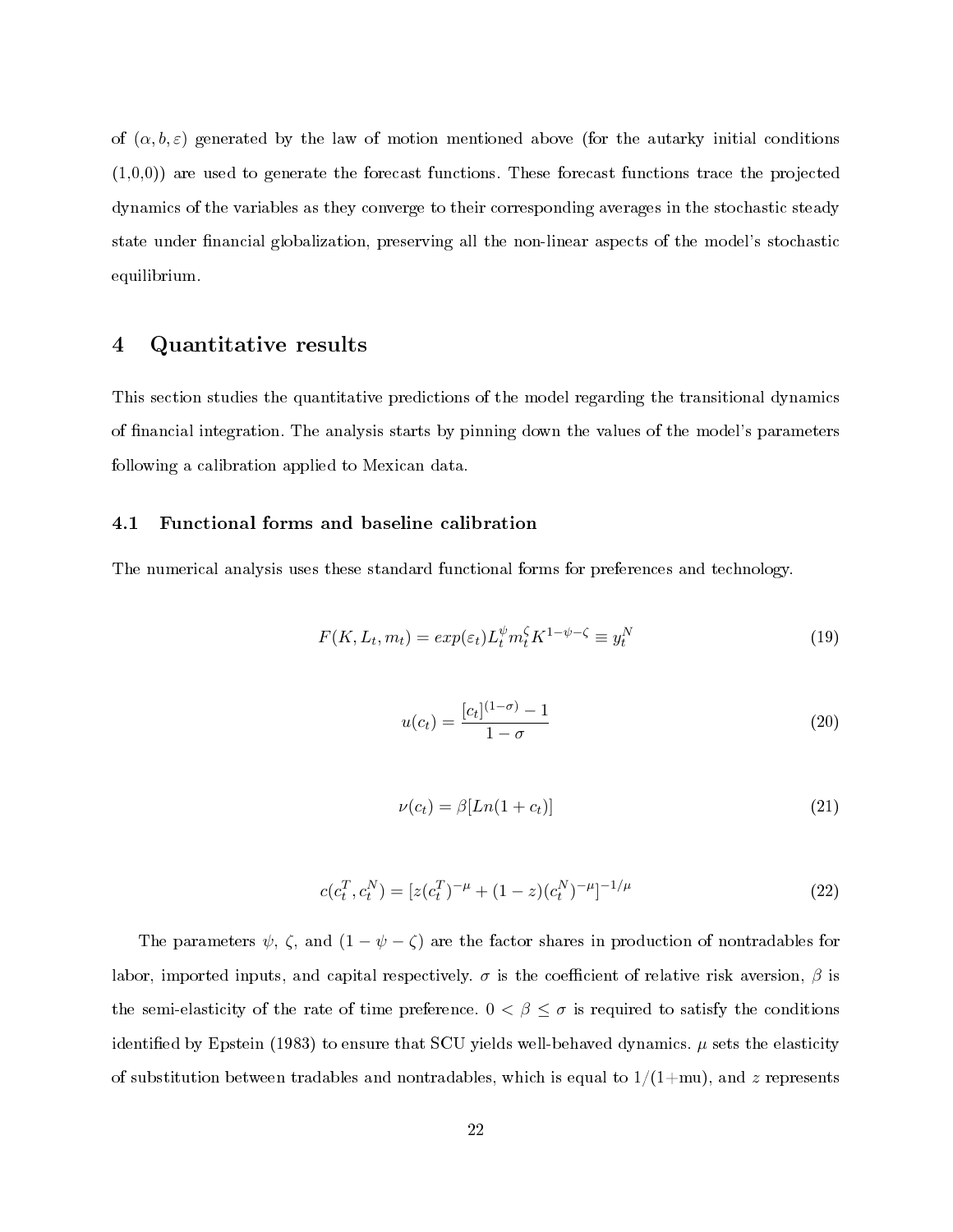the CES weighting factor.

The calibration follows closely [Mendoza](#page-44-9) [\(2002\)](#page-44-9), which calibrates a model with tradables and nontradables for Mexico using sectoral data. Table [1](#page-24-0) lists all of the parameter values. On the production side of the model, the steady-state (with globalization) relative price of nontradables, the world price of intermediate goods and total GDP in units of tradables are normalized to  $p^n = 1$ ,  $p^m = 1$  and  $y^T + p^N y^N - p^m m = 1$ . Hence, the steady-state allocations can be interpreted as ratios relative to total GDP in units of tradables. We use the same elasticity of substitution parameter as Mendoza (2002) and [Durdu et al.](#page-43-4) [\(2008\)](#page-43-4),  $\mu = 0.316$ , which corresponds to an estimate for Mexico obtained by [Ostry and Reinhart](#page-45-0) [\(1992\)](#page-45-0).

The share of imported input costs to gross output of nontradables is  $\zeta = 0.2$ . In the deterministic steady state, this factor share yields a ratio of imported inputs to total GDP of 13%, which matches the ratio for Mexico reported in [Mendoza](#page-44-10) [\(2006\)](#page-44-10). Given [Durdu et al.](#page-43-4) [\(2008\)](#page-43-4) estimates of the sectoral consumption-GDP ratios in Mexican data, it follows that  $z = 0.341$ .

The Markov process of productivity shocks for the nontradables sector is set so that the standard deviation and first-order autocorrelation of GDP match the standard deviation and first-order autocorrelation of the HP-filtered quarterly cyclical component of Mexico's average GDP reported in [Mendoza](#page-44-10) [\(2006\)](#page-44-10). In terms of the simple persistence, this requires  $\varepsilon_H = 0.01785$  and  $\vartheta = 0.683$ .

The calibration is set to yield a deterministic stationary state that replicates Mexico's 1970-95 average GDP shares of private consumption, net exports, investment, and government expenditures at current prices. For the model to mimic the consumption and net export shares in the Mexican data, it is necessary to make adjustments for investment and government expenditures. This is done by adding an autonomous (time and state invariant) level of private expenditures which is set equal to 0.328. The capital stock is normalized at  $K = 1$  without loss of generality. Mexican data from the System of National Accounts yield an average labor income share for the period 1988-96 of 0.341. Consistent with estimates from many countries however, we adopted a labor share of  $\psi = 0.65$ . Steady-state consumption is then calculated using steady-state output and the requirement that the consumption-GDP ratio matches the average from Mexican data  $(0.684)$ . The coefficient of relative risk aversion and the gross real interest rate are set to standard RBC values:  $\sigma = 2.0$  and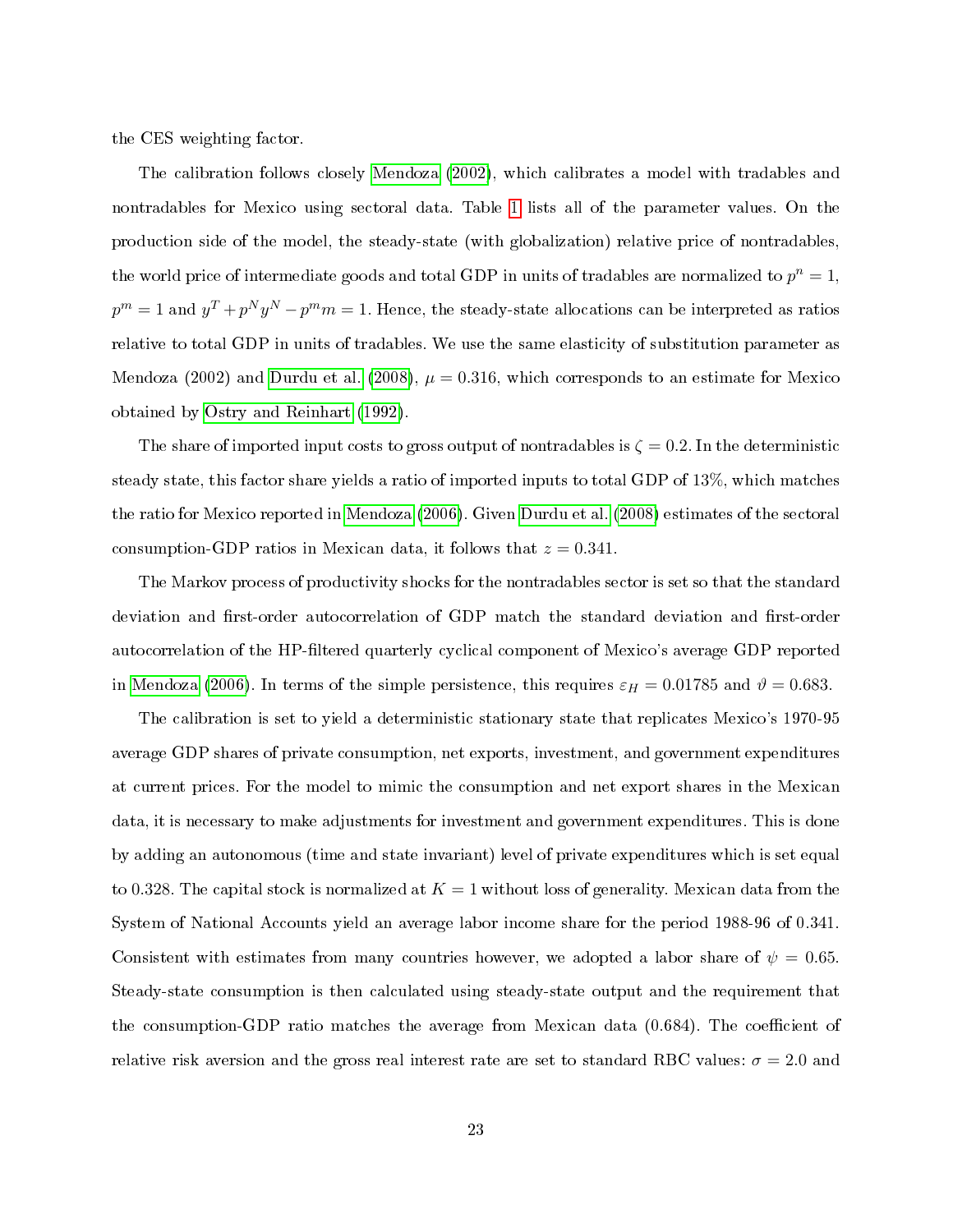$R = (1.059)^{1/4}$ . Finally, given c, the value of the time preference elasticity  $\beta$  is derived from the steady-state Euler equation for bonds, which implies  $\beta = Ln(R)/Ln(1 + c) = 0.187$ .

While there is a unique solution for aggregate savings in the deterministic steady state, the portfolio decision over equity and bonds is indeterminate (in the stochastic model it is not because the assets are different in risk and return properties). This makes the calibration of the financial frictions challenging. For the baseline economy with financial frictions we set  $\phi = 0.2$ ,  $\theta = 0.0001$ , and  $\kappa = 0.15$ . Consistent with [Mendoza and Smith](#page-44-6) [\(2006\)](#page-44-6) we choose an adjustment cost parameter of  $\phi = 0.2$ , which implies a relatively high price elasticity of foreigner traders demand at 5, and therefore helps reduce the approximation error due to the assumption that the domestic social planner has monopolic power in the global market for the domestic equity.  $\theta = 0.0001$  was chosen to insure that the fixed cost of trading was less than  $0.1\%$  of the steady state equity price. In the model without the collateral constraint the highest debt to equity ratio is roughly 20 percent. Therefore, we chose  $\kappa = 0.15$ , constraining the leverage ratio to just under 15 percent. Households face a short-selling constraint  $\alpha_t \geq \chi$ .  $\chi = 0.75$  can be interpreted as a constraint stating that only a fraction of the capital stock of the emerging economy is tradable in international equity markets. Because these financial frictions are difficult to measure, we use sensitivity analysis to evaluate the relative importance of each friction for the main results.

<span id="page-24-0"></span>

| <b>Notation</b>  | Parameter/Variable                     | <b>Value</b> |
|------------------|----------------------------------------|--------------|
| β                | Rate of time preference elasticity     | 0.187        |
| $\sigma$         | Coefficient of relative risk aversion  | 2.000        |
| $\mu$            | Elasticity exponent in CES Preferences | 0.316        |
| $\tilde{z}$      | CES weight of tradable consumption     | 0.341        |
| $\kappa$         | Collateral coefficient                 | 0.150        |
| $\psi$           | Share of labor in gross output         | 0.650        |
|                  | Share of imported inputs               | 0.200        |
| $\boldsymbol{R}$ | Gross world interest rate              | 1.059        |
| $p^m$            | Price of imported inputs               | 1.000        |
| $A^T$            | Lump-sum absorption of tradables       | 0.043        |
| $A^N$            | Lump-sum absorption of nontradables    | 0.176        |
| $\phi$           | Portfolio adjustment cost coefficient  | 0.200        |
| $\theta$         | Fixed trading costs                    | 0.0001       |

Table 1: Parameter Values in Baseline Calibration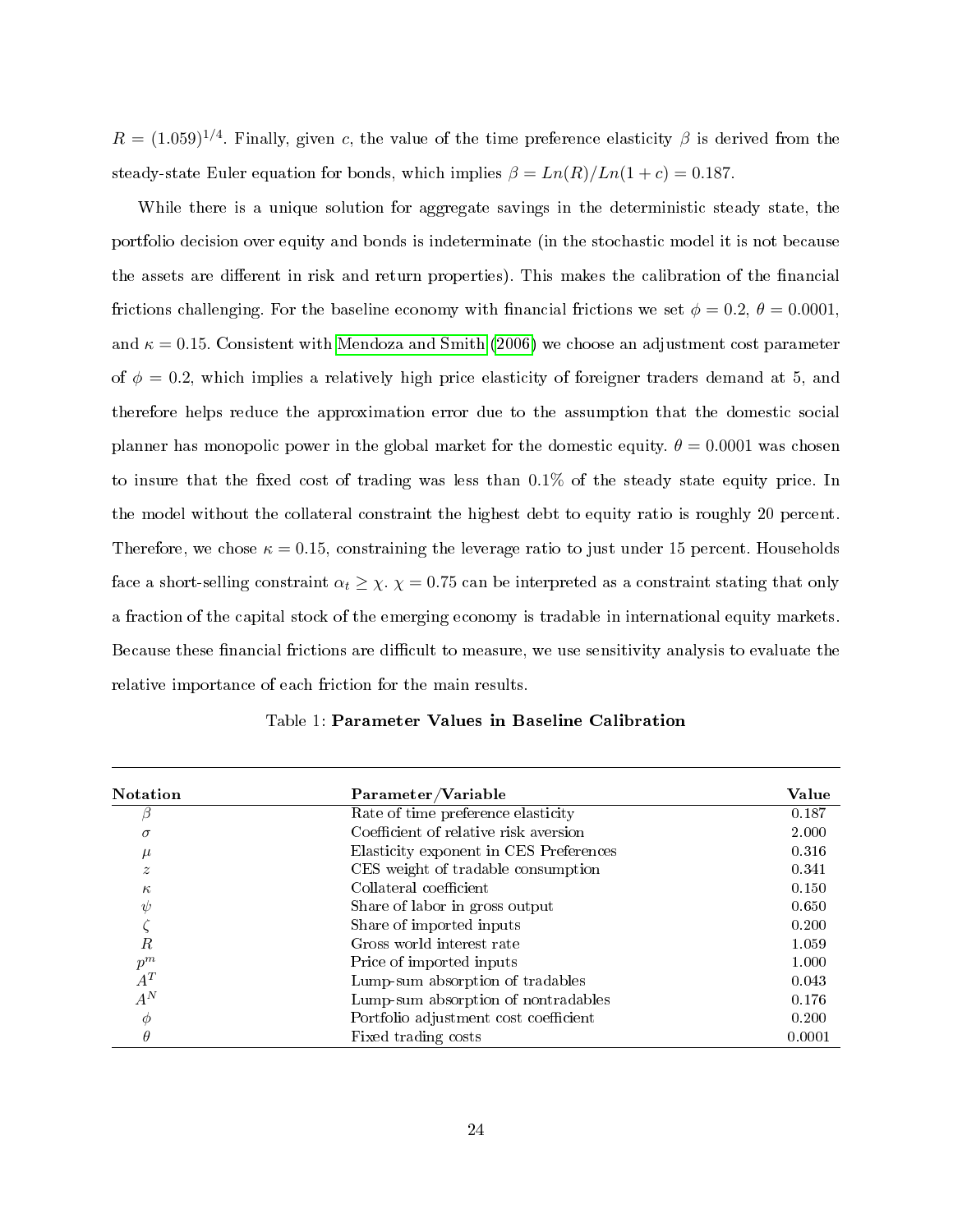#### 4.2 Baseline Transitional Dynamics

Figure [3](#page-27-0) shows the transitional dynamics of the key endogenous variables of the model following the unanticipated opening of the capital account at date 0 (initially zero net debt and domestic equity owned solely by domestic agents). These dynamics describe the average evolution of the variables as they go from the initial conditions under financial autarky to their new long-run averages under financial integration. The effects described earlier intuitively using the model's optimality conditions are evident in these plots. Note, however, that these dynamics do not show the dynamics of a financial crisis, because crisis dynamics correspond to the forecast functions conditional on an initial state in which the collateral constraint binds and the reversal in net exports is sufficiently large to correspond to a Sudden Stop (instead of the financial autarky steady state). Crisis states are included in Figure [3](#page-27-0) as we take averages at each date of the transition, if the crisis probability is positive on that date, but they are averaged together with non-crises states which have much higher probability.<sup>[11](#page-25-0)</sup>

The dynamics of financial integration are characterized by a tilting of the consumption profile, with consumption rising on impact relative to the financial autarky average, in response to the new borrowing ability of the economy, but falling to a lower long-run average at the end of the transition. This occurs because the reduced external savings of the economy imply that in the long run the trade balance must be in surplus on average, and also because preferences in the model feature an endogenous rate of time preference that is an increasing function of consumption. As the risk-free rate drops, the long-run rate of time preference falls, which requires a fall in consumption. [12](#page-25-1)

The lowering of R that results from financial integration gives agents an incentive to borrow in order to smooth tradables consumption, and because of the CES consumption aggregator this pushes for increased consumption of nontradables as well. Hence, on impact, c,  $c^T$ , and  $c^N$  all rise relative to their former steady states (see Panel  $(A)$ ). Moreover, the consumption profiles are tilted

<span id="page-25-0"></span> $11$ [Mendoza and Smith](#page-44-6) [\(2006\)](#page-44-6), [Durdu et al.](#page-43-4) [\(2008\)](#page-43-4), and [Mendoza](#page-44-5) [\(2010\)](#page-44-5) show quantitative results for crisis dynamics produced by collateral constraints similar to the one present in this paper.

<span id="page-25-1"></span> $12$ This impatience effect is quantitatively small and is not necessary for consumption tilting. Even with standard preferences, under incomplete markets a fall in the risk-free rate reduces precautionary savings, leading to higher average debt and lower average consumption.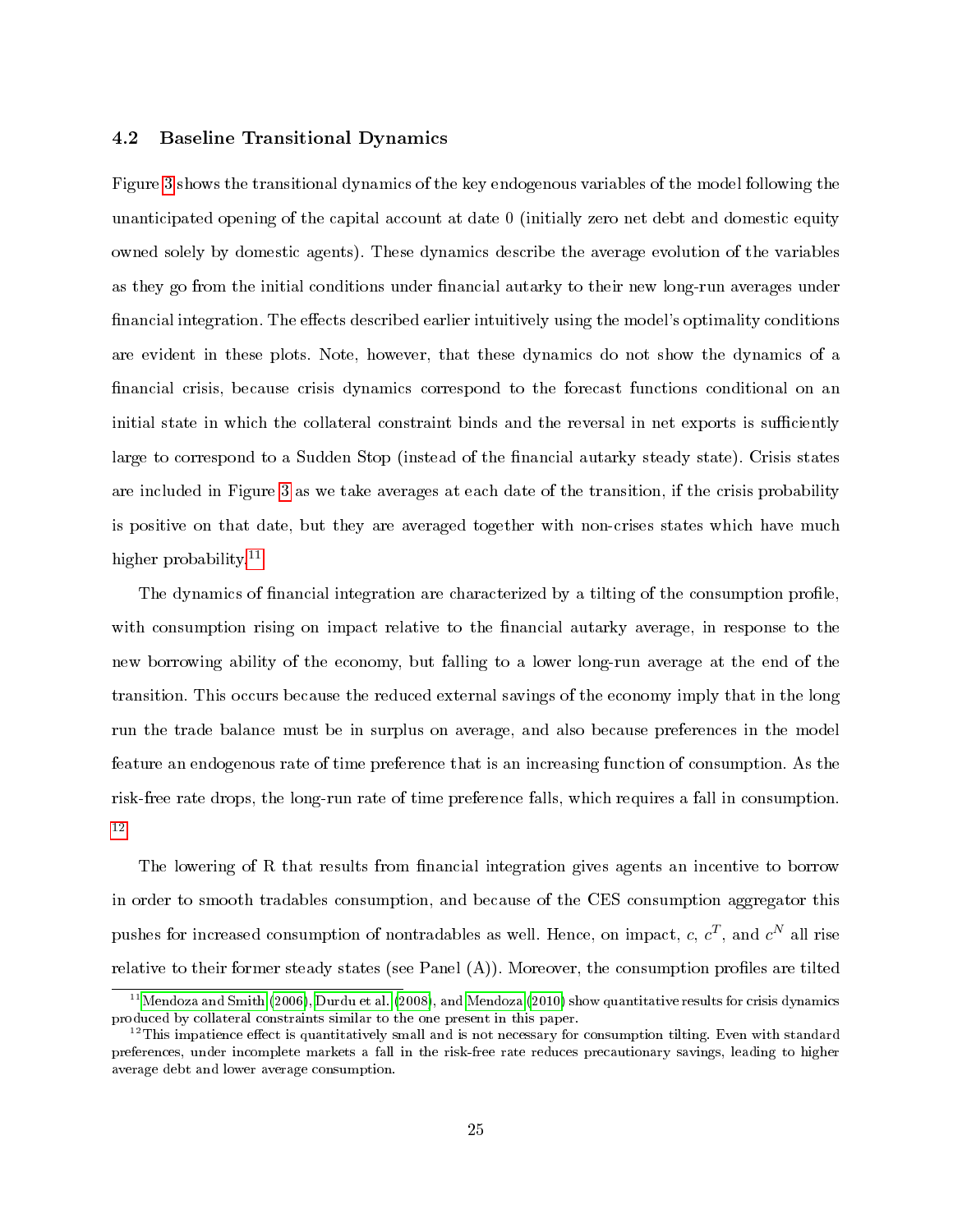in favor of initial consumption, because the lower R means that in the long run  $c^T$  must converge to a lower average than under financial autarky, since a long-run trade surplus is required to service the debt accumulated during the transition (see Panel F). In turn, the larger long-run average debt under financial integration results from two effects: First, the long-run endogenous rate of time preference falls as R falls, and this implies that long-run  $c$  has to fall, which is attained partly by lowering long-run  $c^T$  and increasing debt. Second, under uncertainty, precautionary savings incentives are weakened when the rate of interest falls, and thus the economy converges to higher debt as R falls. $^{\rm 13}$  $^{\rm 13}$  $^{\rm 13}$ 

The tilted consumption profile also implies that in the long run the relative price of nontradables falls. The movements in  $c^T$  are larger than those in  $c^N$  because the supply of the latter is less elastic. Hence, on impact  $c^T$  rises more than  $c^N$ , which leads to an initial increase in the price of nontradables and a real appreciation, while in the long run the economy converges to a lower average of  $c^T$  than  $c^N$ , and hence a lower price of nontradables and a depreciated real exchange rate (see Panels  $(A)$  and  $(B)$ ). These effects are not as strong as they would be in a two-sector endowment economy, because producers of nontradables demand more intermediate goods and increase supply as the price rises. The lower nontradables price yields a lower long-run equity price, as it drives dividends from the nontradables sector to a lower long-run average.

The dynamics of the equity price in Panel (C) also reflect the effects described in the previous Section. On impact, q rises because of (a) the reduction in projected asset returns driven by the lowering of the risk-free rate and the reduction in the risk premium, as the covariance between asset returns and marginal utility becomes less negative due to increased ability to smooth consumption; and (b) higher projected dividends from the nontradables sector, because of the direct and indirect effects of higher  $p^N$ . This also explains why on impact, and for about 15 periods in the initial transition, domestic agents hold on, on average, to 100 percent of domestic equity (see Panel (D)), since during this period they actually would like to hold more equity, but the fact that foreign

<span id="page-26-0"></span> $13$ The first effect is due to the preferences with endogenous rate of time preference and hence would be present even without uncertainty, although uncertainty weakens it because of precautionary savings. In contrast, the second effect would still be at work even with standard preferences, because lowering R further away from a constant rate of time preference also strengthens precautionary savings and leads to lower average bond holdings, as is typical in incomplete markets models.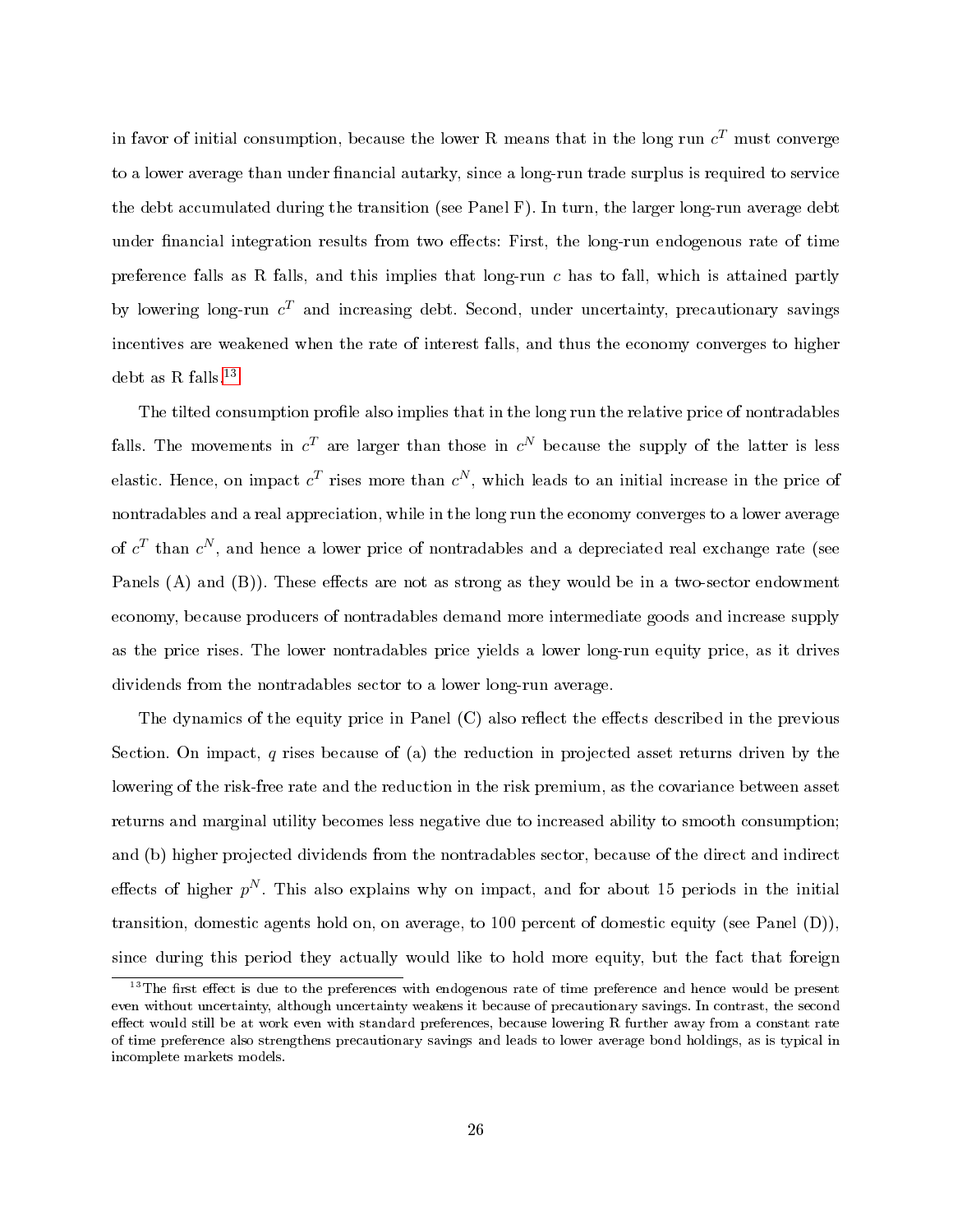<span id="page-27-0"></span>

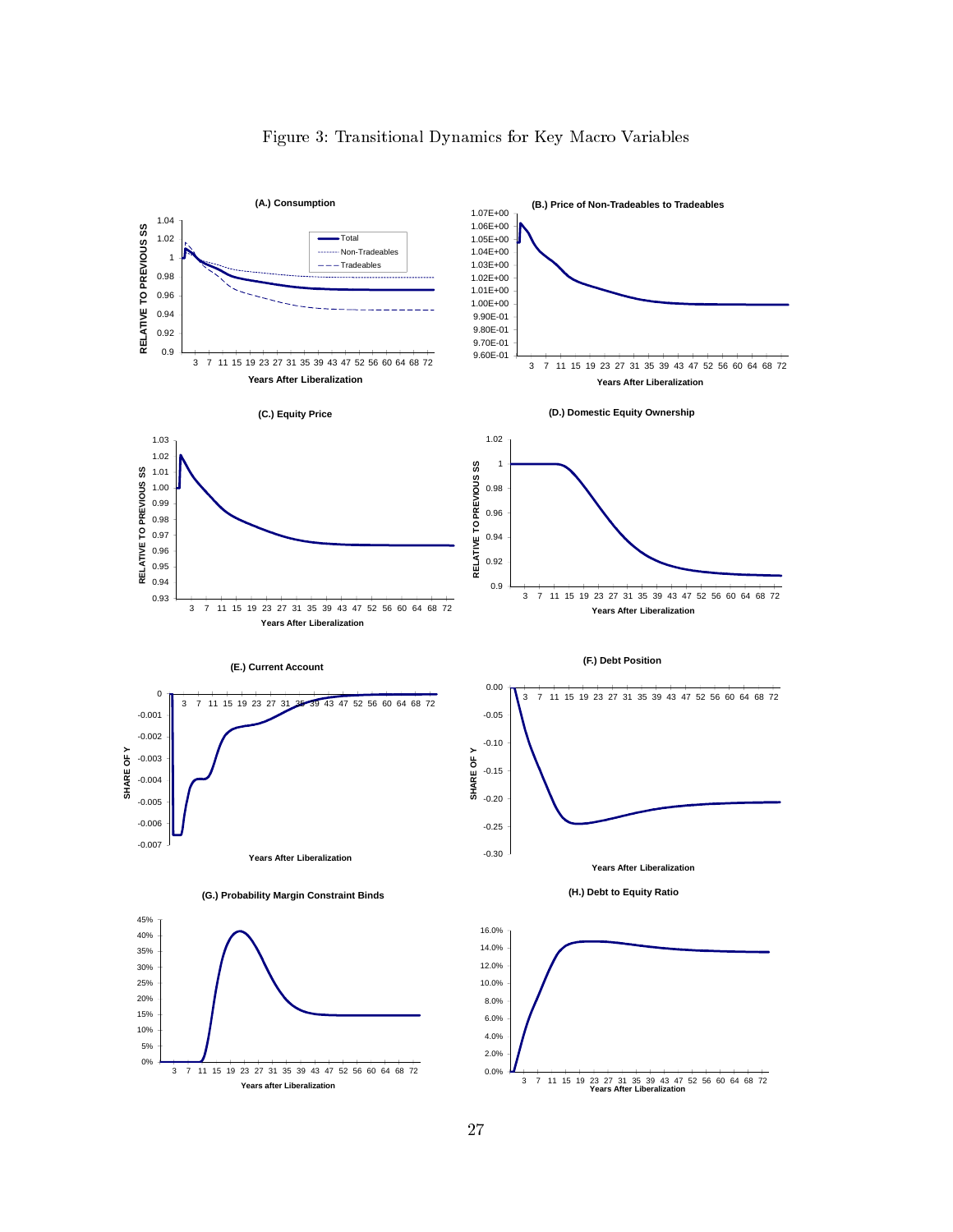traders are not allowed to go short prevents it. Hence, the fundamentals price and the market price move together to clear the equity market so that the foreign traders' demand function also yields a constant equity position.

The equity price declines after the initial rise and over the long run converges to a lower price. This occurs in part because of the effect of the higher risk resulting from the increased probability of financial crises (Panel (G)), and also because of the lower  $p^N$ , which reduces projected dividends. Moreover, the lower long-run asset price is in fact pinned down by the foreign traders' demand function, which predicts that their asset holdings settle at their average when the average price is  $q = q^f/(\phi\theta + 1)$ , where  $q^f$  falls together with the nontradables price as explained earlier.

As the riskiness of domestic equity due to the rising probability of crises increases sufficiently, and projected nontradables dividends fall with falling nontradables prices sufficiently, the economy starts re-balancing its portfolio. Hence, after about the 15th period, it starts reducing equity holdings and increasing bond holdings (i.e. reducing foreign debt). This puts further downward pressure on equity prices, because foreign traders are only able to buy the equity gradually, because of trading costs, and they do so only if the price falls sufficiently below  $q^f$ . Moreover,  $q^f$  itself is falling as  $p^N$  falls, which implies that the actual equity price needs to fall further in order for foreign traders to be willing to buy the equity the domestic economy is selling.

As described above, the dynamics of the crisis probability play a central role in determining the riskiness of domestic equity and the evolution of the portfolio choice and asset prices. Panel (G) shows that, since the economy starts with zero debt and 100 percent equity holdings, it also has zero leverage, and hence the probability of crisis starts at zero. Leverage builds gradually and hence the probability of hitting states where the collateral constraint binds takes about 10 periods to become positive. By then, debt is still building up but asset prices are declining and equity holdings are only marginally changing, so leverage continues to grow, and hence the probability continues to rise. This process peaks at about 25 periods after financial integration occurred, with a crisis probability of about 40 percent. Thus, the probability of a financial crisis overshoots significantly its long-run level of about 15 percent during the transition from financial autarky to financial openness.

After the peak of the crisis probability the portfolio re-balancing kicks in, the leverage ratio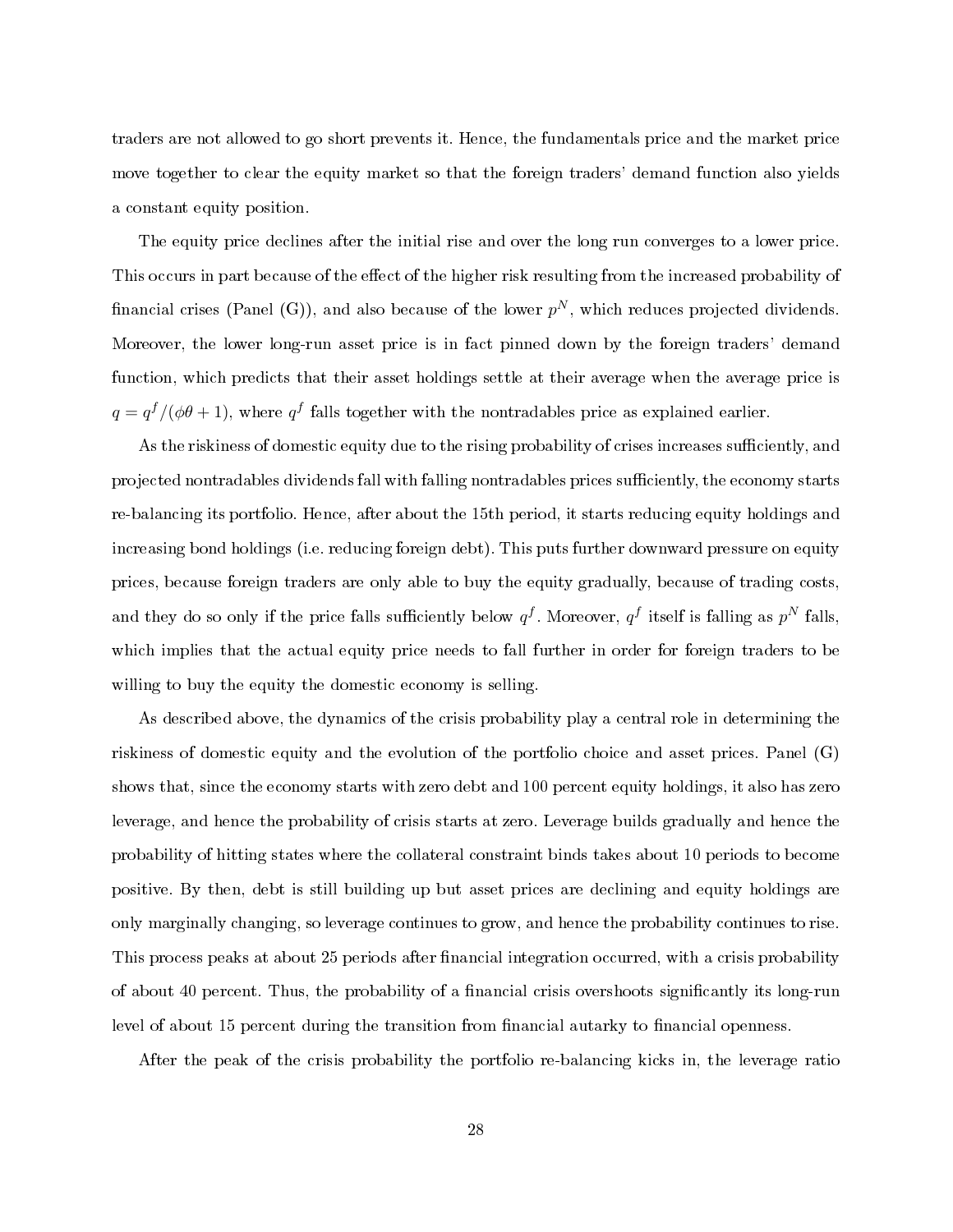starts declining (despite a continued fall in asset prices), and the probability of hitting the collateral constraint starts to fall. In the long run, trading off the cost of precautionary savings against the benefit of reducing the risk of a financial crisis probability, the probability converges to about 15 percent. By then, portfolio re-balancing leads to a decline of nearly 10 percentage points in equity holdings, and a debt position of about 1/5th of GDP.

We can use Figure [3](#page-27-0) to compare the model's predicted changes in the external asset portfolio with the emerging markets' GDP-weighted averages reviewed in Section [1.](#page-2-2)<sup>[14](#page-29-0)</sup> It is important to note that the positions in the data are in dollar values (i.e. the product of price and position expressed as a percent of GDP). Measured in this way, the GDP-weighted average decline in the equity position since the onset of the 1990s Sudden Stops was about 17 percentage points, very similar to the model measured from the date when the crisis probability peaked. The model does not do as well in matching the rise in holdings of bonds, because these increased by about 29 percentage points on average (GDP-weighted) across the emerging markets, compared with 3 percentage points in the model.  $^{15}$  $^{15}$  $^{15}$  Still, both adjustments are qualitatively consistent with the data dynamics in predicting that emerging markets would re-balance their external asset portfolios sharply after the 1990s Sudden Stops. In terms of capturing the increased probability of financial crisis post financial globalization, the model suggests the most likely time for a crisis during transition is in year twelve. This matches quite closely the timing of the Sudden Stops that occurred within a decade of financial integration for the most part. (See the Appendix for a plot of the financial integration index for the emerging markets.)

The empirical literature on the asset pricing implications of financial integration documents two important stylized facts that are in line with the model's quantitative predictions about the transitional evolution of asset prices and leverage. First, equity prices tend to rise post-liberalization. Using event study analysis, both [Bekaert and Harvey](#page-42-7) [\(2000\)](#page-42-7) and [Henry](#page-43-8) [\(2000\)](#page-43-8) show that equity prices rise dramatically post-liberalization. Five years after an emerging market has liberalized, the

<span id="page-29-0"></span><sup>&</sup>lt;sup>14</sup>While model is calibrated to a particular emerging market, Mexico, our intent is not to attempt to match the particular way in which Mexico globalized. Instead, we compare our model to the average response to all the emerging markets in order to generalize our results.

<span id="page-29-1"></span><sup>&</sup>lt;sup>15</sup>In the data, bonds are also affected by valuation changes in the price of bonds and in exchange rates, which are absent from our model because the price of bonds is always 1/R.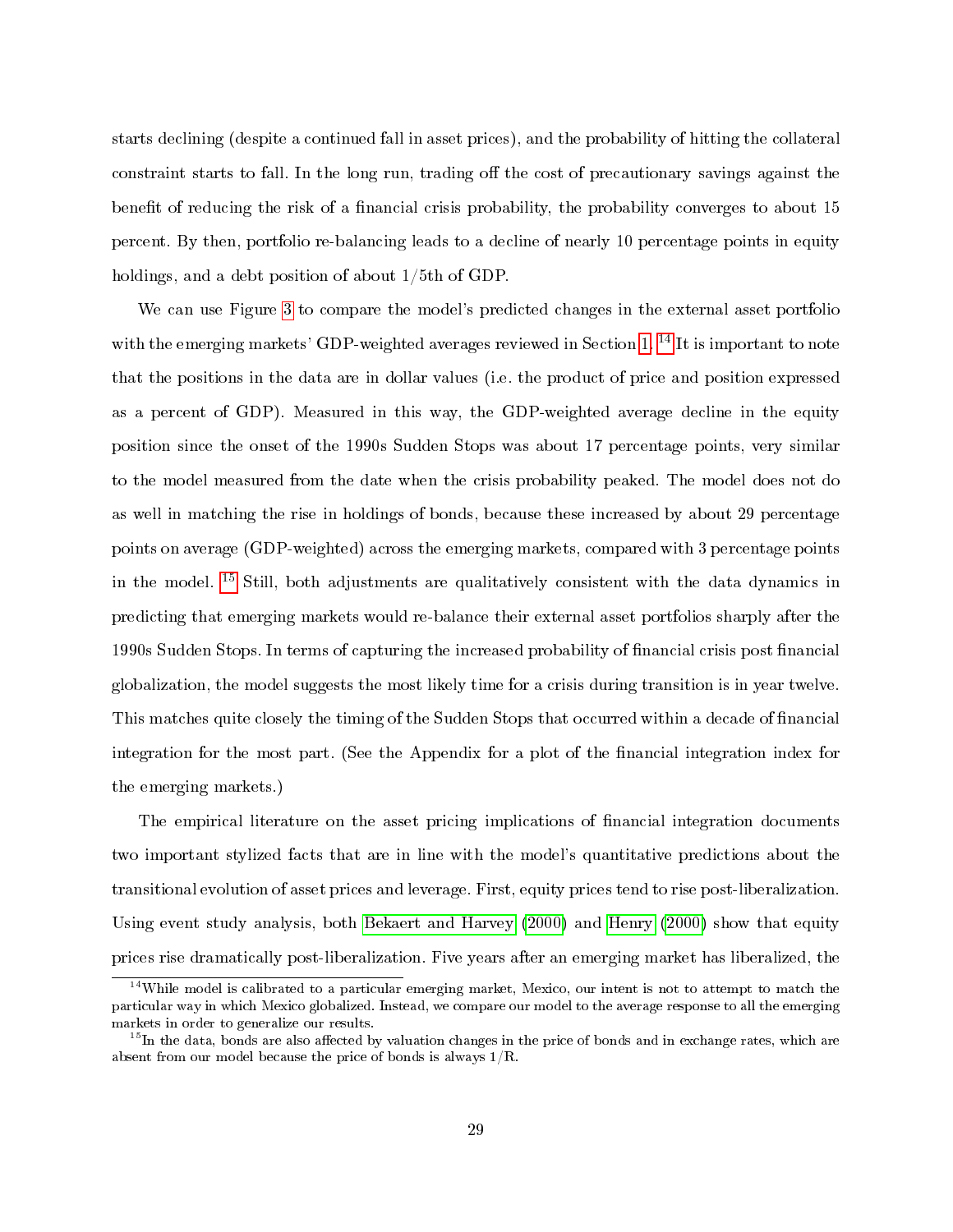<span id="page-30-0"></span>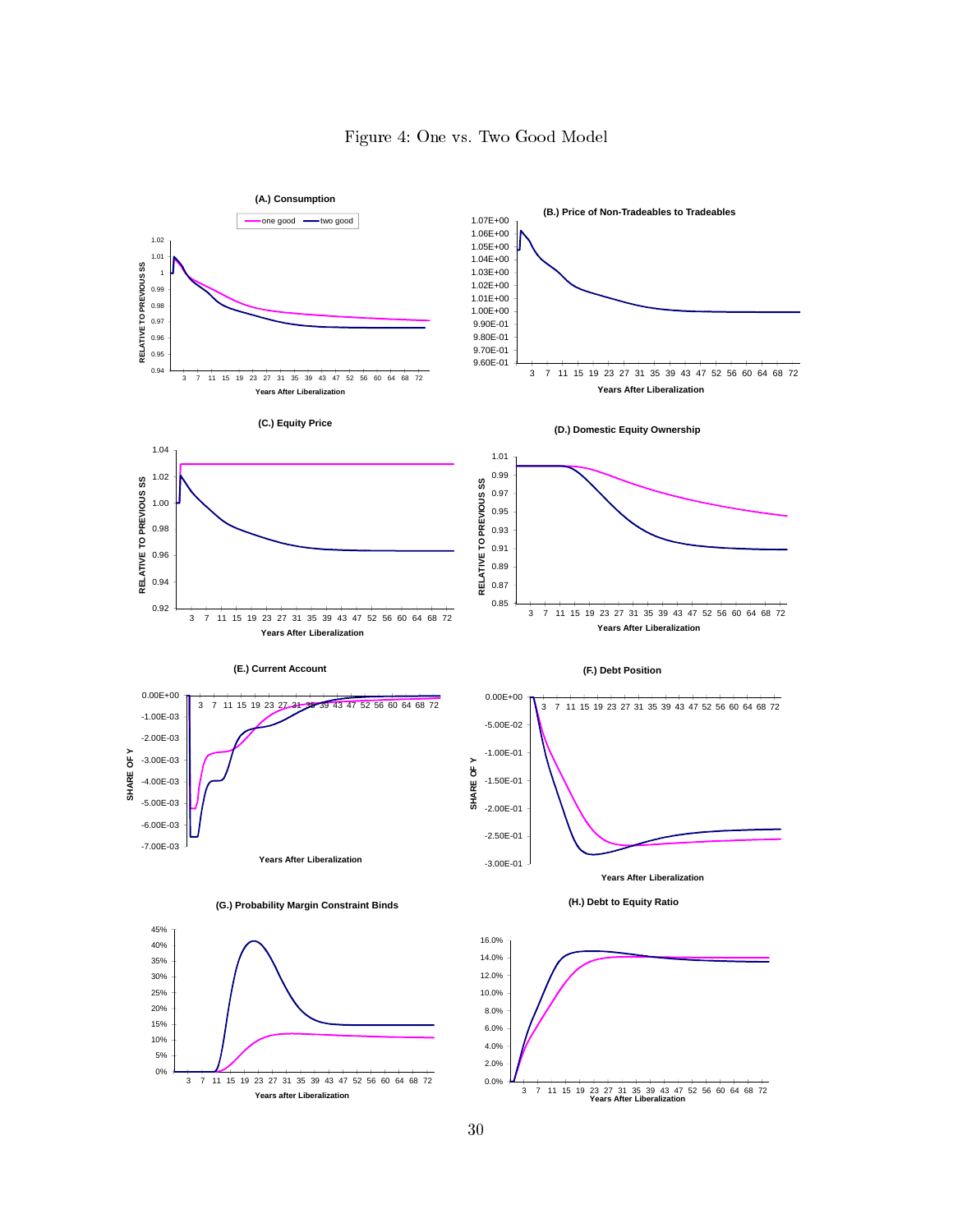cumulative excess return using liberalization dates from [Bekaert and Harvey](#page-42-7) [\(2000\)](#page-42-7) is 491% and 546% based on [Henry](#page-43-8) [\(2000\)](#page-43-8). While their estimates vary, both cite declines in the cost of capital that lead to large increases in equity prices. The second stylized fact, as documented by [Martell](#page-44-8) [and Stulz](#page-44-8)  $(2003)$ , is that the initial rise in equity prices, like firm IPOs, is followed by a subsequent decline, suggesting an equity price boom-bust cycle post-liberalization. [Martell and Stulz](#page-44-8) [\(2003\)](#page-44-8) show that equity markets in countries liberalizing outperform those of other countries by more than  $50\%$  in the first year, but underperform by more than  $20\%$  in the fifth year after liberalization.

The model is consistent with the boom-bust equity cycle that [Martell and Stulz](#page-44-8) [\(2003\)](#page-44-8) find in their empirical examination of equity returns in liberalized economies. The decline in equity prices occurs at much slower pace than the rapid rise in prices immediately after liberalization (see Figure [3\)](#page-27-0), but it is clear that they are falling prior to the rise in the crisis probability. Panel (D) shows that equity ownership holds steady until the crisis probability starts to increase, while Panel (H) shows a rapid increase in foreign debt before the rise in the crisis probability. Hence, since asset prices are falling, debt rising, and equity holding steady, the leverage ratio is rising and increasing the risk of hitting the critical level at which the constraint binds.

Financial frictions and the two-sector structure of the model play a key role in the results. To illustrate this, we conduct two sets of comparisons. First, we compare the baseline transitional dynamics induced by financial integration with those of a one-sector model (Figure [4](#page-30-0)). Second, we do a similar comparison but relative to an economy without financial frictions (Figure [5\)](#page-33-0).

Figure [4](#page-30-0) shows that the stronger financial amplification mechanism with nontradable goods results in larger effects of financial globalization on the external asset portfolio than in a onesector model, resulting in a significantly larger long-run decline in equity holdings. Debt increases less because the higher volatility and more severe crises of the two-sector model provide stronger incentives for precautionary savings. Moreover, the overshooting in the probability of crisis during the transition is much stronger in the two-sector model.

The transitional dynamics in the one-good economy are significantly different. The one-good economy is identical to the one studied in [Mendoza and Smith](#page-44-6) [\(2006\)](#page-44-6). A key difference is that in their model financial frictions cannot affect production, dividends and the fundamentals price.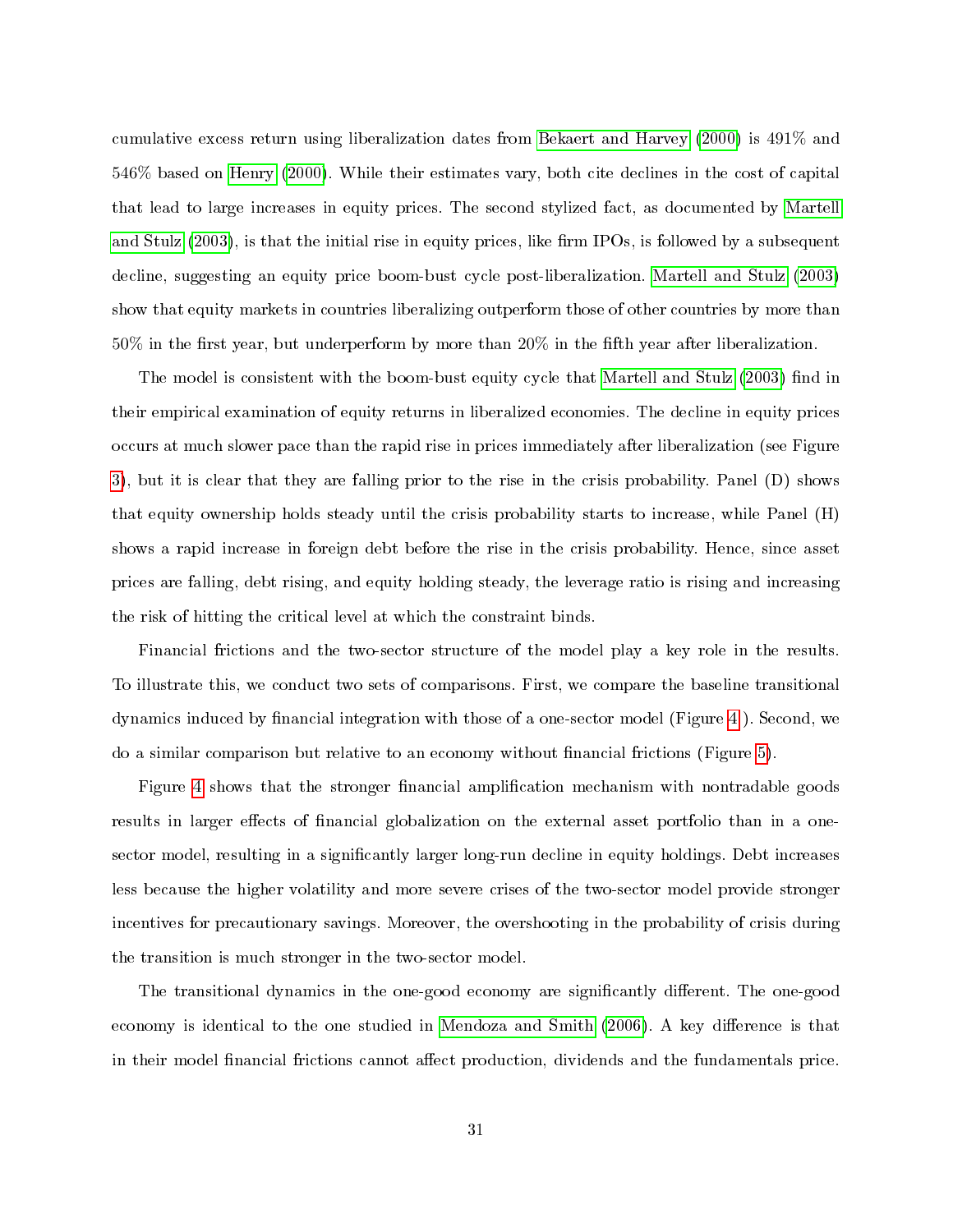As Figure [4](#page-30-0) shows, this results in very different implications for equity prices, equity and debt positions, and the probability of hitting the collateral constraint.

The asset price rises on impact driven by the same effects of lower projected returns due to lower risk-free-rate and lower risk premium. But with dividends unaffected by financial frictions. and absent the adverse asset pricing effects of a lower long-run nontradables price, the long-run asset price remains higher than the pre-financial-integration level. The effect of increased risk of financial crisis does eventually kick in, with the crisis probability beginning to increase later in the transition, but the probability rises much less than in the two-sector model and its overshooting is much less pronounced. Equity adjusts less and at a much more gradual pace, and it converges to a longrun position about 500 basis points higher than in the two sector model. Debt grows less initially and displays a much smaller upward correction in response to increased financial crisis risk. Thus, without the two-sector specification, and its implied link between financial risk and production, the model cannot produce a boom-bust equity cycle and overshooting in the probability of crisis, and its re-balancing dynamics are much weaker.

Consider next the comparison of our baseline case versus a scenario without the credit constraint. Figure [5](#page-33-0) shows that the consumption paths are still tilted towards the early part of the transition. This is because we still have the tilting effects induced by the lower rate of time preference and diminished precautionary savings incentives that result from the fall in R under financial integration. The related effects on the nontradables price and asset prices are therefore also still there. Moreover, since forecast functions show conditional averages, and in these averages the probability of crisis is relatively small, the consumption paths, price of nontradables and asset price are similar with and without frictions. The long run external portfolios, however, are very different. Without collateral constraints the economy converges monotonically to a much lower debt position, and the correction in equity holdings is less than 200 basis points. Thus, the risk of financial crises does matter for the long-run asset market structure. In fact, the emerging economy alters it precisely so that it can manage the impact of the crisis risk on the average macro dynamics.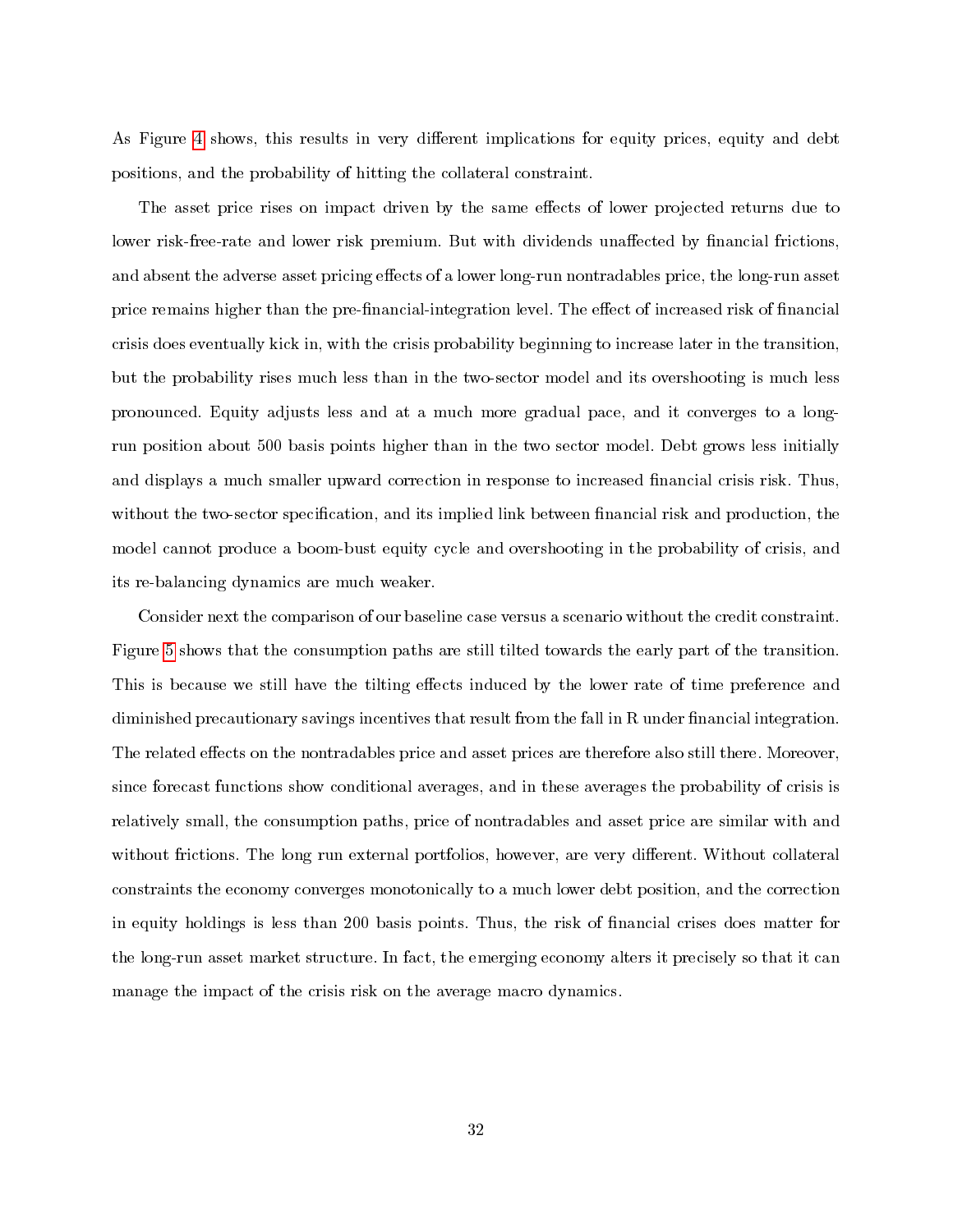<span id="page-33-0"></span>

### Figure 5: Comparison to Economy Without Collateral Constraints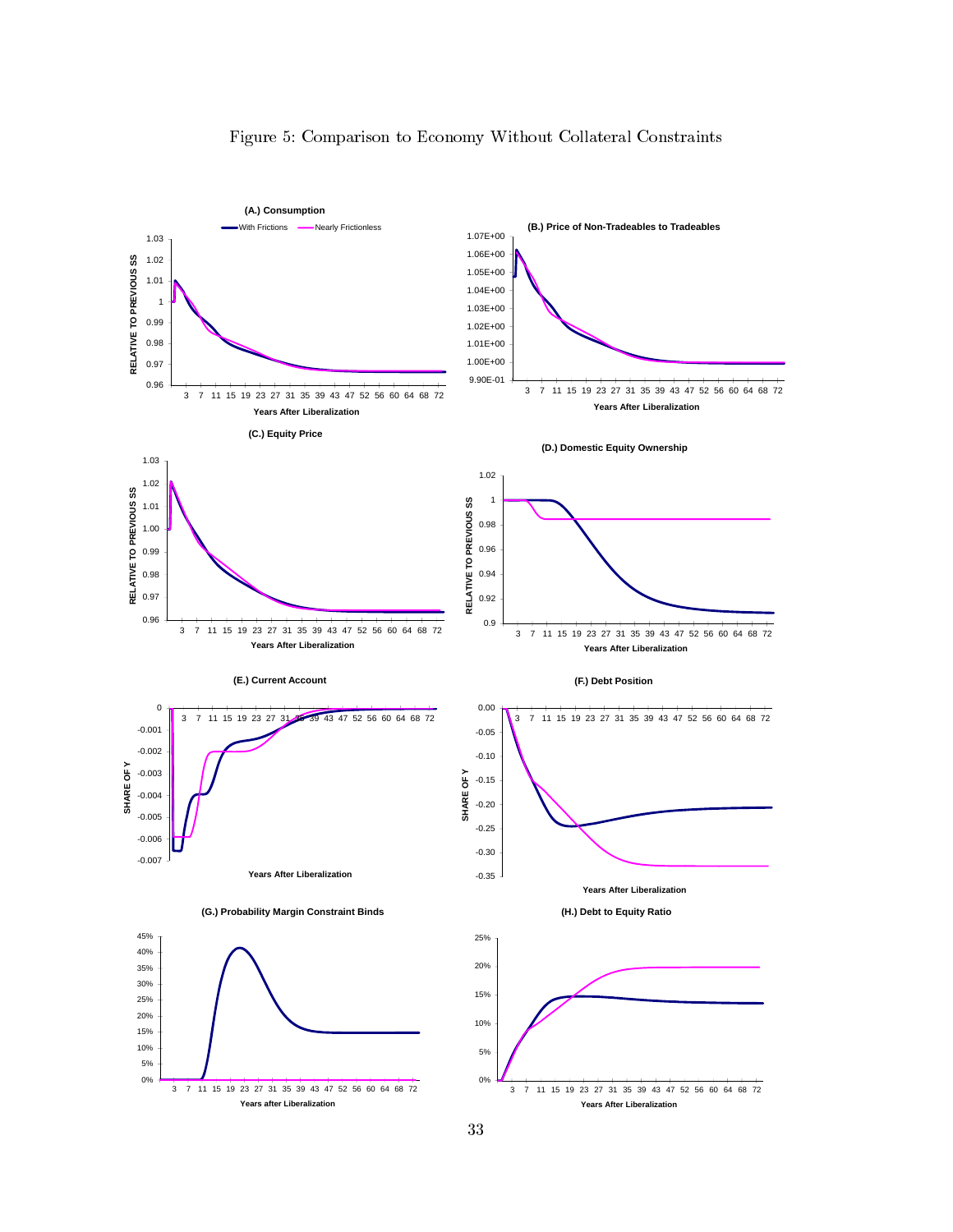#### 4.3 Sensitivity Analysis

Table [2](#page-34-0) compares the long-run averages of the debt-to-GDP ratio and debt-to-equity ratio under four parameter specifications: The financial frictions baseline, the model without collateral constraints, and variations of the baseline with lower ( $\phi = 0.15$ ) and higher ( $\phi = 0.25$ ) adjustment costs.

The emerging economy takes on the largest debt position and the largest debt-equity ratio in the environment where there is no crisis risk and hence the precautionary savings incentives are the weakest. In contrast, in the baseline calibration the debt ratio and the debt-equity ratio fall to 13.1 and 8.9 percent respectively, and relative to this baseline, higher (lower) adjustment costs on foreign traders results in a higher (lower) debt and debt-equity ratios. Thus, as long as the collateral constraint is at risk of becoming binding, the economy converges to a lower debt ratio and a lower debt-equity ratio in the long run. The size of the adjustment cost matters because the long-run price is higher at lower cost parameters (recall that, from the foreign traders' demand function, the average price in the long run must satisfy  $q = q^f/(\phi\theta+1)$ ), and thus at lower adjustment costs the domestic agents hold on to larger equity positions.

<span id="page-34-0"></span>Table 2: Long Run Means of External Capital Structure Post-Financial Account Liberalization

|                                   | <b>Net Debt Position</b><br>as a $\%$ of GDP | <b>Net Debt Position</b><br>as a $%$ of Equity Position |
|-----------------------------------|----------------------------------------------|---------------------------------------------------------|
| Without Collateral Constraints    | $16.0\%$                                     | $10.4\%$                                                |
| Financial Frictions Baseline      | 13.1\%                                       | 8.9%                                                    |
| Lower portfolio adjustment costs  | 11.6%                                        | 8.1%                                                    |
| Higher portfolio adjustment costs | 14.0%                                        | $9.2\%$                                                 |

We also conduct sensitivity analysis to evaluate the robustness of the result that there is overshooting of the probability of crisis during the transition (which implies also overshooting in leverage). Figure [6](#page-36-0) shows the transitional dynamics of the probability of hitting the collateral constraint comparing the baseline results with four alternative specifications: lower adjustment costs on foreign traders ( $\phi = 0.15$ ), higher recurrent costs on foreign traders ( $\theta = 0.001$ )), a lower collateral coefficient ( $\kappa = 0.2$ ), and a higher coefficient of relative risk aversion ( $\sigma = 2.5$ ).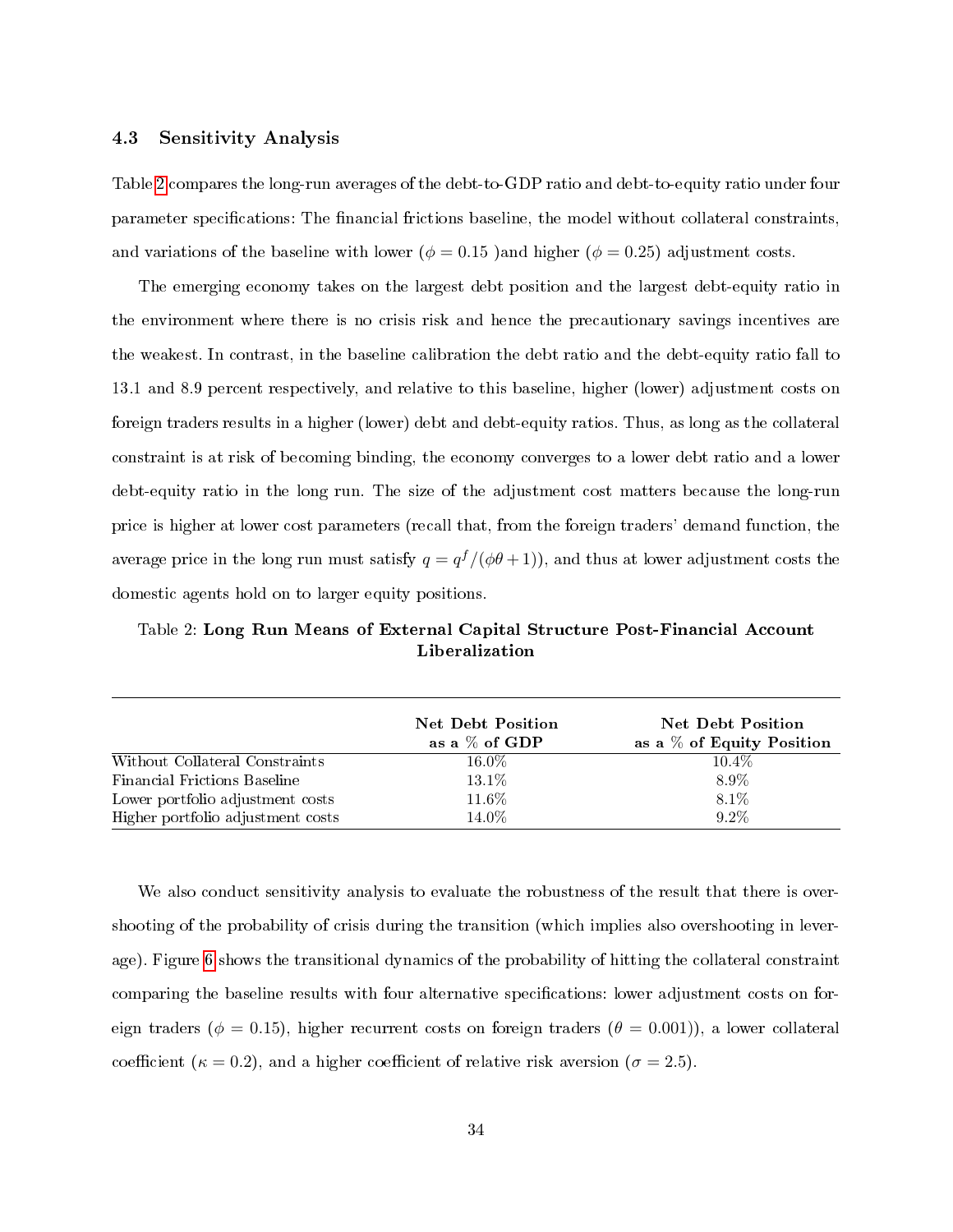The results show that the overshooting of the crisis probability is a feature of all the parameter variations. Signicant overshooting remains with the lower adjustment costs (Panel (B)) and lower collateral coefficient (Panel  $(D)$ ). In the case with lower adjustment costs, the crisis probability peaks at a much lower level than in the baseline, 25% in the 25th year after liberalization. This occurs because lower adjustment costs make it less costly for the foreign traders to buy equity, reducing the equity price volatility, and because the long-run price is higher at lower adjustment costs. Similarly, the weaker credit constraint with the lower collateral coefficient becomes binding with lower probability, so the probability peaks at a lower maximum.

With the higher recurrent trading cost  $(Panel (C))$ , the crisis probability climbs significantly higher during the transition, but it also converges to a higher long-run value, and thus the overshooting is signicantly smaller. In this scenario, the long-run asset price converges to a lower level, which explains the higher long-run crisis probability, and the transitional peak is higher also because the higher recurrent trading cost makes it harder for foreign traders to buy the equity that domestic agents fire sale when the collateral constraint binds.

With higher risk aversion (Panel (E))the probability peaks at about half the value as in the baseline, but the overshooting is still signicant (although the probability of crisis declines at a much lower pace than in the baseline). With a higher risk aversion parameter, domestic agents are likely to want to move less consumption forward and more concerned with precautionary savings, forcing the debt to equity ratio lower.

In short, both Table [2](#page-34-0) and Figure [6](#page-36-0) show that the main results about portfolio re-balancing and overshooting of the crisis probability are qualitatively robust to several parameter modications. However, the quantitative characteristics of these results, including the timing at which crisis can occur and/or the probability of hitting the credit constraint peaks, are affected by parameter values. This finding can be important for explaining the heterogeneity in the timing of financial crises across various emerging markets. Sudden Stops varied a lot in their timing relative to the date of nancial liberalizations and some countries liberalized without a major crisis following later on.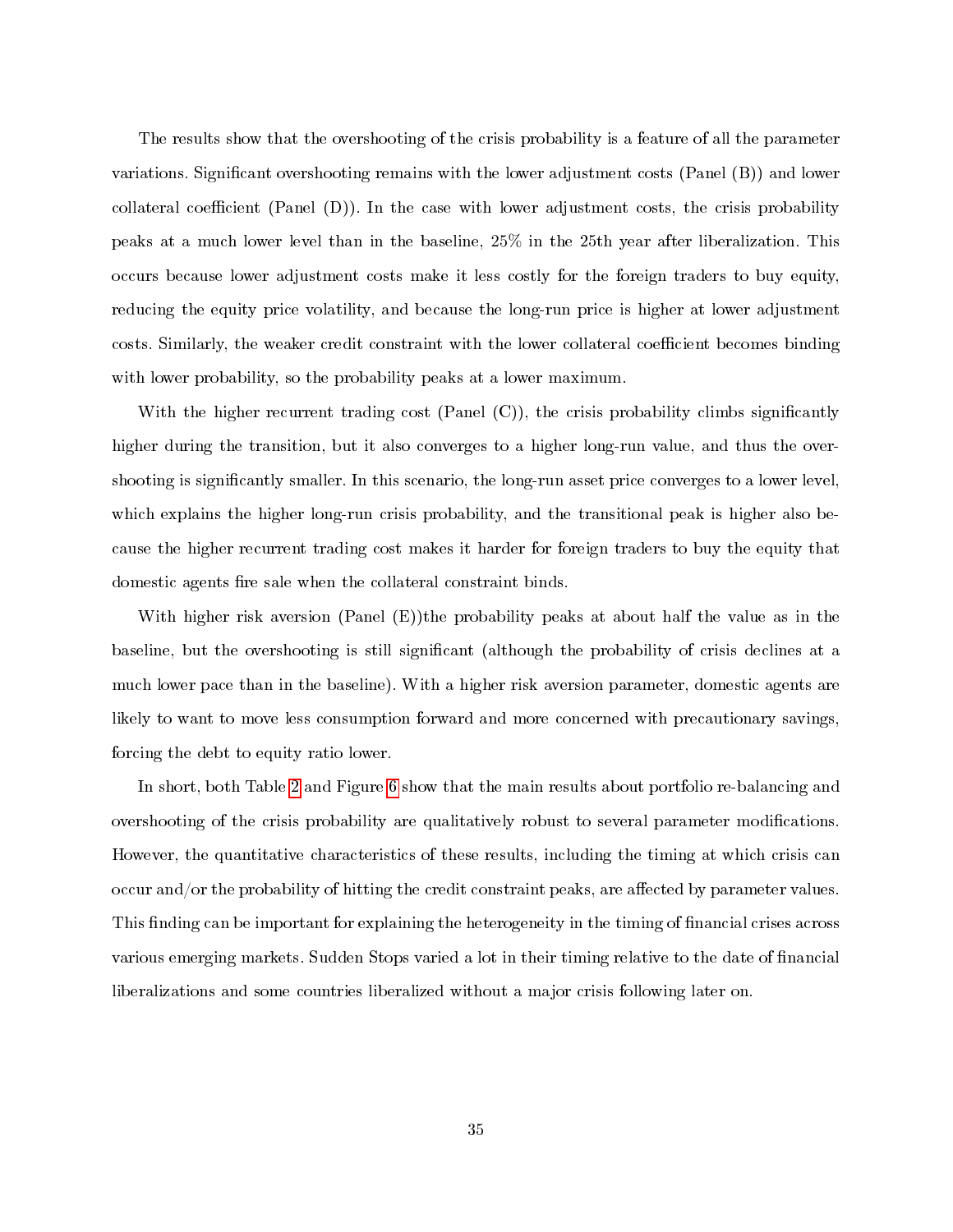

<span id="page-36-0"></span>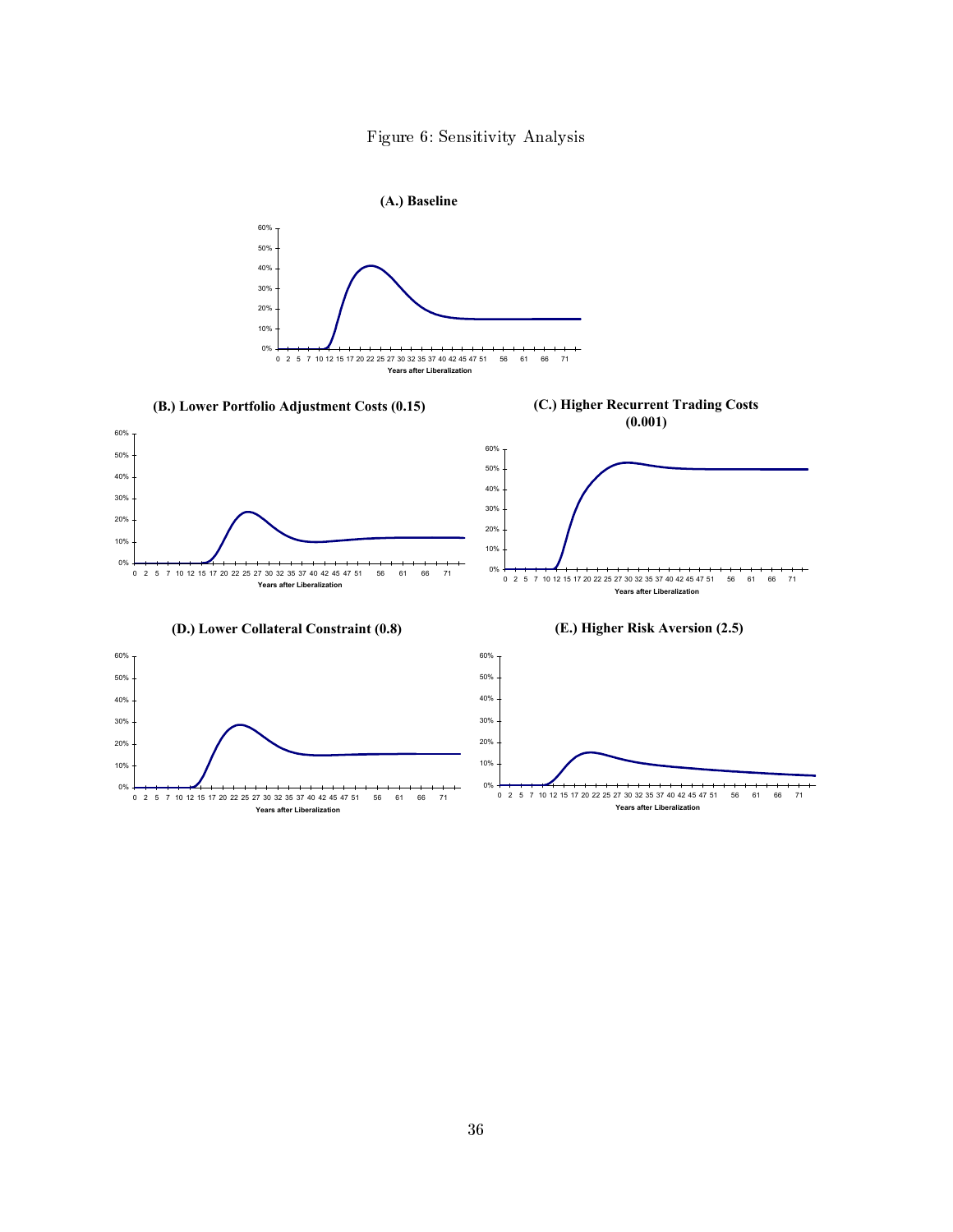## <span id="page-37-0"></span>5 Comparing Alternative Financial Integration Strategies

The results reported in the previous Section showing that financial integration in the presence of financial frictions leads to overshooting of the crisis probability, which peaks in the early stages of transition, pose a natural follow-up question: Is it possible to address this overshooting problem by opening only partially the capital account (e.g. by allowing only trade in equity)?

In the baseline results we considered an economy that liberalized all international asset trading, in bonds and equity, in an unanticipated, once-and-for-all fashion. [16](#page-37-1) In contrast, Figure [7](#page-38-0) and Table [3](#page-39-0) compare the results for transitional dynamics and long-run moments under three financial integration strategies: opening only the bond market, only the equity market, or both markets simultaneously (which is the baseline assumption).

As Figure [7](#page-38-0) shows, the financial opening strategy obviously has significant effects on the external asset portfolio, in the direction one would expect: Relative to the baseline, the debt position with bonds trading only declines more and does not display re-balancing, and with equity trading only the fall in the equity position is significantly more pronounced. Consumption and the current account, however, display smaller differences. Interestingly, with bonds trading only, there is no overshooting in the likelihood of crises. Moreover, the crisis probability is lower than in the baseline for the first 30 periods, but converges to a signicantly higher long-run probability. Thus, this approach to financial integration is less likely to yield a financial crisis in the early stages of financial integration than full opening of the capital account, but more likely to do so in the long run. <sup>[17](#page-37-2)</sup> In contrast, if we only allow equity trading, by construction the probability of a crisis is zero in the model, because there is no way to borrow and build leverage in credit markets.

Table [3](#page-39-0) compares how the method of liberalization of the financial account impacts the long run moments of the data. In terms of the means of the data, the liberalization policies deliver similar effects on consumption and equity prices, yet have differing effects on the portfolio composition

<span id="page-37-1"></span> $16$ Interestingly, in the case of Mexico, the country we calibrated the model to, financial integration was a gradual process. According to [Aspe](#page-42-8) [\(1993\)](#page-42-8), while domestic equity in Mexico was ostensibly sold to foreigners as far back as 1972, it was not until supplemental legislation was passed in 1989 that portfolio equity trading and FDI actually began.

<span id="page-37-2"></span><sup>&</sup>lt;sup>17</sup>In this case, the borrowing constraint is for a fraction of the value of 100 percent ownership of equity holdings, because the emerging economy cannot trade equity with foreign traders, but domestic equity holdings are still useful as collateral in bond markets.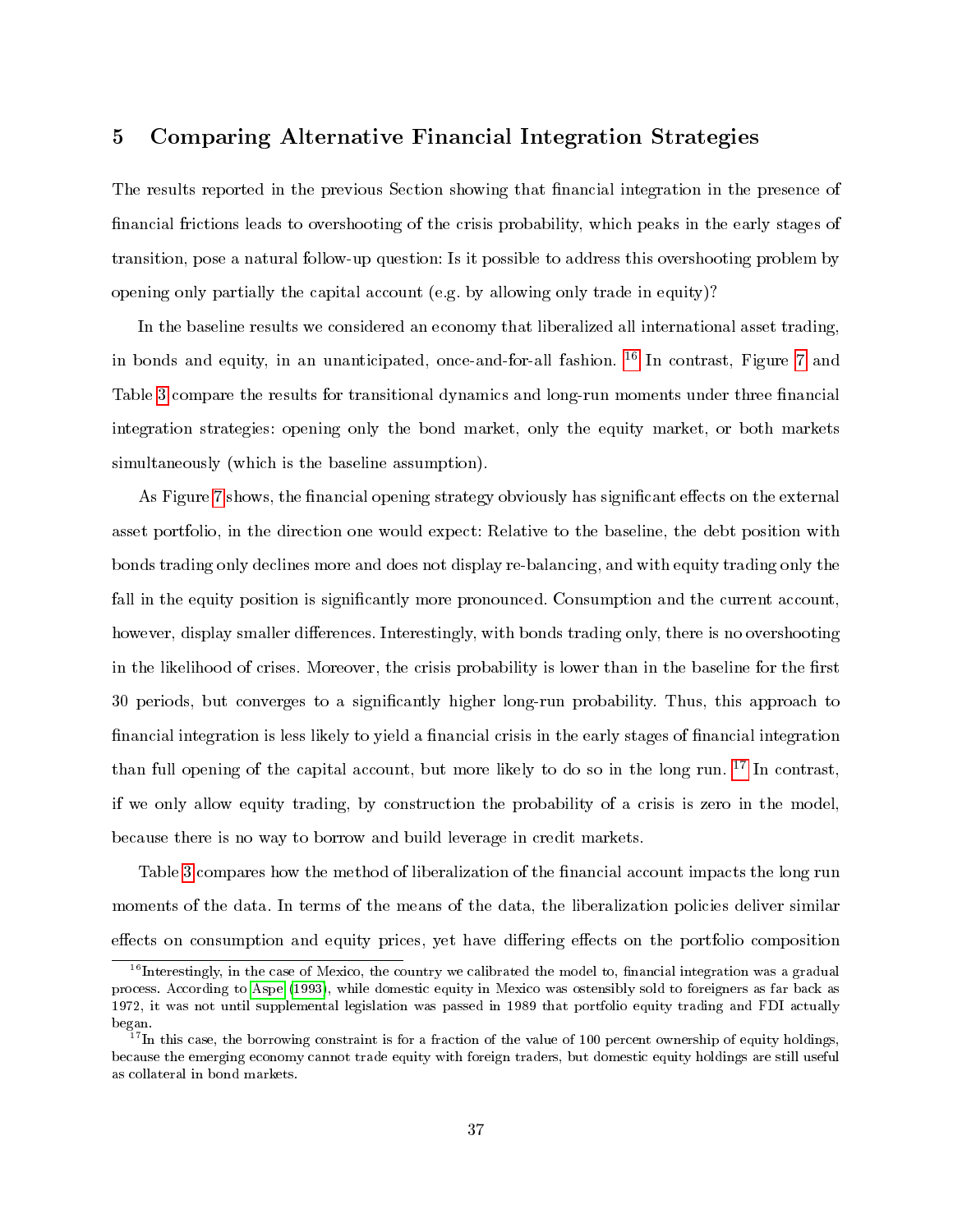<span id="page-38-0"></span>

# Figure 7: Comparing Ways To Liberalize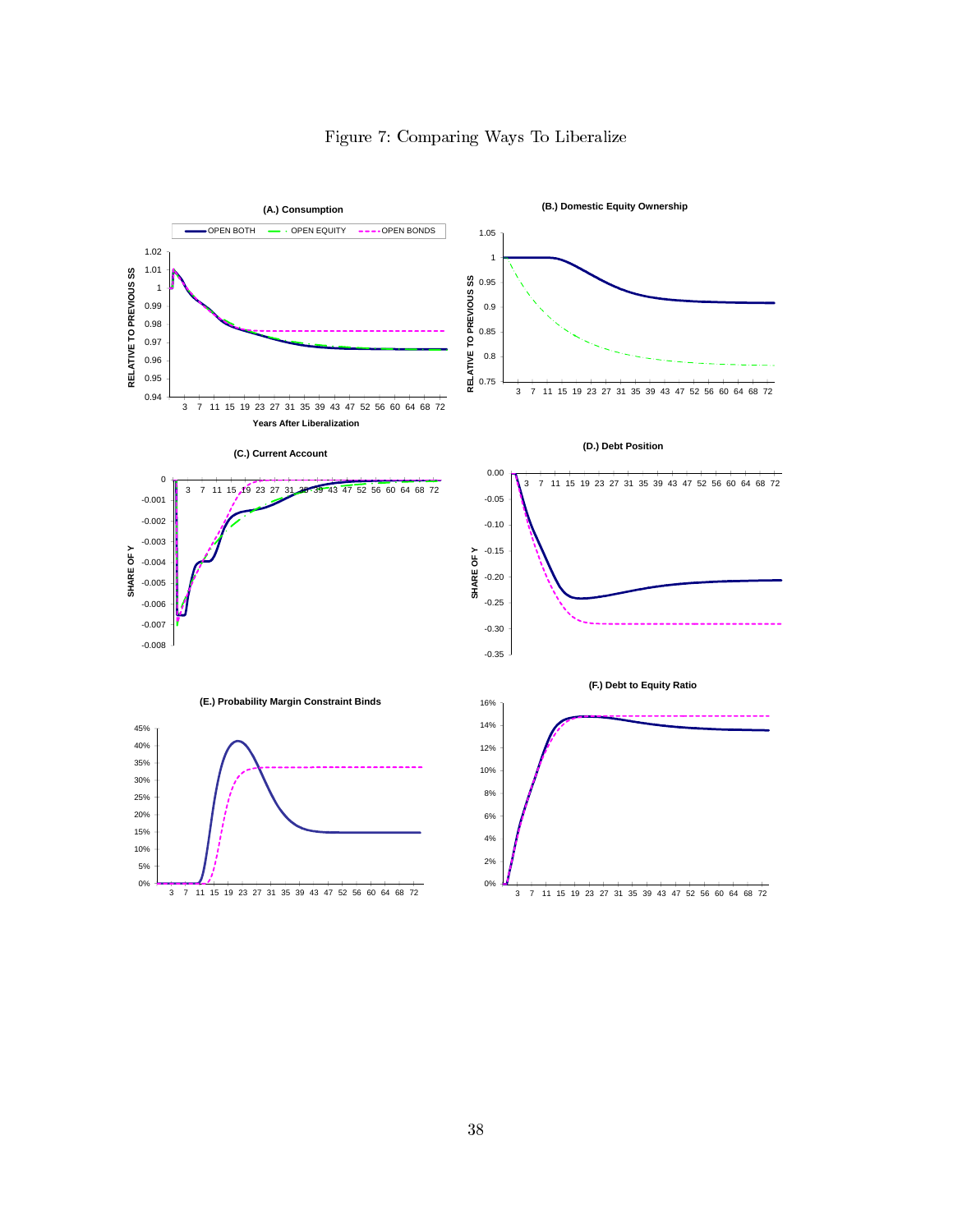<span id="page-39-0"></span>

|                                    |        | standard  | standard        | correlation | first-order |
|------------------------------------|--------|-----------|-----------------|-------------|-------------|
|                                    | mean   | deviation | deviation       | with        | auto        |
|                                    |        | (%)       | relative to GDP | <b>GDP</b>  | correlation |
| <b>I. Liberalize Just Bonds</b>    |        |           |                 |             |             |
| <b>GDP</b>                         | 1.115  | 0.998     | 1.000           | 1.000       | 0.693       |
| consumption                        | 0.363  | 1.841     | 1.845           | 0.999       | 0.708       |
| tradeables                         | 0.265  | 0.516     | 0.517           | 0.936       | 0.830       |
| non-tradeables                     | 0.432  | 2.661     | 2.667           | 1.000       | 0.693       |
| equity price                       | 1.958  | 0.204     | 0.204           | $-0.976$    | 0.617       |
| price of non-tradeables/tradeables | 1.014  | 2.876     | 2.883           | $-0.996$    | 0.661       |
| current account - GDP ratio        | 0.0000 | 0.088     | 0.088           | 0.726       | 0.522       |
| foreign debt - GDP ratio           | 0.252  | 0.515     | 0.517           | 0.896       | 0.873       |
| <b>II.</b> Liberalize Just Equity  |        |           |                 |             |             |
| <b>GDP</b>                         | 1.115  | 0.979     | 1.000           | 1.000       | 0.692       |
| consumption                        | 0.359  | 1.778     | 1.817           | 0.996       | 0.709       |
| tradeables                         | 0.260  | 0.553     | 0.565           | 0.672       | 0.929       |
| non-tradeables                     | 0.430  | 2.621     | 2.678           | 1.000       | 0.692       |
| equity price                       | 1.921  | 0.355     | 0.362           | $-0.269$    | 0.909       |
| price of non-tradeables/tradeables | 0.999  | 3.009     | 3.075           | $-0.984$    | 0.671       |
| current account - GDP ratio        | 0.0001 | 0.178     | 0.182           | 0.960       | 0.667       |
| <b>III.</b> Liberalize Both        |        |           |                 |             |             |
| <b>GDP</b>                         | 1.115  | 0.961     | 1.000           | 1.000       | 0.699       |
| consumption                        | 0.359  | 1.707     | 1.776           | 0.994       | 0.726       |
| tradeables                         | 0.260  | 0.565     | 0.588           | 0.443       | 0.945       |
| non-tradeables                     | 0.430  | 2.574     | 2.678           | 1.000       | 0.699       |
| equity price                       | 1.922  | 0.332     | 0.346           | $-0.301$    | 0.871       |
| price of non-tradeables/tradeables | 0.999  | 3.130     | 3.256           | $-0.977$    | 0.661       |
| current account - GDP ratio        | 0.000  | 0.235     | 0.244           | 0.860       | 0.642       |
| debt - GDP ratio                   | 0.131  | 7.629     | 7.936           | 0.109       | 0.999       |
| debt - equity ratio                | 0.089  | 4.917     | 5.115           | 0.045       | 0.999       |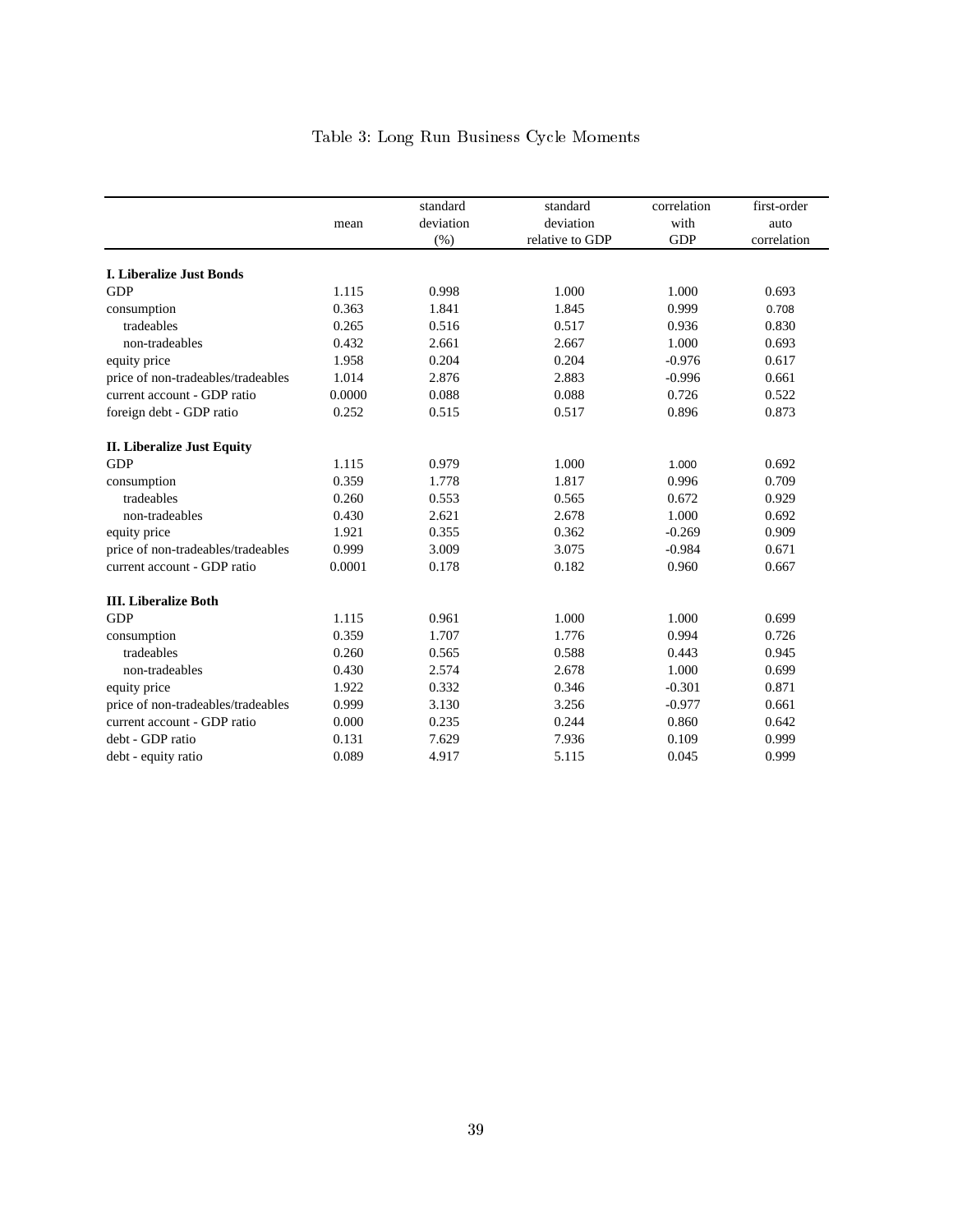as would be expected. Liberalization policies greatly impact the probability of a crisis and the volatility of consumption, measured by the standard deviation. Opening just equity, eliminates the probability of a debt-deflation crisis but increases consumption volatility substantially more to 1.777, versus 1.810 in the model where both equity and debt are liberalized.

# <span id="page-40-0"></span>6 Conclusions

This paper shows that financial integration in the presence of financial frictions, as undertaken in emerging markets, causes overshooting in the probability of financial crisis during the transition. and leads to a long-run external asset portfolio characterized by a sharp decline in holdings of domestic equity and a rise in bond holdings after the crisis probability peaks. In the absence of financial frictions, the model predicts that financial integration would have produced a very small decline in equity holdings and a large increase in debt.

The overshooting in the crisis probability implies that the economy is more prone to financial crises at the point of the transition in which increases in borrowing and leverage increase the likelihood of hitting a collateral constraint, which triggers the Fisherian debt-deflation amplification mechanism. The subsequent decline in the crisis probability is the result of portfolio re-balancing, which leads the economy to reduce its holdings of domestic equity and also to reduce its debt (i.e. increase its holdings of risk free assets). Thus, the positive effects of financial liberalization in terms of reduced borrowing costs, reduced risk premia and improved consumption smoothing, are shared with the negative effects in terms on vulnerability to financial crises.

These results are in line with the observed higher frequency of crises a decade after emerging markets began to open their capital accounts, the substantial decline in their external net equity positions, and the evidence from empirical studies on a boom-bust equity cycle in emerging economies following financial liberalization. The model also predicts a rise in net holdings of riskless bonds after the crisis probability peaks, but the size of this increase is smaller than what is observed in the data.

The analysis also shows that the results hinge on allowing financial frictions to have significant effects on dividends (i.e. "supply-side" effects). In the model, these effects follow from the fact that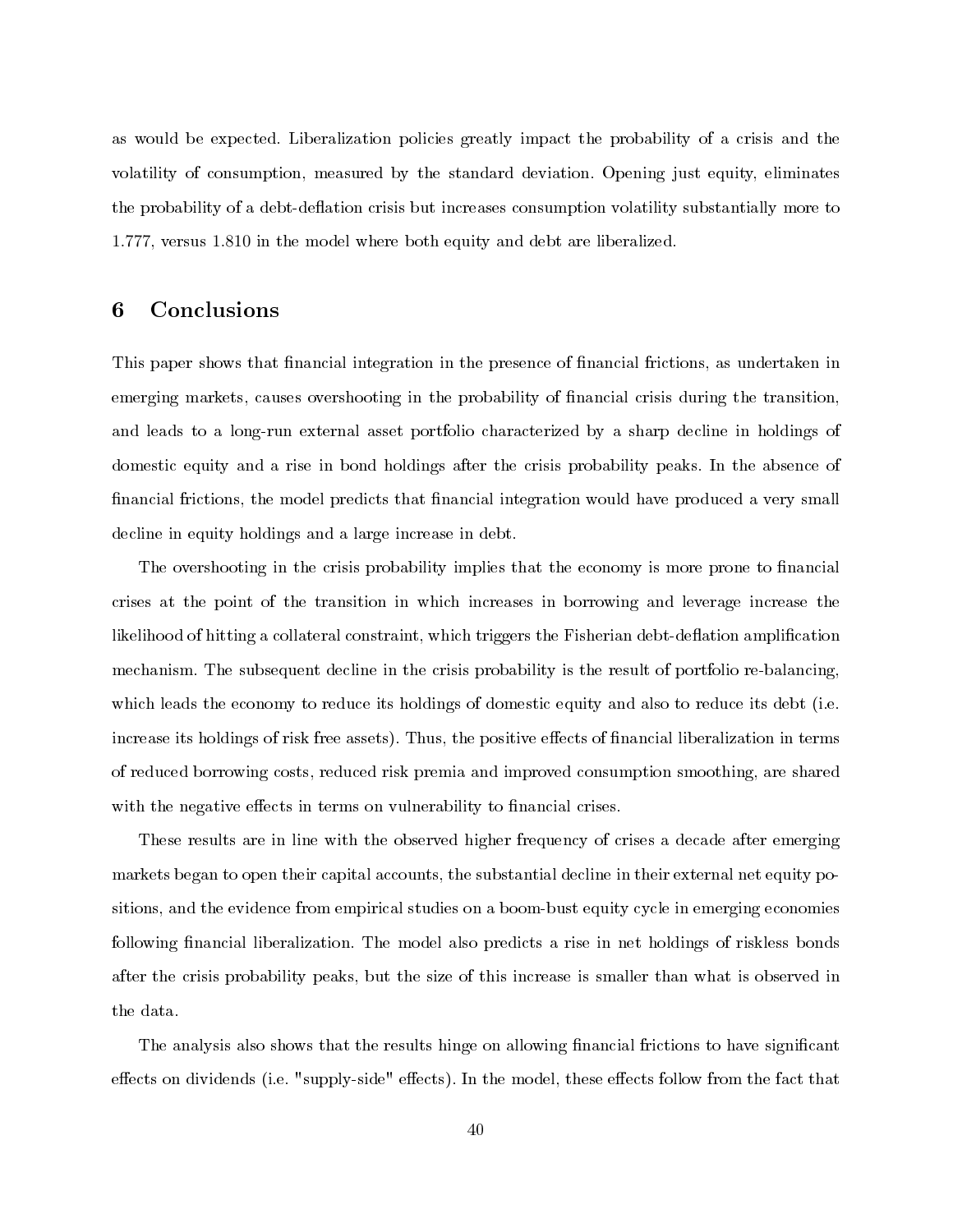a binding collateral constraint reduces tradables consumption and lowers the price of nontradable goods, leading firms in this sector to reduce production. In turn, reduced dividends contribute to enlarge the decline in asset prices caused by asset fire sales when the collateral constraint binds. which in turn tightens access to credit further and feeds back into larger declines in the price of nontradables. A one-sector version of the model, in which this mechanism is absent, predicts a significantly smaller decline in equity holdings, and a lower peak in the probability of crisis during the transition, with almost no overshooting.

The portfolio of external assets in industrial countries followed a very different path in their post-financial integration transition, with a sharp increase in net equity holdings and a sharp drop in net debt. The 2008 crisis and the recent turmoil in Europe could imply, however, that financial frictions in industrial countries may be more relevant than anticipated, and if so, our analysis would predict a slow-moving but clear pattern of portfolio re-balancing for these countries in the future.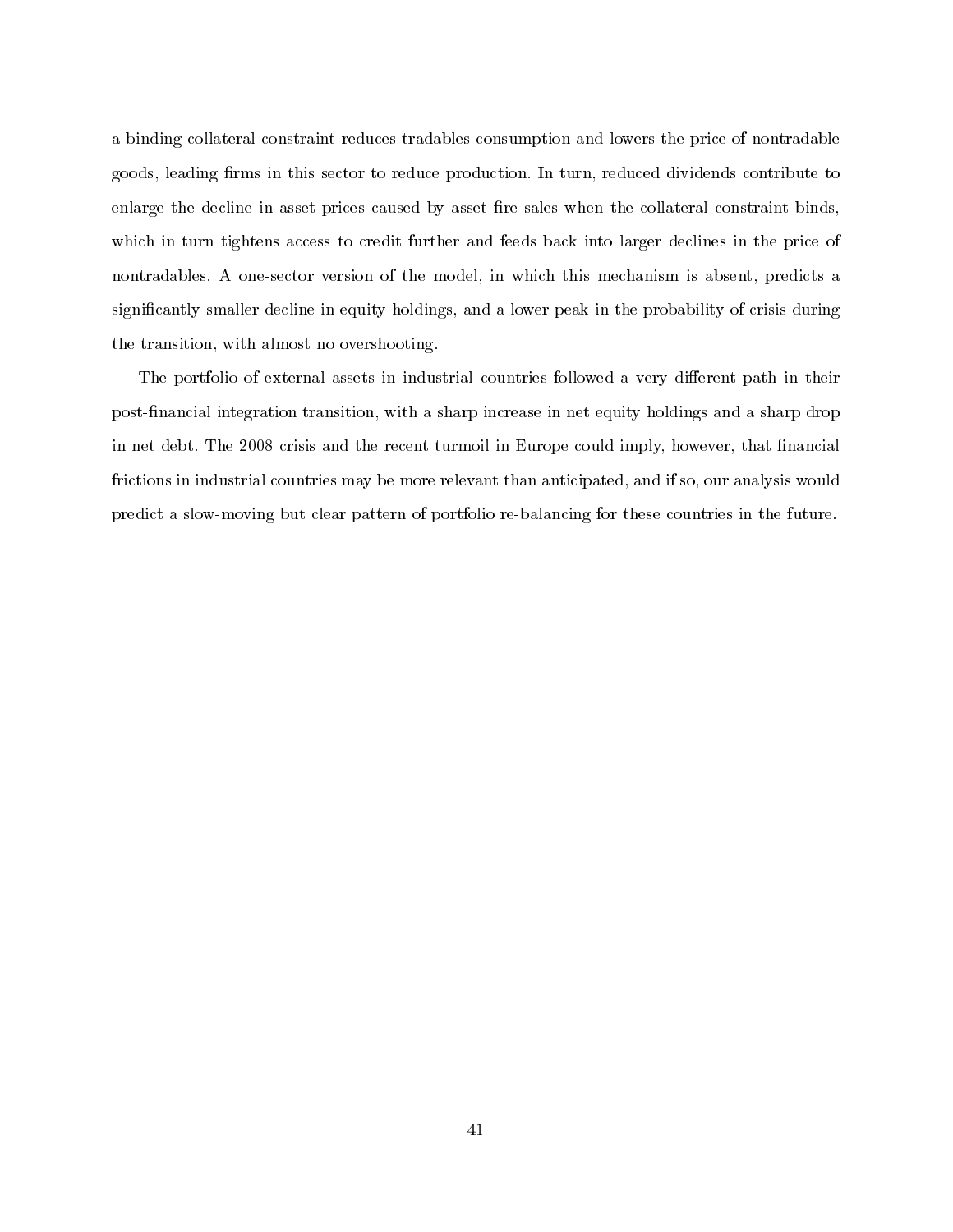## 7 References

- <span id="page-42-6"></span>Aiyagari, S. Rao, and Mark Gertler. 1999. "Overreacion' of Asset Prices in General Equilibrium." Review of Economic Dynamics  $2(1)$ , pp. 3-35.
- <span id="page-42-0"></span>Aizenman, Joshua, and Jaewoo Lee. 2007. "International Reserves: Precautionary versus Mercantilist Views, Theory and Evidence." Open Economies.
- <span id="page-42-1"></span>Alfaro, Laura, and Fabio Kanczuk. 2006. "Optimal Reserve Management and Soverign Debt." Working paper.
- <span id="page-42-5"></span>Arellano, Cristina, and Enrique G. Mendoza. 2003. "Credit Frictions and 'Sudden Stops' in Small Open Economies: An Equilibrium Business Cycle Framework for Emerging Markets Crises." In Dynamic Macroeconomic Analysis: Theory and Policy in General Equilibrium, eds. Sumru Altug, Jagjit S. Chadha, and Charles Nolan, chap. 7. Cambridge, UK: Cambridge University Press, pp. 335405.
- <span id="page-42-8"></span>Aspe, Pedro. 1993. Cambridge, MA: MIT Press.
- <span id="page-42-4"></span>Backus, David K., Allan W. Gregory, and Stanley E. Zin. 1989. "Risk Premiums in the Term Structure: Evidence from Artificial Economies." Journal of Monetary Economics 24, pp. 371– 400.
- <span id="page-42-7"></span>Bekaert, Geert, and Campbell R. Harvey. 2000. "Capital Flows and the Behavior of Emerging Market Equity Returns." In Capital Flows and the Emerging Economies: Theory, Evidence, and Controversies, ed. Sebastian Edwards, chap. 6. NBER Conference Report, Chicago: University of Chicago Press, pp. 159–194.
- <span id="page-42-2"></span>Caballero, Ricardo J., and Stavros Panageas. 2006. "Hedging Sudden Stops and Precautionary Contractions." Journal of Development Economics.
- <span id="page-42-3"></span>Calvo, Guillermo A. 1998. "Capital Flows and Capital Market Crises: The Simple Economics of Sudden Stops." Journal of Applied Economics 1(1), pp. 35-54.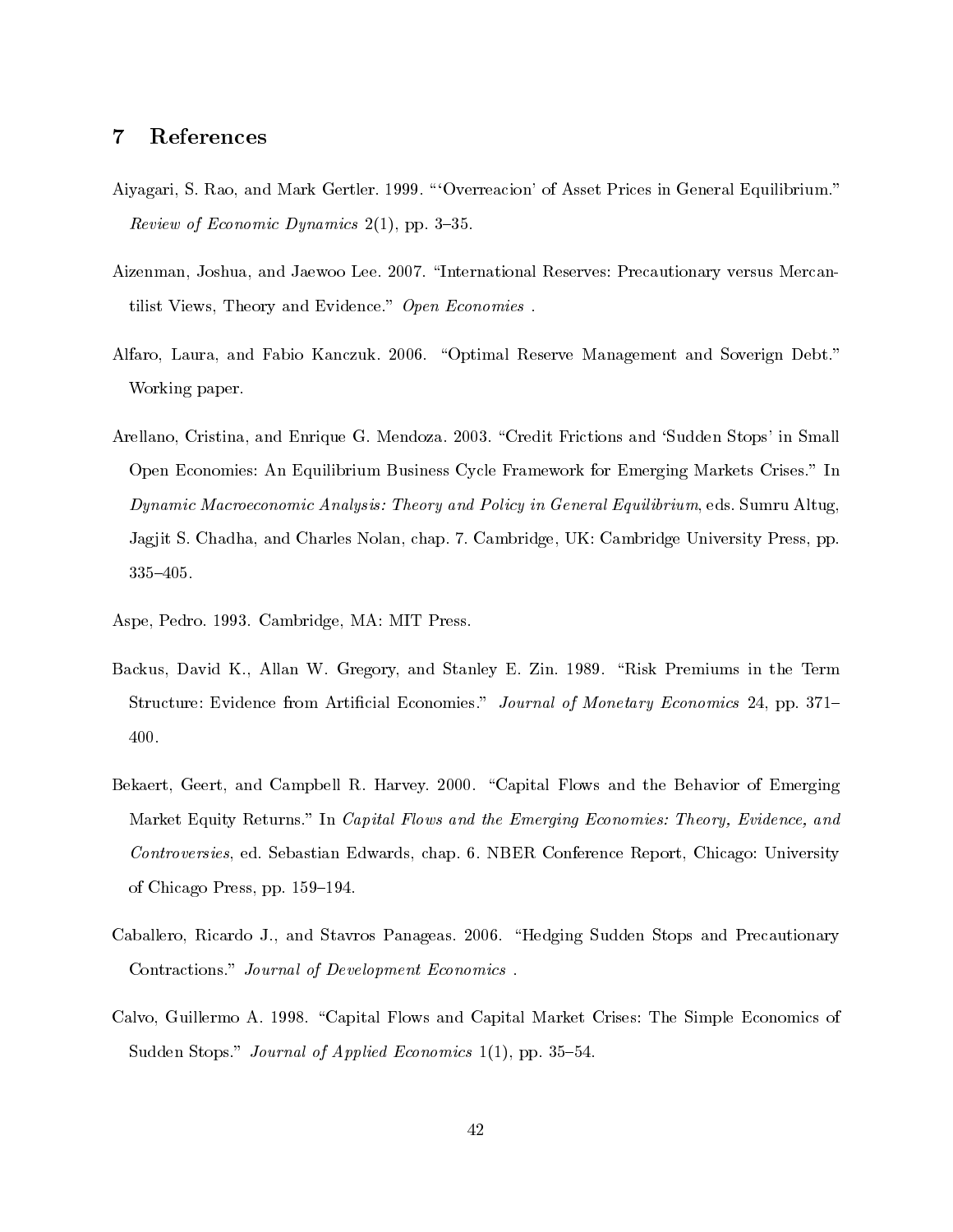- <span id="page-43-0"></span>Chinn, Menzie D., and Hiro Ito. 2007. "A New Measure of Financial Openness." Working paper, University of Wisconsin.
- <span id="page-43-3"></span>Choi, Woon Gyu, Sunil Sharma, and Maria Stromqvist. 2007. "Capital Flows, Intergration, and International Reserve Holdings: The Recent Experience Experience of Emerging Markets and Advance Economies." Working paper, IMF, Washington, DC.
- <span id="page-43-5"></span>Christiano, Lawrence J., Christopher Gust, and Jorge Roldos. 2000. Monetary Policy in a Financial Crisis." Unpublished manuscript.
- <span id="page-43-1"></span>Demirguc-Kunt, Asli, and Enrica Detragiarche. 1998. "Financial Liberalization and Financial Fragility." International Monetary Fund Working Paper no 98/83.
- <span id="page-43-7"></span>Durdu, Ceyhun Bora, and Enrique Mendoza. 2006. "Are asset price guraantees useful for preventing Sudden Stops?: A Quantitative Analysis of Globalization Hazard-Moral Hazard Tradeoff." Journal of International Economics .
- <span id="page-43-4"></span>Durdu, Ceyhun Bora, Enrique Mendoza, and Marco Terrones. 2008. "Precautionary Demand for Foreign Assets in Sudden Stop Economies: An Assessment of the New Merchantilism." Journal of Development Economics .
- <span id="page-43-6"></span>Epstein, Larry G. 1983. "Stationary Cardinal Utility and Cardinal Growth under Uncertainty." Journal of Economic Theory 31(1), pp. 133-152.
- <span id="page-43-2"></span>Glick, Reuven, and Michael Hutchinson. 2001. "Banking and Currency Crisis: How Common are Twins?" In Financial Crises in Emerging Markets, eds. Reuven Glick, Ramon Moreno, and Mark M. Spiegel. Conference at the Center for Pacific Basin Monetary and Economic Studies at the Federal Reserve Bank of San Francisco, Sept. 23-24, 1999, Cambridge, UK: Cambridge University Press.
- <span id="page-43-8"></span>Henry, Peter Blair. 2000. "Stock market Liberalization, Economic Reform, and Emerging Market Equity Prices." Journal of Monetary Economics  $55(2)$ , pp.  $529-564$ .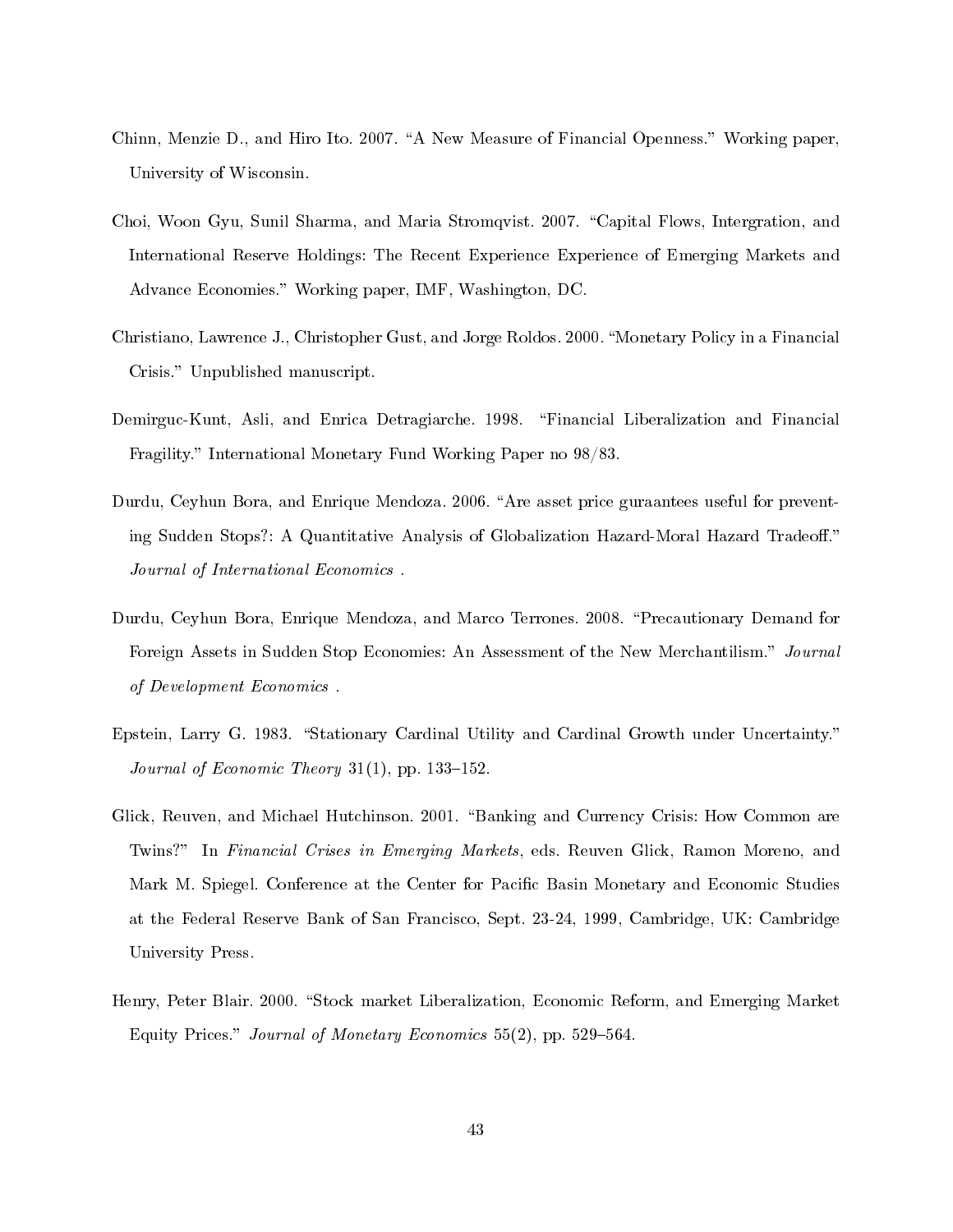- <span id="page-44-4"></span>Jeanne, Olivier. 2007. "International Reserves in Emerging Marketss Countries: Too Much of a Good Thing?" BPEA.
- <span id="page-44-3"></span>Jeanne, Olivier, and Romain Ranciere. 2006. "The Optimal Level of International Reserves for Emerging Market Countries: Formulas and Applications." WP 06/229, IMF.
- <span id="page-44-2"></span>Kaminsky, Graciela L., and Carmen M. Reinhart. 1999. "The Twin Crises: The Cause of Banking and Balance-of-Payments Problems." The American Economic Review 89(3), pp. 473-500.
- <span id="page-44-1"></span>Kraay, Art. 1998. "In Search of Macroecconomic Effects of Capital Account Liberalization." World Bank, Development Research Group, Washington, DC.
- <span id="page-44-0"></span>Lane, Philip R., and Gian Maria Milesi-Ferretti. 2006. "The External Wealth of Nations Mark II: Revised and Extended Estimates of Foreign Assets and Liabilities, 1970-2004." Tech. rep., IMF.
- <span id="page-44-8"></span>Martell, Rodolfo, and Rene Stulz. 2003. "Equity-Market Liberalizations as Country IPO's." The American Economic Review  $93(2)$ , pp. 97-101.
- <span id="page-44-9"></span>Mendoza, Enrique G. 2002. "Credit, Prices, and Crashes: Business Cycles with a Sudden Stop." In Preventing Currency Crises in Emerging Markets, eds. Sebastian Edwards, and Jeffrey A. Frankel, chap. 7. NBER Conference Report, Chicago: University of Chicago Press, pp. 335–383.
- <span id="page-44-10"></span>Mendoza, Enrique G. 2006. Endogenous Sudden Stops in a Business Cycle Model with Collateral Constraints: A Fisherian Deflation of Tobin's Q." Working Paper 12564, National Bureau of Economic Research, Cambridge, MA.
- <span id="page-44-5"></span>Mendoza, Enrique G. 2010. "Sudden Stops, Financial Crises and Leverage." The American Eco*nomic Review* 100(5), pp. 1941–66.
- <span id="page-44-7"></span>Mendoza, Enrique G., Vincenzo Quadrini, and Jose-Victor Rios-Rull. 2009. "Financial Integration. Financial Development, and Global Imbalances." Journal of Political Economy 117(3).
- <span id="page-44-6"></span>Mendoza, Enrique G., and Katherine A. Smith. 2006. "Quantitative Implications of a Debt-Deflation Theory of Sudden Stops and Asset Prices." Journal of International Economics 70, pp. 82–114.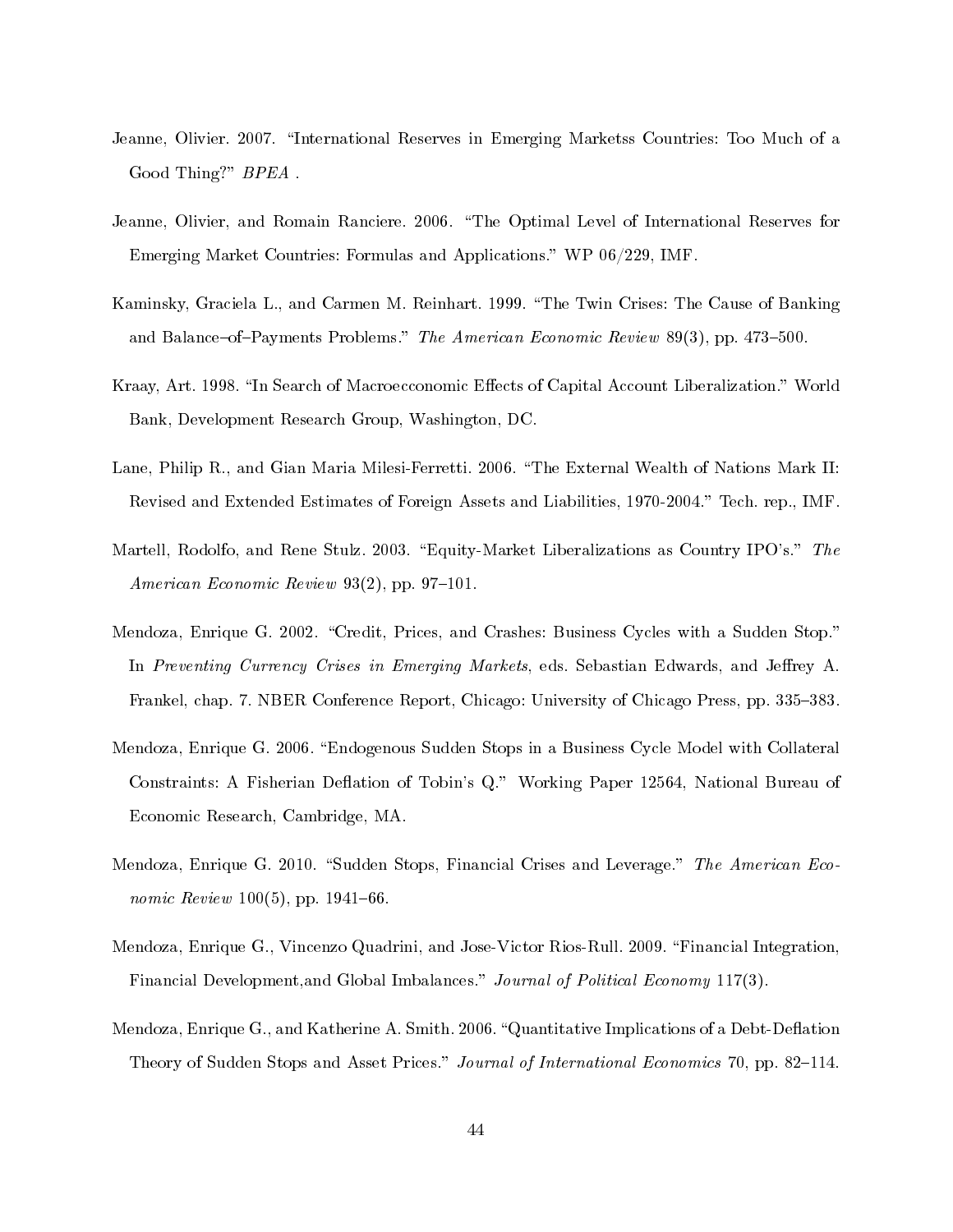<span id="page-45-0"></span>Ostry, J., and C. Reinhart. 1992. "Private saving and terms of trade shocks: Evidence from developing countries." Imf staff papers.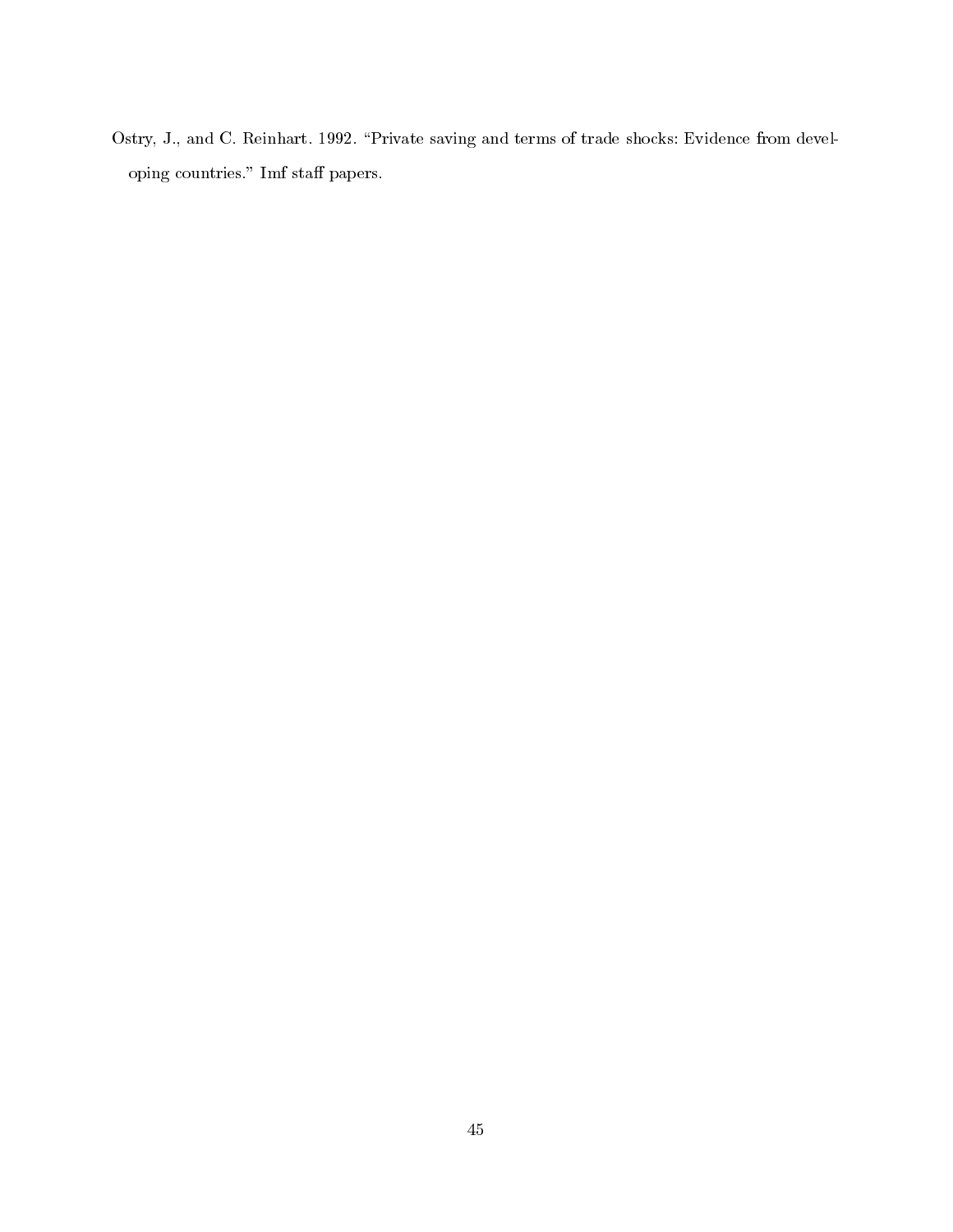# 8 Appendix

#### Industrial countries:

Australia, Austria, Belgium, Canada , Denmark, Finland, France,Germany, Greece,Ireland, Italy, Japan, Netherlands, New Zealand, Norway, Portugal, Spain, Sweden, Switzerland, United Kingdom, and United States

#### Emerging Market Economies:

Algeria, Argentina, Brazil, Bulgaria, Chile, China, Colombia, Costa Rica, Côte d'Ivoire, Czech Republic, Ecuador, Egypt, Estonia, Hong Kong , Hungary , India, Indonesia, Israel, Saudi Arabia, Kuwait, Libya, Iran, Jordan, Korea, Latvia,Lithuania, Malaysia, Mexico, Morocco, Nigeria, Pakistan, Peru, Philippines, Poland, Romania, Russia, Singapore, Slovak Republic, Slovenia,South Africa, Thailand , Turkey, Uruguay, and Venezuela.

The data on countries external capital structure used in Figures [1](#page-3-0) and [2](#page-5-0) comes from [Lane and](#page-44-0) [Milesi-Ferretti](#page-44-0) [\(2006\)](#page-44-0), updated through 2007. GDP weights are time varying. Net calculations refer to assets minus liabilities. Debt assets include portfolio debt, other debt, and reserves minus gold. Debt liabilities refer to portfolio debt and other debt. Equity assets and liabilities include portfolio equity and foreign direct investment.

The data for Figure [A.1](#page-47-0) on measures of financial integration comes from [Chinn and Ito](#page-43-0) [\(2007\)](#page-43-0), updated through 2009. These integration measures are averaged by country type using a simple average versus a weighted average.